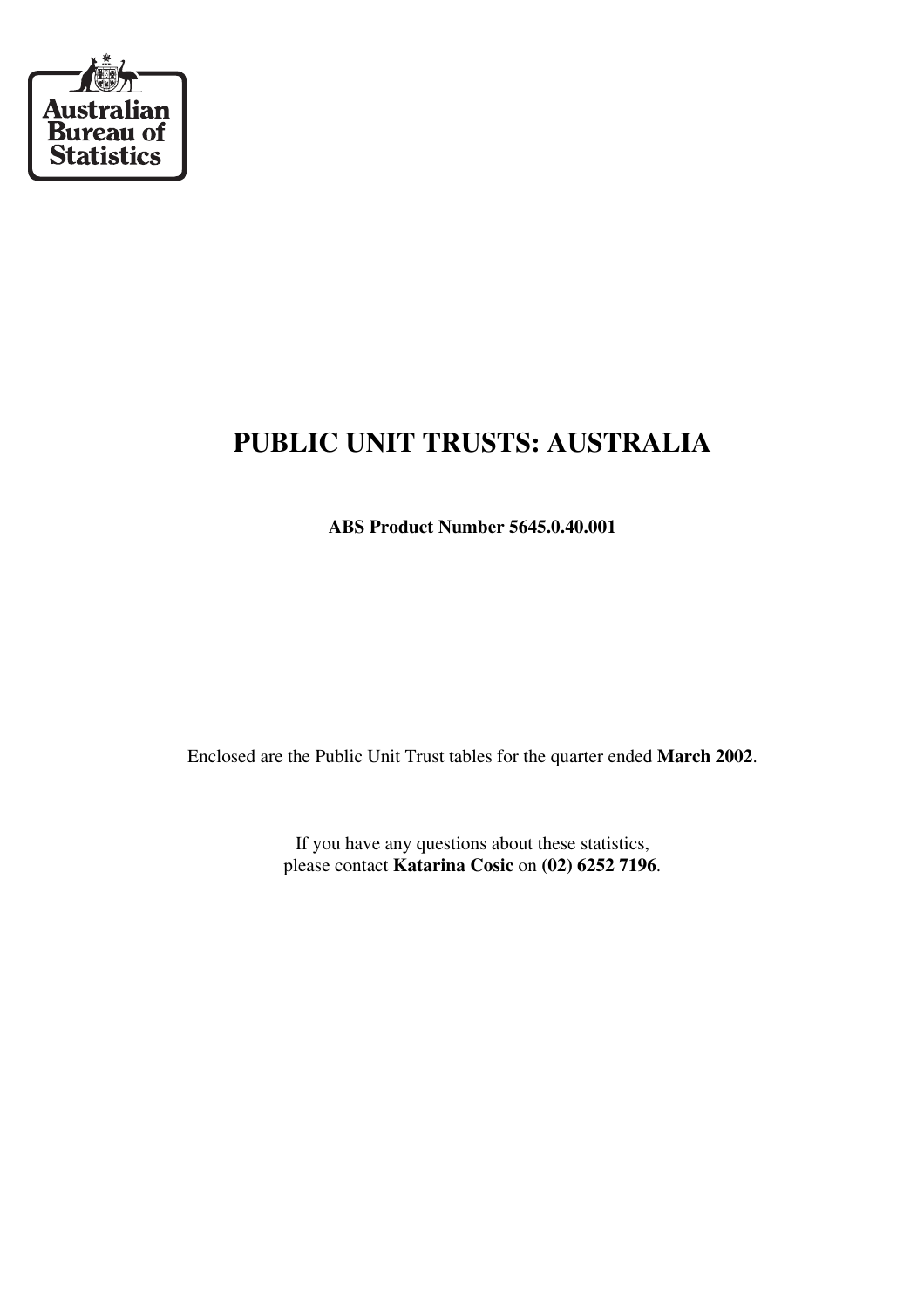**About the Data Service** This data service presents quarterly statistics on the financial operations, units on issue, and assets and liabilities of public unit trusts in Australia.

**Key Points** The assets of public unit trusts were \$154.3 billion at the end of March 2002, an increase of \$1.9 billion (1%) on the revised December 2001 total of \$152.4 billion and an increase of \$19.2 billion (14%) on the revised March 2001 total of \$135.1 billion.



The major increases in assets during the quarter were other accounts receivable (22%), bonds (8%) and shares and other equity not listed on the ASX (6%). These were offset by decrease in holdings of short term securities (11%) and cash and deposits (16%).

There were \$145.1 billion units on issue at the end of the quarter, an increase of \$4.0 billion (3%) over the December 2001 quarter.

**Revisions** There have been a number of revisions in many series as a result of ongoing quality assurance work undertaken with data providers, particularly in regard to unlisted equity and unlisted other trusts.

**Changes this issue** Data for listed equity trusts for March quarter 2002 are confidential and cannot be released. A consequential result is that most of the listed property trust data also can not be released. This has implications for Tables 1, 2, 3, 6, 7, 14 and 15.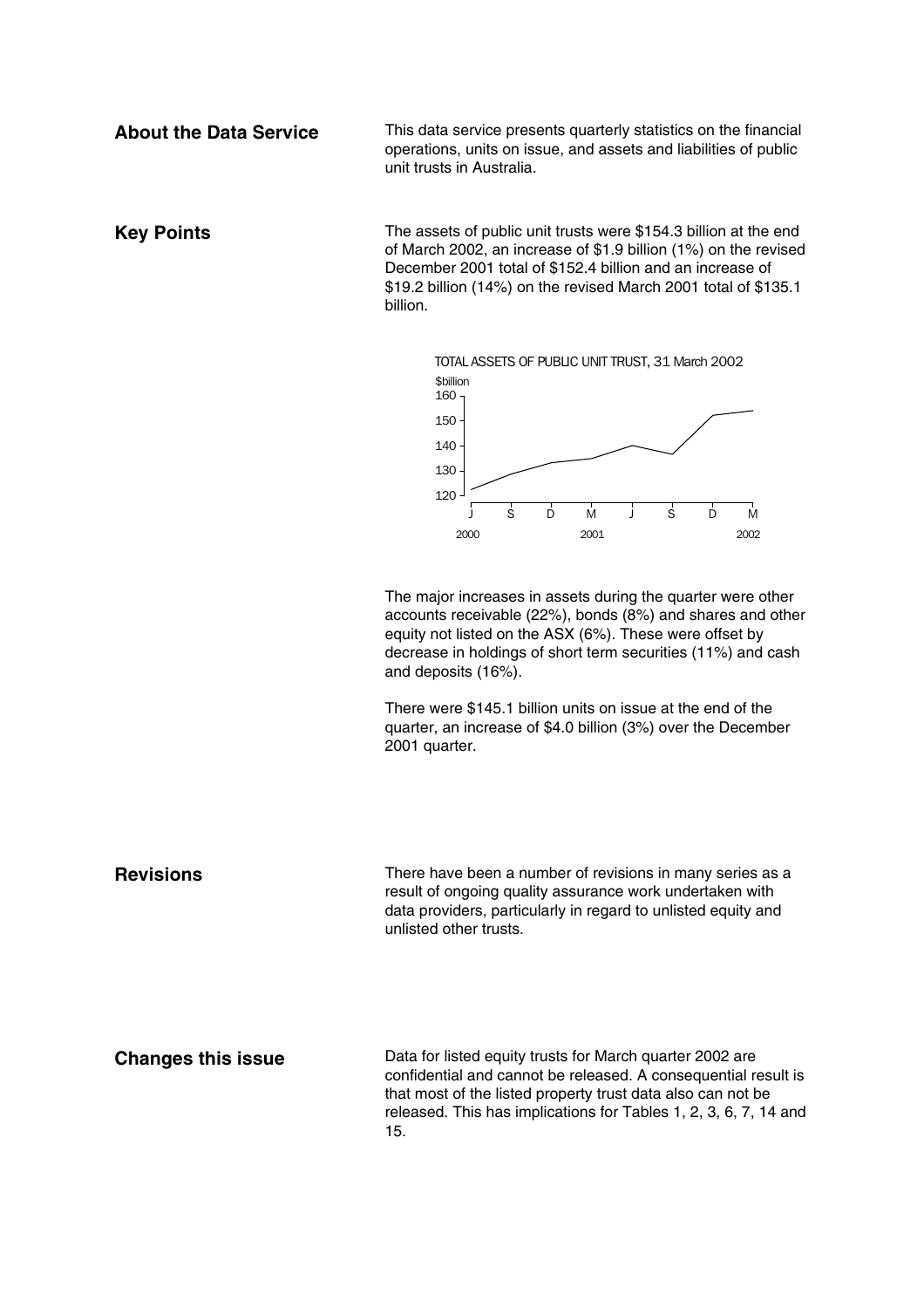|                                                                        | Jun 2000                   | Sep 2000                   | Dec 2000                   | Mar 2001                                                           | Jun 2001                   | Sep 2001                   | Dec 2001                   | Mar 2002                   |
|------------------------------------------------------------------------|----------------------------|----------------------------|----------------------------|--------------------------------------------------------------------|----------------------------|----------------------------|----------------------------|----------------------------|
|                                                                        |                            |                            |                            | Table 1(a) - Total assets of Public Unit Trusts - by type of trust |                            |                            |                            |                            |
| <b>All Trusts</b>                                                      | 122,723                    | 128,787                    | 133,379                    | 135,112                                                            | 140,270                    | 136,806                    | 152,355                    | 154,302                    |
| Property<br>Listed trusts<br>Unlisted trusts                           | 41.752<br>39,947<br>1,805  | 42.123<br>40,360<br>1,763  | 41.742<br>40,264<br>1,478  | 42.059<br>40,286<br>1,773                                          | 43.573<br>41.762<br>1,811  | 44.535<br>42,489<br>2,046  | 46.142<br>44,168<br>1,974  | n.p.<br>n.p.<br>1,956      |
| Equity<br>Listed trusts<br>Unlisted trusts                             | 51,859<br>4,353<br>47,506  | 57,563<br>5,617<br>51,946  | 61,912<br>8,063<br>53,849  | 62,785<br>7,747<br>55,038                                          | 65,352<br>6,180<br>59,172  | 62,751<br>7,540<br>55,211  | 78,071<br>10.304<br>67,767 | n.p.<br>n.p.<br>71,200     |
| Mortgage<br>Listed trusts (a)                                          | 6,004<br>376               | 5,406                      | 5,368                      | 5,028                                                              | 5,275                      | 4,956                      | 5,062                      | 5,013                      |
| <b>Unlisted trusts</b>                                                 | 5.628                      | 5,406                      | 5,368                      | 5,028                                                              | 5,275                      | 4,956                      | 5,062                      | 5,013                      |
| Other unlisted trusts                                                  | 23,108                     | 23,695                     | 24,357                     | 25,240                                                             | 26,070                     | 24,564                     | 23,080                     | 22,159                     |
|                                                                        |                            |                            |                            | Table 1(b) - Total assets of Public Unit Trusts - by type of asset |                            |                            |                            |                            |
| <b>Total Assets</b>                                                    | 122,723                    | 128,787                    | 133,379                    | 135,112                                                            | 140,270                    | 136,806                    | 152,355                    | 154,302                    |
| Currency and deposits<br><b>Banks</b><br>Other depository corporations | 5.533<br>3,252<br>2,281    | 5,050<br>2,739<br>2,311    | 5,133<br>2,667<br>2,466    | 5.787<br>3,283<br>2,504                                            | 6.360<br>2,931<br>3,429    | 7.217<br>3,734<br>3,483    | 8.308<br>4,584<br>3,724    | 6.948<br>2,994<br>3,954    |
| Short term securities<br>Bills of exchange<br>One name paper           | n.p.<br>n.p.<br>811        | n.p.<br>n.p.<br>625        | 2,707<br>1,751<br>956      | 2,352<br>1,256<br>1,096                                            | 1,837<br>1,265<br>572      | 1,566<br>902<br>664        | 1,946<br>716<br>1,230      | 1,738<br>615<br>1,123      |
| Long term securities<br><b>Bonds</b><br>Derivatives                    | 6,241<br>6.208<br>33       | 6.045<br>6,023<br>22       | 6.570<br>6,517<br>53       | 6.106<br>6,061<br>45                                               | 5.947<br>5,907<br>40       | 5,289<br>5,251<br>38       | 4.916<br>4,874<br>42       | 5,300<br>5,250<br>50       |
| Loans and placements<br>Mortgages<br>Other                             | 4,888<br>4,198<br>690      | 4,264<br>3,956<br>308      | 3,593<br>3,389<br>204      | n.p.<br>3,351<br>n.p.                                              | n.p.<br>3,517<br>n.p.      | 4,009<br>3,373<br>636      | 4,030<br>n.p.<br>n.p.      | 4,019<br>3,415<br>604      |
| Shares and other equity<br>listed on the ASX<br>not listed on the ASX  | 64.498<br>29.773<br>34,725 | 71,411<br>31.383<br>40,028 | 73,773<br>30.994<br>42,779 | 76,572<br>31.441<br>45,131                                         | 80,653<br>35.312<br>45,341 | 76,474<br>32.159<br>44,315 | 89,843<br>38.615<br>51,228 | 93,040<br>38.642<br>54,398 |
| Other accounts receivable                                              | n.p.                       | n.p.                       | n.p.                       | 2,281                                                              | n.p.                       | 2,367                      | 1,643                      | 2,004                      |
| Non-financial assets<br>Property<br>Other                              | 37,827<br>37,438<br>389    | 37,933<br>37,506<br>427    | n.p.<br>37,164<br>n.p.     | n.p.<br>37,384<br>n.p.                                             | n.p.<br>37,844<br>n.p.     | 39,884<br>38,716<br>1,168  | 41,669<br>40,836<br>833    | 41,253<br>40,750<br>503    |

#### **TABLE 1. Total Assets of Public Unit Trusts - All Trusts (\$ million)**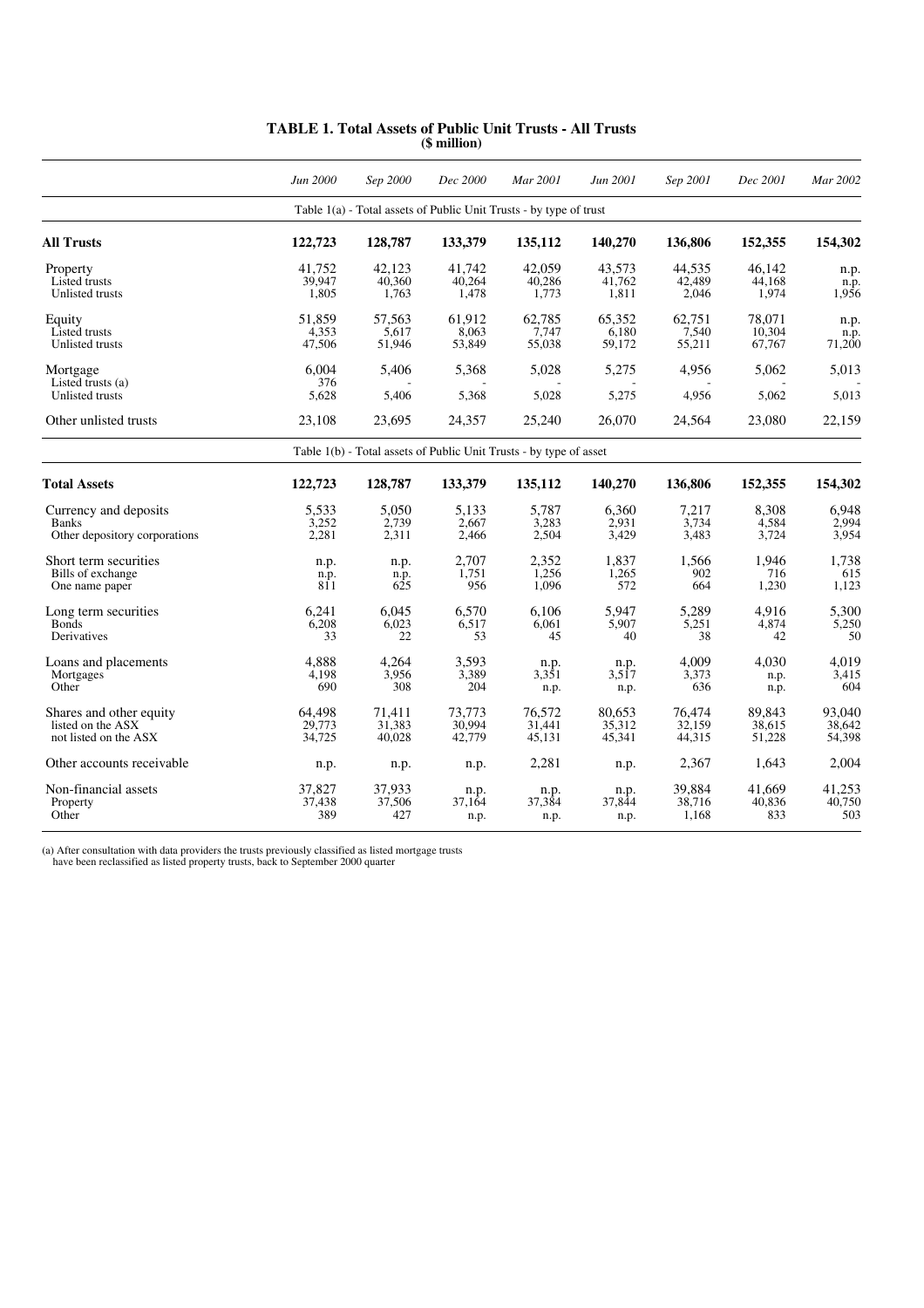|                                                                           | Jun 2000                 | Sep 2000                 | Dec 2000                 | Mar 2001                 | Jun 2001                 | Sep 2001                 | Dec 2001                 | Mar 2002        |
|---------------------------------------------------------------------------|--------------------------|--------------------------|--------------------------|--------------------------|--------------------------|--------------------------|--------------------------|-----------------|
| <b>Total Assets</b>                                                       | 41,752                   | 42,123                   | 41,742                   | 42,059                   | 43,573                   | 44,535                   | 46,142                   | n.p.            |
| Currency and deposits                                                     | 662                      | 701                      | n.p.                     | n.p.                     | n.p.                     | 400                      | 401                      | n.p.            |
| <b>Banks</b><br>Other depository corporations                             | 643<br>19                | 650<br>51                | n.p.<br>55               | n.p.<br>n.p.             | n.p.<br>41               | n.p.<br>n.p.             | 372<br>29                | n.p.<br>54      |
| Short term securities                                                     | 103                      | 36                       | 62                       | 53                       | 52                       | 47                       | 15                       | n.p.            |
| Bills of exchange                                                         | 56                       | 34                       | 38                       | 28                       | 46                       | 28                       | 10                       | $\overline{1}2$ |
| One name paper issued by                                                  | 47                       | $\overline{c}$           | 24                       | 25                       | 6                        | 19                       | 5                        | n.p.            |
| <b>Banks</b>                                                              |                          | $\overline{a}$           | 16                       | 20                       | $\overline{\phantom{a}}$ | 15                       | $\overline{a}$           | n.p.            |
| Other financial institutions<br>National government                       | 47<br>$\overline{a}$     | $\overline{c}$<br>÷.     | 8<br>÷.                  | 5<br>$\sim$              | 6<br>÷                   | $\overline{4}$<br>÷.     | 5<br>$\overline{a}$      | n.p.            |
|                                                                           |                          | 11                       | 17                       | 17                       | 21                       | 22                       | 10                       |                 |
| Long term securities<br>Bonds issued by:                                  | 11<br>11                 | 11                       | 17                       | 17                       | 21                       | 22                       | 10                       | 14<br>14        |
| National non-financial corporations                                       | $\sim$                   | $\overline{\phantom{a}}$ | $\sim$                   | $\overline{\phantom{a}}$ | $\overline{\phantom{a}}$ | $\overline{\phantom{a}}$ | $\overline{\phantom{a}}$ |                 |
| Central borrowing authorities                                             | $\overline{\phantom{a}}$ | $\overline{a}$           | $\overline{\phantom{a}}$ | $\overline{a}$           | $\sim$                   | $\overline{a}$           | $\overline{a}$           |                 |
| Financial intermediaries n.e.c.                                           | 10                       | 10                       | 16                       | 16                       | 20                       | 21                       | 10                       | 14              |
| National government                                                       | $\mathbf{1}$             | 1                        | $\mathbf{1}$             | 1                        | $\mathbf{1}$             | $\overline{1}$           | $\overline{a}$           |                 |
| Rest of world                                                             | $\overline{\phantom{a}}$ | L,                       | ÷.                       | $\overline{a}$           | $\overline{a}$           | $\sim$                   | $\overline{a}$           |                 |
| <b>Derivatives</b>                                                        |                          |                          |                          | L.                       | $\overline{a}$           |                          | $\overline{a}$           | $\sim$          |
| Loans and placements                                                      | 475                      | 155                      | 61                       | n.p.                     | 368                      | 67                       | 37                       | 75              |
| Mortgages                                                                 | 27                       | 91                       | 32                       | 32                       | 127                      | 49                       | n.p.                     | 3               |
| Commercial                                                                | 27                       | 91                       | 32                       | 32                       | 127                      | 49                       | n.p.                     | 3               |
| Residential<br><i>Other</i>                                               | 448                      | 64                       | 29                       | $\overline{\phantom{a}}$ | 241                      | 18                       | $\overline{a}$           | 72              |
|                                                                           |                          |                          |                          | n.p.                     |                          |                          | n.p.                     |                 |
| Shares and other equity                                                   | 2.299                    | 2.739                    | 2,286                    | 2,203                    | 2.687                    | 2.761                    | 3.173                    | n.p.            |
| Listed on the ASX                                                         | 786                      | 1.105                    | 784                      | 695                      | 756                      | 774                      | 1.309                    | n.p.            |
| Private non-financial corporations<br>National non-financial corporations | 785                      | 1.088<br>16              | 784                      | 695<br>$\overline{a}$    | 756<br>$\overline{a}$    | 773<br>$\mathbf{1}$      | 1,257                    | n.p.            |
| <b>Banks</b>                                                              |                          |                          |                          | $\overline{a}$           | ÷,                       |                          | 51                       | 54              |
| Other depository corporations                                             |                          |                          |                          |                          |                          |                          |                          |                 |
| Life insurance corporations                                               |                          |                          |                          |                          |                          |                          |                          |                 |
| Other insurance corporations                                              |                          | $\overline{\phantom{a}}$ |                          | $\overline{a}$           | $\overline{a}$           |                          | $\overline{a}$           |                 |
| Financial intermediaries n.e.c.                                           | -1                       | 1                        |                          |                          |                          |                          | 1                        |                 |
| Not listed on the ASX                                                     | 1,513                    | 1.634                    | 1,502                    | 1,508                    | 1,931                    | 1,987                    | 1,864                    | n.p.            |
| Private non-financial corporations<br>Financial intermediaries n.e.c.     | 369                      | 430                      | 460                      | 462                      | 496                      | 531                      | 481                      | n.p.            |
| Rest of World                                                             | n.p.<br>n.p.             | n.p.<br>n.p.             | n.p.<br>n.p.             | n.p.<br>n.p.             | n.p.<br>n.p.             | n.p.<br>n.p.             | n.p.<br>n.p.             | n.p.<br>n.p.    |
| Other accounts receivable                                                 | 589                      | 644                      | 990                      | 1.001                    | 1.118                    | 1,435                    | 876                      | n.p.            |
| Non-financial assets                                                      | 37.613                   | 37,837                   | n.p.                     | n.p.                     | n.p.                     | 39.803                   | 41.630                   | 41.248          |
| Property                                                                  | 37,236                   | 37,422                   | 37,076                   | 37,344                   | 37,804                   | 38,687                   | 40,807                   | 40,749          |
| Purchases                                                                 | 1,460                    | 3,913                    | 2,682                    | 655                      | n.p.                     | 819                      | 1,213                    | 371             |
| Disposals                                                                 | 1,473                    | 3,980                    | 2.482                    | 45                       | 150                      | 32                       | 1.111                    | 185             |
| Other changes                                                             | $-164$                   | 253                      | $-542$                   | $-342$                   | n.p.                     | 96                       | 2,018                    | -244            |
| Other non-financial assets                                                | 377                      | 415                      | n.p.                     | n.p.                     | 1,069                    | 1,116                    | 823                      | 499             |

#### **TABLE 2. Assets of Public Unit Trusts - Listed and unlisted - Property (\$ million)**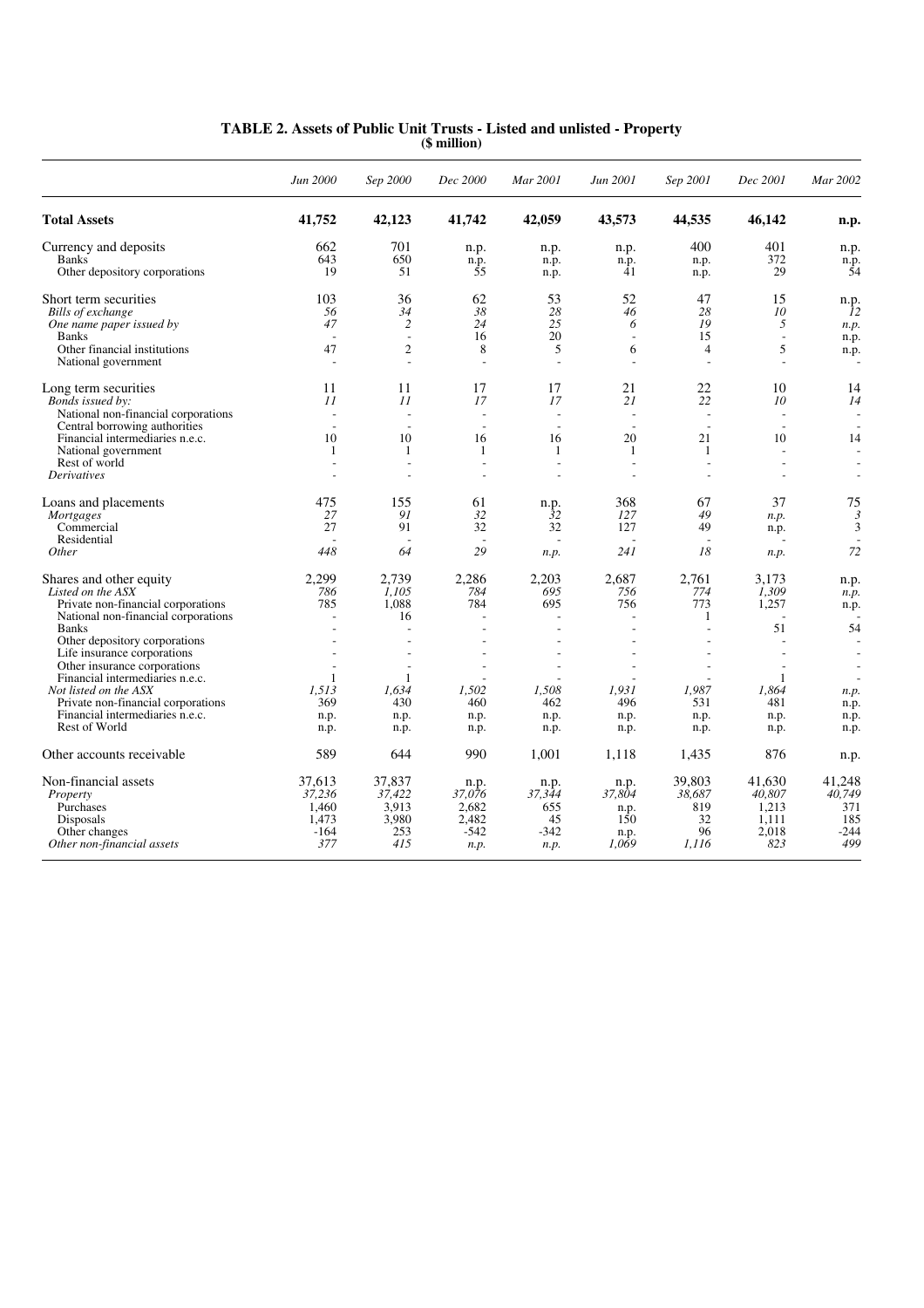|                                                             | Jun 2000       | Sep 2000                 | Dec 2000       | Mar 2001                 | Jun 2001                 | Sep 2001                 | Dec 2001        | Mar 2002       |
|-------------------------------------------------------------|----------------|--------------------------|----------------|--------------------------|--------------------------|--------------------------|-----------------|----------------|
| <b>Total Assets</b>                                         | 51,859         | 57,563                   | 61,912         | 62,785                   | 65,352                   | 62,751                   | 78,071          | n.p.           |
| Currency and deposits                                       | 2.711          | 2.607                    | n.p.           | n.p.                     | n.p.                     | 4,876                    | 5.728           | n.p.           |
| <b>Banks</b>                                                | 1,384          | 1,343                    | n.p.           | n.p.                     | n.p.                     | 2,694                    | 3,472           | n.p.           |
| Other depository corporations                               | 1,327          | 1,264                    | 1,355          | 1,375                    | 2,151                    | 2,182                    | 2,256           | 2,384          |
| Short term securities                                       | n.p.           | n.p.                     | 862            | 516                      | 178                      | 196                      | 432             | n.p.           |
| Bills of exchange                                           | n.p.           | n.p.                     | 789            | 477                      | 130                      | 130                      | 319             | 443            |
| One name paper issued by                                    | 294            | 14                       | 73             | 39                       | 48                       | 66                       | 113             | n.p.           |
| <b>Banks</b>                                                | 253            | -1                       | 61             | 35                       | 44                       | 63                       | 59              | n.p.           |
| Other financial institutions                                | 41             | 13                       | 12             | $\overline{4}$           | $\overline{4}$           | 3                        | 54              | n.p.           |
| National government                                         |                | $\overline{a}$           | L,             | L,                       |                          |                          | $\overline{a}$  |                |
| Long term securities                                        | 805            | 781                      | 964            | 1.004                    | 1.007                    | 908                      | 1.322           | 1.971          |
| Bonds issued by:                                            | 799            | 798                      | 966            | 1,004                    | 1,006                    | 907                      | 1,319           | 1,963          |
| National non-financial corporations                         | 60             | 71                       | 64             | 59                       | 53                       | 45                       | 92              | 85             |
| Central borrowing authorities                               | 159            | 162                      | 142            | 146                      | 144                      | 118                      | 104             | 142            |
| Financial intermediaries n.e.c.                             | 85             | 76                       | 154            | 138                      | 146                      | 170                      | 245             | 603            |
| National government                                         | 218            | 201                      | 248            | 263                      | 209                      | 127                      | 341             | 511            |
| Rest of world                                               | 277            | 288                      | 358            | 398                      | 454                      | 447                      | 537             | 622            |
| <i>Derivatives</i>                                          | 6              | $-17$                    | $-2$           | $\overline{\phantom{a}}$ | $\mathcal{I}$            | $\mathcal{I}$            | $\mathfrak{Z}$  | 8              |
| Loans and placements                                        | 152            | 96                       | 4              | n.p.                     | 5                        | 10                       | 12              | 7              |
| <i>Mortgages</i>                                            |                |                          |                |                          | $\overline{a}$           | $\overline{c}$           | $\overline{2}$  |                |
| Commercial                                                  | $\overline{a}$ | $\overline{a}$           |                | $\overline{\phantom{a}}$ |                          | $\overline{2}$           | $\overline{2}$  |                |
| Residential                                                 |                |                          | L.             | ÷,                       | $\overline{a}$           | $\overline{\phantom{a}}$ | $\sim$          |                |
| Other                                                       | 152            | 96                       | $\overline{4}$ | n.p.                     | 5                        | 8                        | 10 <sup>2</sup> | $\overline{7}$ |
| Shares and other equity                                     | 46.893         | 52.724                   | 54.918         | 56.881                   | 59.386                   | 55,965                   | 70.022          | n.p.           |
| Listed on the ASX                                           | 25,518         | 26.601                   | 26.461         | 26.849                   | 30.452                   | 27,431                   | 33.080          | n.p.           |
| Private non-financial corporations                          | 20,048         | 21,387                   | 20,519         | 20,423                   | 22,093                   | 20,434                   | 24,390          | n.p.           |
| National non-financial corporations                         | 205            | 184                      | 255            | 407                      | 438                      | 509                      | 584             | 675            |
| <b>Banks</b>                                                | 4,148          | 3,937                    | 4,525          | 4,682                    | 6,265                    | 5,338                    | 6,629           | 7,063          |
| Other depository corporations                               | 21             | 29                       | 34             | 1                        | -1                       | -1                       | 121             | 117            |
| Life insurance corporations                                 | 70             | 23                       | 35             | 43                       | 41                       | 37                       | 53              | 68             |
| Other insurance corporations                                | 472            | 425                      | 602            | 779                      | 958                      | 704                      | 801             | 804            |
| Financial intermediaries n.e.c.                             | 554<br>21,375  | 616                      | 491<br>28,457  | 514<br>30.032            | 656<br>28.934            | 408<br>28,534            | 502<br>36.942   | 568            |
| Not listed on the ASX<br>Private non-financial corporations |                | 26,123                   | 6,289          | 6.790                    | 4.735                    | 4.907                    | 6.840           | n.p.           |
| Financial intermediaries n.e.c.                             | n.p.           | n.p.                     | 6,273          | 6,964                    | 7,455                    | 7,728                    | 10,092          | n.p.<br>11,182 |
| Rest of World                                               | n.p.<br>n.p.   | n.p.<br>n.p.             | 15,895         | 16,276                   | 16,742                   | 15,899                   | 20,010          | n.p.           |
|                                                             |                |                          |                |                          |                          |                          |                 |                |
| Other accounts receivable                                   | n.p.           | n.p.                     | n.p.           | 1,026                    | n.p.                     | 758                      | 547             | n.p.           |
| Non-financial assets                                        | 4              | 11                       | 1.632          | 12                       | 15                       | 38                       | 8               | 4              |
| Property                                                    |                | $\overline{a}$           | $\overline{4}$ | $\overline{a}$           | $\overline{a}$           |                          | $\overline{a}$  |                |
| Purchases                                                   |                |                          | $\overline{4}$ | Ĭ.                       |                          |                          |                 |                |
| Disposals                                                   |                | $\overline{a}$           |                | 4                        | $\overline{\phantom{a}}$ |                          |                 |                |
| Other changes                                               |                | $\overline{\phantom{a}}$ |                |                          | $\overline{\phantom{a}}$ |                          |                 |                |
| Other non-financial assets                                  | $\overline{4}$ | 11                       | 1,628          | 12                       | 15                       | 38                       | 8               | $\overline{4}$ |

#### **TABLE 3. Assets of Public Unit Trusts - Listed and unlisted - Equity (\$ million)**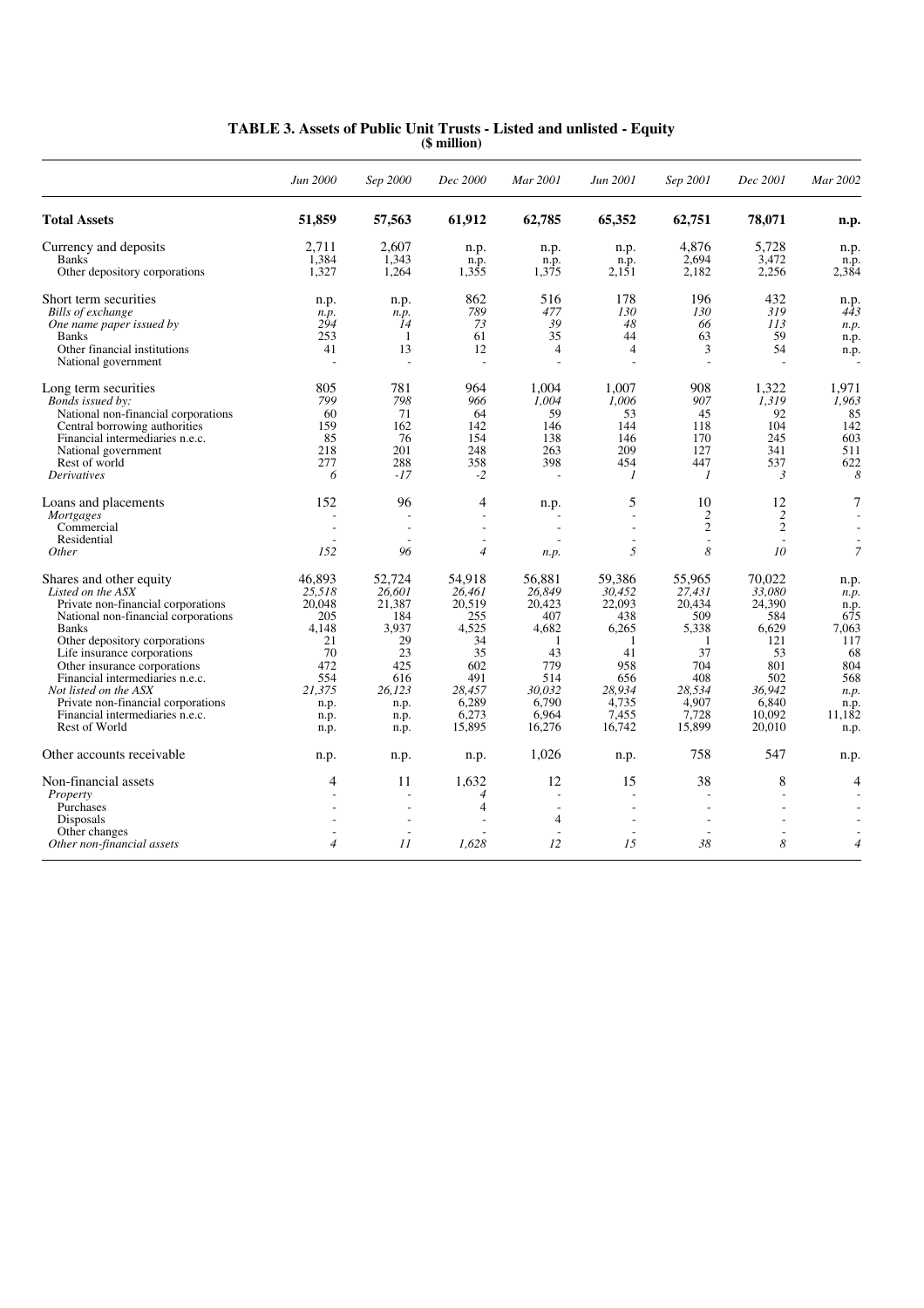|                                                                 | Jun 2000       | Sep 2000                 | Dec 2000                 | Mar 2001                                             | Jun 2001              | Sep 2001                 | Dec 2001                 | Mar 2002                       |
|-----------------------------------------------------------------|----------------|--------------------------|--------------------------|------------------------------------------------------|-----------------------|--------------------------|--------------------------|--------------------------------|
| <b>Total Assets</b>                                             | 6,004          | 5,406                    | 5,368                    | 5,028                                                | 5,275                 | 4,956                    | 5,062                    | 5,013                          |
| Currency and deposits                                           | 387            | 388                      | 432                      | 475                                                  | 597                   | 690                      | 700                      | 747                            |
| <b>Banks</b>                                                    | 84             | 48                       | 40                       | n.p.                                                 | n.p.                  | n.p.                     | 31                       | 5                              |
| Other depository corporations                                   | 303            | 340                      | 392                      | n.p.                                                 | n.p.                  | n.p.                     | 669                      | 742                            |
| Short term securities                                           | 468            | 432                      | 532                      | 446                                                  | 527                   | 219                      | 231                      | 152                            |
| Bills of exchange                                               | 250            | 238                      | 356                      | 270                                                  | 384                   | 128                      | 89                       | 8                              |
| One name paper issued by                                        | 218            | 194                      | 176                      | 176                                                  | 143                   | 91                       | 142                      | 144                            |
| <b>Banks</b>                                                    | 141            | 83                       | 67                       | 67                                                   | 48                    | 52                       | 56                       | 67                             |
| Other financial institutions                                    | 77             | 111                      | 109                      | 109                                                  | 95                    | 39                       | 86                       | 77                             |
| National government                                             | $\sim$         | $\overline{\phantom{a}}$ | $\overline{\phantom{a}}$ | ÷,                                                   |                       |                          | $\overline{\phantom{a}}$ |                                |
| Long term securities                                            | 189            | 133                      | 93                       | 68                                                   | 68                    | 49                       | 85                       | 112                            |
| Bonds issued by:                                                | 189            | 133                      | 93                       | 68                                                   | 68                    | 49                       | 85                       | 112                            |
| National non-financial corporations                             |                | $\overline{a}$           |                          | L,                                                   | $\sim$                |                          | $\overline{a}$           |                                |
| Central borrowing authorities                                   | $\overline{a}$ | $\overline{\phantom{a}}$ | $\overline{\phantom{a}}$ | $\overline{a}$                                       | $\tilde{\phantom{a}}$ | $\overline{a}$           | $\overline{\phantom{a}}$ |                                |
| Financial intermediaries n.e.c.                                 | 189            | 133<br>$\overline{a}$    | 93                       | 68                                                   | 68<br>÷               | 49                       | 40                       | 102                            |
| National government<br>Rest of world                            |                | $\overline{a}$           | $\overline{\phantom{a}}$ | $\overline{\phantom{a}}$<br>$\overline{\phantom{a}}$ | ٠                     | $\overline{\phantom{a}}$ | 45<br>$\overline{a}$     | 10<br>$\overline{\phantom{a}}$ |
| Derivatives                                                     |                |                          |                          |                                                      |                       |                          |                          |                                |
| Loans and placements                                            | 4,249          | 4,002                    | 3,519                    | 3,582                                                | 3,613                 | 3,925                    | 3,965                    | 3,924                          |
| <b>Mortgages</b>                                                | 4.165          | 3.859                    | 3.351                    | 3.314                                                | 3.384                 | 3.317                    | 3.444                    | 3.404                          |
| Commercial                                                      | 3.958          | 3.663                    | 3.149                    | 3.125                                                | 3,246                 | 3.159                    | 3,223                    | 3,200                          |
| Residential                                                     | 207            | 196                      | 202                      | 189                                                  | 138                   | 158                      | 221                      | 204                            |
| Other                                                           | 84             | 143                      | 168                      | 268                                                  | 229                   | 608                      | 521                      | 520                            |
| Shares and other equity                                         | 541            | 403                      | 743                      | 405                                                  | 424                   | 33                       | 38                       | 39                             |
| Listed on the ASX                                               | 95             |                          |                          |                                                      |                       |                          |                          |                                |
| Private non-financial corporations                              | 95             |                          |                          |                                                      |                       |                          |                          |                                |
| National non-financial corporations                             | $\overline{a}$ | $\overline{a}$           |                          | $\overline{a}$                                       | $\overline{a}$        |                          | $\overline{a}$           |                                |
| <b>Banks</b>                                                    |                |                          |                          |                                                      |                       |                          |                          |                                |
| Other depository corporations                                   |                |                          |                          |                                                      |                       |                          |                          |                                |
| Life insurance corporations                                     |                |                          |                          | $\overline{\phantom{a}}$                             |                       |                          |                          |                                |
| Other insurance corporations<br>Financial intermediaries n.e.c. |                | $\overline{\phantom{a}}$ |                          | $\overline{\phantom{a}}$                             | $\overline{a}$        |                          |                          |                                |
| Not listed on the ASX                                           | 446            | 403                      | 743                      | 405                                                  | 424                   | 33                       | 38                       | 39                             |
| Private non-financial corporations                              | 24             |                          |                          |                                                      |                       |                          | $\overline{\phantom{a}}$ |                                |
| Financial intermediaries n.e.c.                                 | 422            | 403                      | 743                      | 405                                                  | 424                   | 33                       | 38                       | 39                             |
| Rest of World                                                   | $\overline{a}$ | $\overline{a}$           | $\overline{a}$           | $\overline{a}$                                       |                       | ÷.                       | $\overline{a}$           |                                |
| Other accounts receivable                                       | 58             | 47                       | 49                       | 52                                                   | 46                    | 40                       | 43                       | 39                             |
| Non-financial assets                                            | 112            | 1                        |                          | $\blacksquare$                                       | $\overline{a}$        |                          | $\overline{a}$           |                                |
| Property                                                        | III            | $\overline{a}$           |                          | $\overline{a}$                                       | $\overline{a}$        |                          |                          |                                |
| Purchases                                                       |                | $\overline{\phantom{a}}$ |                          | $\overline{\phantom{a}}$                             | $\overline{a}$        |                          |                          |                                |
| Disposals                                                       |                |                          |                          |                                                      |                       |                          |                          |                                |
| Other changes                                                   | $-5$           |                          |                          |                                                      |                       |                          |                          |                                |
| Other non-financial assets                                      | $\mathcal{I}$  | $\overline{I}$           |                          |                                                      |                       |                          |                          |                                |

#### **TABLE 4. Assets of Public Unit Trusts - Listed and unlisted - Mortgage (a) (\$ million)**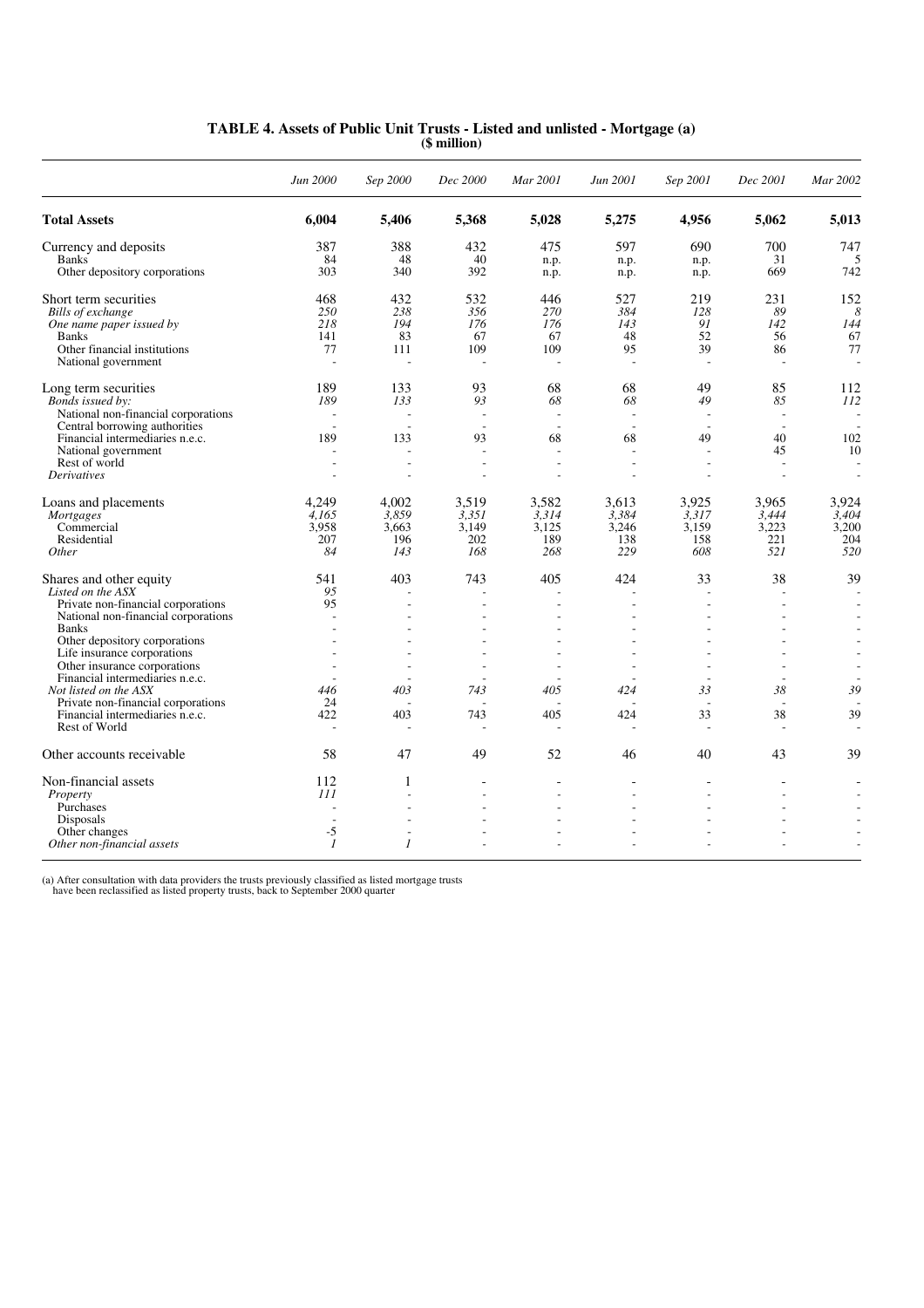|                                                                  | Jun 2000                 | Sep 2000                 | Dec 2000                       | Mar 2001                 | Jun 2001                       | Sep 2001                       | Dec 2001                 | Mar 2002       |
|------------------------------------------------------------------|--------------------------|--------------------------|--------------------------------|--------------------------|--------------------------------|--------------------------------|--------------------------|----------------|
| <b>Total Assets</b>                                              | 44,676                   | 45,977                   | 48,327                         | 48,033                   | 47,942                         | 50,029                         | 54,472                   | 53,974         |
| Currency and deposits                                            | 696                      | 768                      | 497                            | 1.007                    | 659                            | 1.601                          | 2.061                    | 593            |
| <b>Banks</b><br>Other depository corporations                    | 677<br>19                | 743<br>25                | 471<br>26                      | n.p.<br>n.p.             | n.p.<br>n.p.                   | n.p.<br>n.p.                   | 2,049<br>12              | 579<br>14      |
| Short term securities                                            | n.p.                     | n.p.                     | 113                            | 75                       | 87                             | 102                            | 65                       | 25             |
| Bills of exchange                                                | n.p.                     | n.p.                     | 30                             | 18                       | 38                             | 21                             | $\overline{2}$           | 12             |
| One name paper issued by<br><b>Banks</b>                         | 297<br>250               | 2<br>$\overline{a}$      | 83<br>75                       | 57<br>52                 | 49<br>43                       | 81<br>77                       | 63<br>58                 | 13<br>9        |
| Other financial institutions                                     | 47                       | $\overline{2}$           | 8                              | 5                        | 6                              | $\overline{4}$                 | 5                        | $\overline{4}$ |
| National government                                              |                          | L,                       |                                | $\overline{\phantom{a}}$ | $\sim$                         |                                | $\overline{a}$           |                |
| Long term securities                                             | 29                       | 22                       | 58                             | 23                       | 20                             | 21                             | 10                       | 14             |
| Bonds issued by:                                                 | 29                       | 22                       | 58                             | 23                       | 20                             | 21                             | 10                       | 14             |
| National non-financial corporations                              |                          | $\overline{\phantom{a}}$ |                                | $\sim$                   | $\sim$                         |                                | $\overline{a}$           |                |
| Central borrowing authorities<br>Financial intermediaries n.e.c. | $\overline{a}$<br>29     | ÷.<br>22                 | $\overline{\phantom{a}}$<br>58 | $\overline{a}$<br>23     | $\overline{\phantom{a}}$<br>20 | $\overline{\phantom{a}}$<br>21 | $\overline{a}$<br>10     | 14             |
| National government                                              |                          | $\overline{a}$           |                                | $\overline{a}$           |                                |                                |                          |                |
| Rest of world                                                    | $\overline{\phantom{a}}$ | ÷                        | $\overline{\phantom{a}}$       | $\overline{a}$           | $\overline{\phantom{a}}$       | $\overline{a}$                 | $\overline{\phantom{a}}$ |                |
| <i>Derivatives</i>                                               |                          |                          |                                | L,                       | $\overline{a}$                 |                                | $\overline{a}$           |                |
| Loans and placements                                             | 723                      | 233                      | 48                             | n.p.                     | n.p.                           | 66                             | 37                       | 75             |
| <i>Mortgages</i>                                                 | 150                      | 91                       | 32                             | $\bar{3}2$               | 127                            | 49                             | n.p.                     | 3              |
| Commercial                                                       | 150                      | 91                       | 32                             | 32                       | 127                            | 49                             | n.p.                     | 3              |
| Residential<br>Other                                             | 573                      | 142                      | $\overline{\phantom{a}}$<br>16 | $\sim$                   |                                | 17                             |                          | 72             |
|                                                                  |                          |                          |                                | n.p.                     | n.p.                           |                                | n.p.                     |                |
| Shares and other equity                                          | 5.901                    | 7.670                    | 7.944                          | 8.807                    | 8.013                          | 8.334                          | 11.178                   | 12.298         |
| Listed on the ASX                                                | 953                      | 1,223                    | 963                            | 923                      | 876                            | 884                            | 1.383                    | 1,239          |
| Private non-financial corporations                               | 953                      | 1,207                    | 963                            | 923                      | 876                            | 883                            | 1,331                    | 1,185          |
| National non-financial corporations                              | $\overline{\phantom{a}}$ | 16                       | ÷.                             | $\overline{a}$           | ÷.                             | 1                              | 51                       | 54             |
| <b>Banks</b><br>Other depository corporations                    |                          | $\overline{a}$           |                                | $\overline{\phantom{a}}$ | $\overline{a}$                 |                                |                          |                |
| Life insurance corporations                                      |                          | $\overline{a}$           |                                | $\overline{\phantom{a}}$ | $\overline{a}$                 |                                | $\overline{a}$           |                |
| Other insurance corporations                                     |                          |                          |                                |                          |                                |                                |                          |                |
| Financial intermediaries n.e.c.                                  |                          |                          |                                |                          |                                |                                | 1                        |                |
| Not listed on the ASX                                            | 4.948                    | 6.447                    | 6.981                          | 7,884                    | 7.137                          | 7.450                          | 9.795                    | 11,059         |
| Private non-financial corporations                               | n.p.                     | n.p.                     | 2.648                          | 3,250                    | 1,220                          | 1.262                          | 1,302                    | 1,623          |
| Financial intermediaries n.e.c.                                  | n.p.                     | n.p.                     | n.p.                           | n.p.                     | n.p.                           | n.p.                           | n.p.                     |                |
| Rest of World                                                    | n.p.                     | n.p.                     | n.p.                           | n.p.                     | n.p.                           | n.p.                           | n.p.                     | 9,436          |
| Other accounts receivable                                        | n.p.                     | n.p.                     | n.p.                           | 1,167                    | n.p.                           | 1,667                          | 1.092                    | 1,324          |
| Non-financial assets                                             | 36,350                   | 36.492                   | n.p.                           | n.p.                     | 37,488                         | 38,238                         | 40.029                   | 39.645         |
| Property                                                         | 35,976                   | 36,072                   | 36,004                         | 35,954                   | 36,412                         | 37,096                         | 39,206                   | 39,146         |
| Purchases                                                        | 1.004                    | 3.911                    | 2,577                          | 341                      | 414                            | 614                            | 1,203                    | 362            |
| Disposals<br>Other changes                                       | 1,442<br>161             | 3,956<br>252             | 2,062<br>$-579$                | 49<br>$-342$             | 143<br>187                     | 27<br>97                       | 1,111<br>2,018           | 183<br>$-239$  |
| Other non-financial assets                                       | 374                      | 420                      | n.p.                           | n.p.                     | 1,076                          | 1,142                          | 823                      | 499            |
|                                                                  |                          |                          |                                |                          |                                |                                |                          |                |

#### **TABLE 5. Listed Public Unit Trusts - Total (\$ million)**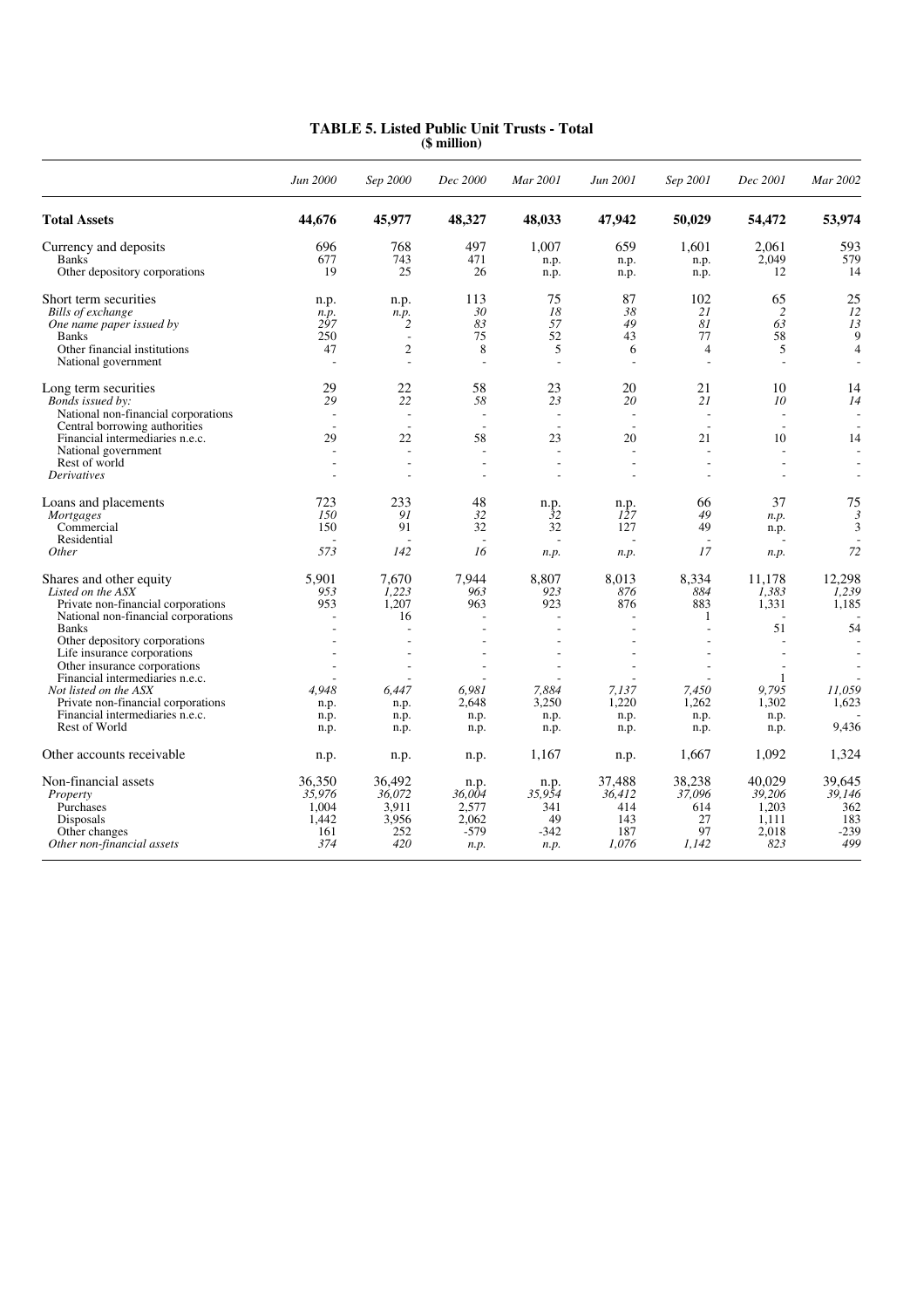|                                                             | Jun 2000                 | Sep 2000                 | Dec 2000                 | Mar 2001                                   | Jun 2001                 | Sep 2001                 | Dec 2001                 | Mar 2002 |
|-------------------------------------------------------------|--------------------------|--------------------------|--------------------------|--------------------------------------------|--------------------------|--------------------------|--------------------------|----------|
| <b>Total Assets</b>                                         | 39,947                   | 40,360                   | 40,264                   | 40,286                                     | 41,762                   | 42,489                   | 44,168                   | n.p.     |
| Currency and deposits                                       | 628                      | 661                      | n.p.                     | n.p.                                       | n.p.                     | 333                      | 343                      | n.p.     |
| <b>Banks</b>                                                | 609                      | 636                      | n.p.                     | n.p.                                       | n.p.                     | n.p.                     | 331                      | n.p.     |
| Other depository corporations                               | 19                       | 25                       | 26                       | n.p.                                       | n.p.                     | n.p.                     | 12                       | 14       |
| Short term securities                                       | 91                       | 34                       | 54                       | 43                                         | 44                       | 40                       | 7                        | n.p.     |
| Bills of exchange                                           | 44                       | 32                       | 30                       | 18                                         | 38                       | 21                       | $\overline{c}$           | 12       |
| One name paper issued by                                    | 47                       | $\overline{c}$           | 24                       | 25                                         | 6                        | 19                       | 5                        | n.p.     |
| <b>Banks</b>                                                |                          | $\overline{a}$           | 16                       | 20                                         | $\overline{a}$           | 15                       | $\overline{a}$           | n.p.     |
| Other financial institutions                                | 47                       | $\overline{2}$           | 8                        | 5                                          | 6                        | $\overline{4}$           | 5                        | n.p.     |
| National government                                         | $\overline{a}$           | L,                       | ÷.                       | $\sim$                                     | ÷                        | ÷.                       | $\overline{a}$           |          |
| Long term securities                                        | 10                       | 10                       | 16                       | 16                                         | 20                       | 21                       | 10                       | 14       |
| Bonds issued by:                                            | 10                       | 10                       | 16                       | 16                                         | 20                       | 21                       | 10                       | 14       |
| National non-financial corporations                         |                          | $\overline{\phantom{a}}$ | $\overline{\phantom{a}}$ | $\overline{\phantom{a}}$                   | $\sim$                   | $\overline{a}$           | $\overline{a}$           |          |
| Central borrowing authorities                               |                          | $\overline{a}$           | $\overline{a}$           | $\sim$                                     | $\overline{\phantom{a}}$ | $\overline{\phantom{a}}$ | $\overline{a}$           |          |
| Financial intermediaries n.e.c.                             | 10                       | 10                       | 16                       | 16                                         | 20                       | 21                       | 10                       | 14       |
| National government                                         |                          | $\overline{a}$           |                          | $\overline{a}$                             | L,                       |                          | $\overline{a}$           |          |
| Rest of world                                               | $\overline{\phantom{a}}$ | $\overline{\phantom{a}}$ | $\overline{\phantom{a}}$ | $\overline{\phantom{a}}$                   | $\overline{\phantom{a}}$ | $\overline{\phantom{a}}$ | $\overline{\phantom{a}}$ |          |
| Derivatives                                                 |                          | $\overline{a}$           | $\overline{\phantom{a}}$ | Ĭ.                                         | $\overline{a}$           |                          | $\overline{a}$           |          |
| Loans and placements                                        | 467                      | 144                      | 48                       | 121                                        | n.p.                     | 66                       | 37                       | 75       |
| <b>Mortgages</b>                                            | 27                       | 91                       | 32                       | 32                                         | 127                      | 49                       | n.p.                     | 3        |
| Commercial                                                  | 27                       | 91                       | 32                       | 32                                         | 127                      | 49                       | n.p.                     | 3        |
| Residential                                                 |                          | $\overline{\phantom{a}}$ | ÷.                       | $\overline{a}$                             | ÷.                       |                          | $\overline{a}$           |          |
| <i>Other</i>                                                | 440                      | 53                       | 16                       | 89                                         | n.p.                     | 17                       | n.p.                     | 72       |
| Shares and other equity                                     | 1.948                    | 2.407                    | 1.954                    | 1,887                                      | 2,352                    | 2.397                    | 2.881                    | n.p.     |
| Listed on the ASX                                           | 581                      | 926                      | 604                      | 533                                        | 587                      | 598                      | 1.095                    | n.p.     |
| Private non-financial corporations                          | 581                      | 910                      | 604                      | 533                                        | 587                      | 597                      | 1.043                    | n.p.     |
| National non-financial corporations                         |                          | 16                       |                          | $\overline{a}$                             | $\overline{a}$           | 1                        |                          |          |
| <b>Banks</b>                                                |                          | $\overline{a}$           |                          | $\overline{a}$                             | ÷,                       | $\overline{\phantom{a}}$ | 51                       | 54       |
| Other depository corporations                               |                          |                          |                          |                                            |                          |                          |                          |          |
| Life insurance corporations<br>Other insurance corporations |                          | $\overline{a}$           |                          | $\overline{\phantom{a}}$<br>$\overline{a}$ | $\overline{a}$           |                          | $\overline{a}$           |          |
| Financial intermediaries n.e.c.                             |                          |                          |                          |                                            |                          |                          | 1                        |          |
| Not listed on the ASX                                       | 1.367                    | 1.481                    | 1.350                    | 1,354                                      | 1.765                    | 1.799                    | 1.786                    | n.p.     |
| Private non-financial corporations                          | 353                      | 409                      | 434                      | 435                                        | 465                      | 494                      | 441                      | n.p.     |
| Financial intermediaries n.e.c.                             | n.p.                     | n.p.                     | n.p.                     | n.p.                                       | n.p.                     | n.p.                     | n.p.                     | n.p.     |
| Rest of World                                               | n.p.                     | n.p.                     | n.p.                     | n.p.                                       | n.p.                     | n.p.                     | n.p.                     | n.p.     |
| Other accounts receivable                                   | 565                      | 621                      | 981                      | 985                                        | 1,102                    | 1,420                    | 861                      | n.p.     |
| Non-financial assets                                        | 36,238                   | 36.483                   | n.p.                     | n.p.                                       | 37,481                   | 38,212                   | 40.029                   | 39.645   |
| Property                                                    | 35,865                   | 36,072                   | 36,000                   | 35,954                                     | 36,412                   | 37,096                   | 39,206                   | 39,146   |
| Purchases                                                   | 1,004                    | 3,911                    | 2,573                    | 341                                        | 414                      | 614                      | 1,203                    | 362      |
| Disposals                                                   | 1.442                    | 3,956                    | 2.062                    | 45                                         | 143                      | 27                       | 1.111                    | 183      |
| Other changes                                               | 166                      | 252                      | $-579$                   | $-342$                                     | 187                      | 97                       | 2,018                    | $-239$   |
| Other non-financial assets                                  | 373                      | 411                      | n.p.                     | n.p.                                       | 1,069                    | 1,116                    | 823                      | 499      |

#### **TABLE 6. Listed Public Unit Trusts - Property (\$ million)**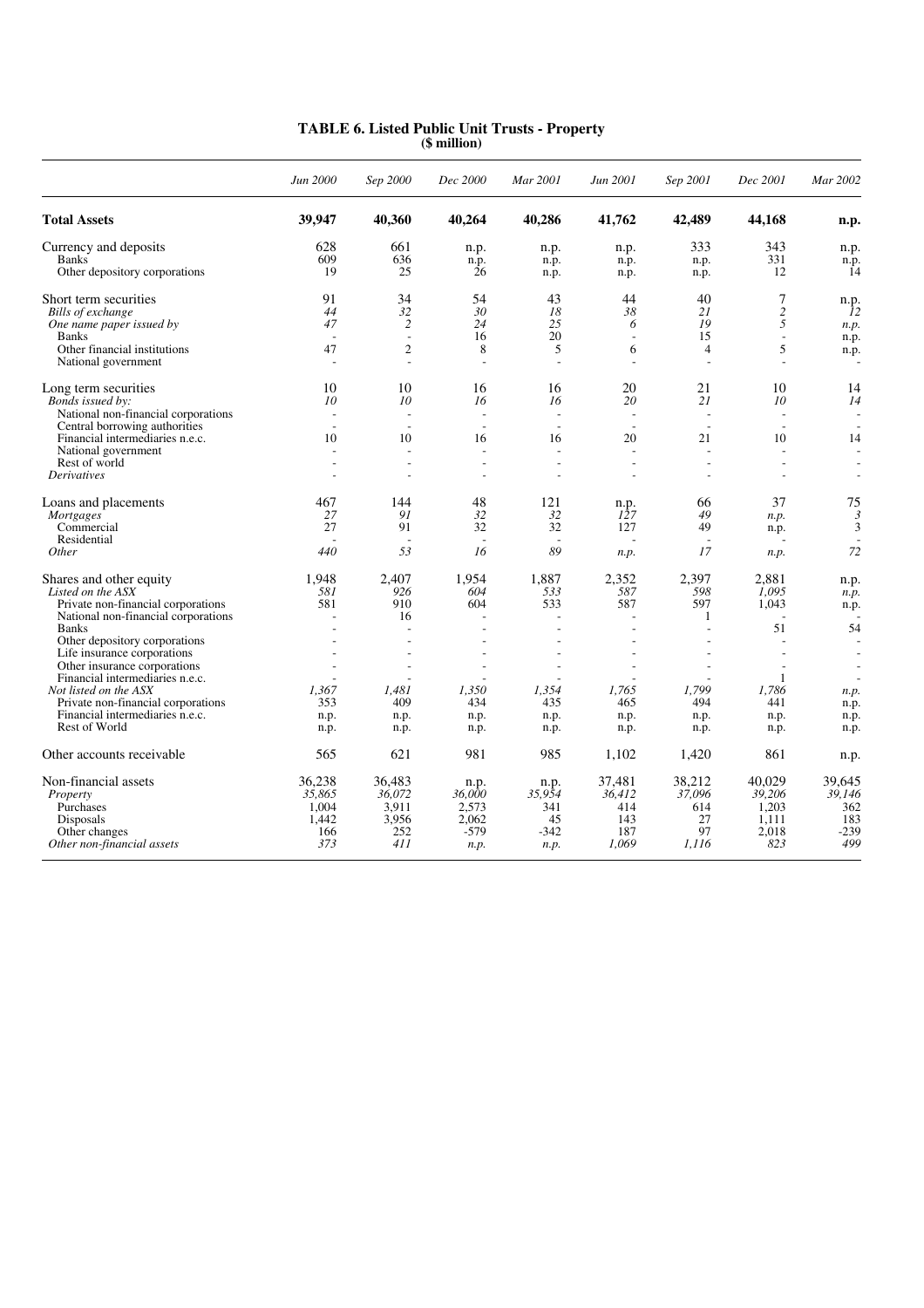|                                     | Jun 2000                 | Sep 2000                 | Dec 2000                 | Mar 2001                 | Jun 2001                 | Sep 2001                 | Dec 2001       | Mar 2002 |
|-------------------------------------|--------------------------|--------------------------|--------------------------|--------------------------|--------------------------|--------------------------|----------------|----------|
| <b>Total Assets</b>                 | 4,353                    | 5,617                    | 8,063                    | 7,747                    | 6,180                    | 7,540                    | 10,304         | n.p.     |
| Currency and deposits               | 63                       | 107                      | n.p.                     | n.p.                     | n.p.                     | 1,268                    | 1,718          | n.p.     |
| <b>Banks</b>                        | 63                       | 107                      | n.p.                     | n.p.                     | n.p.                     | 1,268                    | 1,718          | n.p.     |
| Other depository corporations       | ÷,                       | $\overline{\phantom{a}}$ | $\overline{\phantom{a}}$ | $\overline{\phantom{a}}$ | $\overline{\phantom{a}}$ |                          | $\overline{a}$ |          |
| Short term securities               | n.p.                     | n.p.                     | 59                       | 32                       | 43                       | 62                       | 58             | n.p.     |
| Bills of exchange                   | n.p.                     | n.p.                     | $\overline{\phantom{a}}$ | $\overline{a}$           | $\overline{\phantom{a}}$ | $\overline{\phantom{a}}$ | $\overline{a}$ |          |
| One name paper issued by            | 250                      |                          | 59                       | 32                       | 43                       | 62                       | 58             | n.p.     |
| <b>Banks</b>                        | 250                      | $\overline{\phantom{a}}$ | 59                       | 32                       | 43                       | 62                       | 58             | n.p.     |
| Other financial institutions        | $\overline{\phantom{a}}$ | $\overline{\phantom{a}}$ | $\overline{\phantom{a}}$ | $\overline{\phantom{a}}$ | ÷,                       |                          | $\overline{a}$ | n.p.     |
| National government                 |                          |                          |                          | $\overline{a}$           | L.                       |                          | $\overline{a}$ |          |
| Long term securities                | 12                       | 12                       | 42                       | 7                        |                          |                          |                |          |
| Bonds issued by:                    | 12                       | 12                       | 42                       | 7                        |                          |                          |                |          |
| National non-financial corporations | $\sim$                   | $\overline{a}$           | $\overline{\phantom{a}}$ | $\overline{\phantom{a}}$ | $\overline{a}$           |                          |                |          |
| Central borrowing authorities       |                          | $\overline{a}$           | $\overline{a}$           | $\overline{\phantom{a}}$ |                          |                          |                |          |
| Financial intermediaries n.e.c.     | 12                       | 12                       | 42                       | 7                        |                          |                          |                |          |
| National government                 |                          | $\overline{\phantom{a}}$ | $\overline{\phantom{a}}$ | $\overline{a}$           | $\overline{a}$           |                          |                |          |
| Rest of world                       |                          | $\overline{a}$           |                          | $\overline{a}$           |                          |                          |                |          |
| Derivatives                         |                          |                          |                          |                          |                          |                          |                |          |
| Loans and placements                | 133                      | 89                       |                          | n.p.                     |                          |                          |                |          |
| <b>Mortgages</b>                    |                          |                          |                          | $\overline{\phantom{a}}$ |                          |                          |                |          |
| Commercial                          |                          | $\overline{\phantom{a}}$ |                          | $\overline{\phantom{a}}$ |                          |                          |                |          |
| Residential                         |                          |                          |                          |                          |                          |                          |                |          |
| Other                               | 133                      | 89                       |                          | n.p.                     |                          |                          |                |          |
| Shares and other equity             | 3.834                    | 5.263                    | 5.990                    | 6.920                    | 5,661                    | 5.937                    | 8,297          | n.p.     |
| Listed on the ASX                   | 277                      | 297                      | 359                      | 390                      | 289                      | 286                      | 288            | n.p.     |
| Private non-financial corporations  | 277                      | 297                      | 359                      | 390                      | 289                      | 286                      | 288            | n.p.     |
| National non-financial corporations | ÷.                       | $\overline{a}$           | ÷.                       | $\overline{a}$           | $\overline{a}$           |                          | $\overline{a}$ |          |
| <b>Banks</b>                        |                          | $\overline{\phantom{a}}$ |                          | $\overline{\phantom{a}}$ | $\overline{\phantom{a}}$ |                          |                |          |
| Other depository corporations       |                          |                          |                          |                          |                          |                          |                |          |
| Life insurance corporations         |                          |                          |                          | ÷,                       |                          |                          |                |          |
| Other insurance corporations        |                          |                          |                          | $\overline{\phantom{a}}$ |                          |                          |                |          |
| Financial intermediaries n.e.c.     |                          |                          |                          |                          |                          |                          |                |          |
| Not listed on the ASX               | 3.557                    | 4.966                    | 5,631                    | 6,530                    | 5.372                    | 5.651                    | 8.009          | n.p.     |
| Private non-financial corporations  | n.p.                     | n.p.                     | 2,214                    | 2,815                    | 755                      | 768                      | 861            | n.p.     |
| Financial intermediaries n.e.c.     | n.p.                     | n.p.                     |                          |                          |                          |                          |                |          |
| Rest of World                       | n.p.                     | n.p.                     | 3,417                    | 3,715                    | 4.617                    | 4,883                    | 7,148          | n.p.     |
| Other accounts receivable           | n.p.                     | n.p.                     | n.p.                     | 182                      | n.p.                     | 247                      | 231            | n.p.     |
| Non-financial assets                | 1                        | 9                        | 1,623                    | $\overline{\phantom{a}}$ | 7                        | 26                       | $\blacksquare$ |          |
| Property                            |                          | $\overline{a}$           | $\overline{4}$           |                          | $\overline{a}$           |                          |                |          |
| Purchases                           |                          |                          | 4                        |                          |                          |                          |                |          |
| Disposals                           |                          |                          |                          | 4                        | ٠                        |                          |                |          |
| Other changes                       |                          | $\overline{\phantom{a}}$ |                          | $\overline{a}$           | $\overline{a}$           |                          |                |          |
| Other non-financial assets          | $\overline{I}$           | 9                        | 1,619                    | $\overline{a}$           | 7                        | 26                       |                |          |

#### **TABLE 7. Listed Public Unit Trusts - Equity (\$ million)**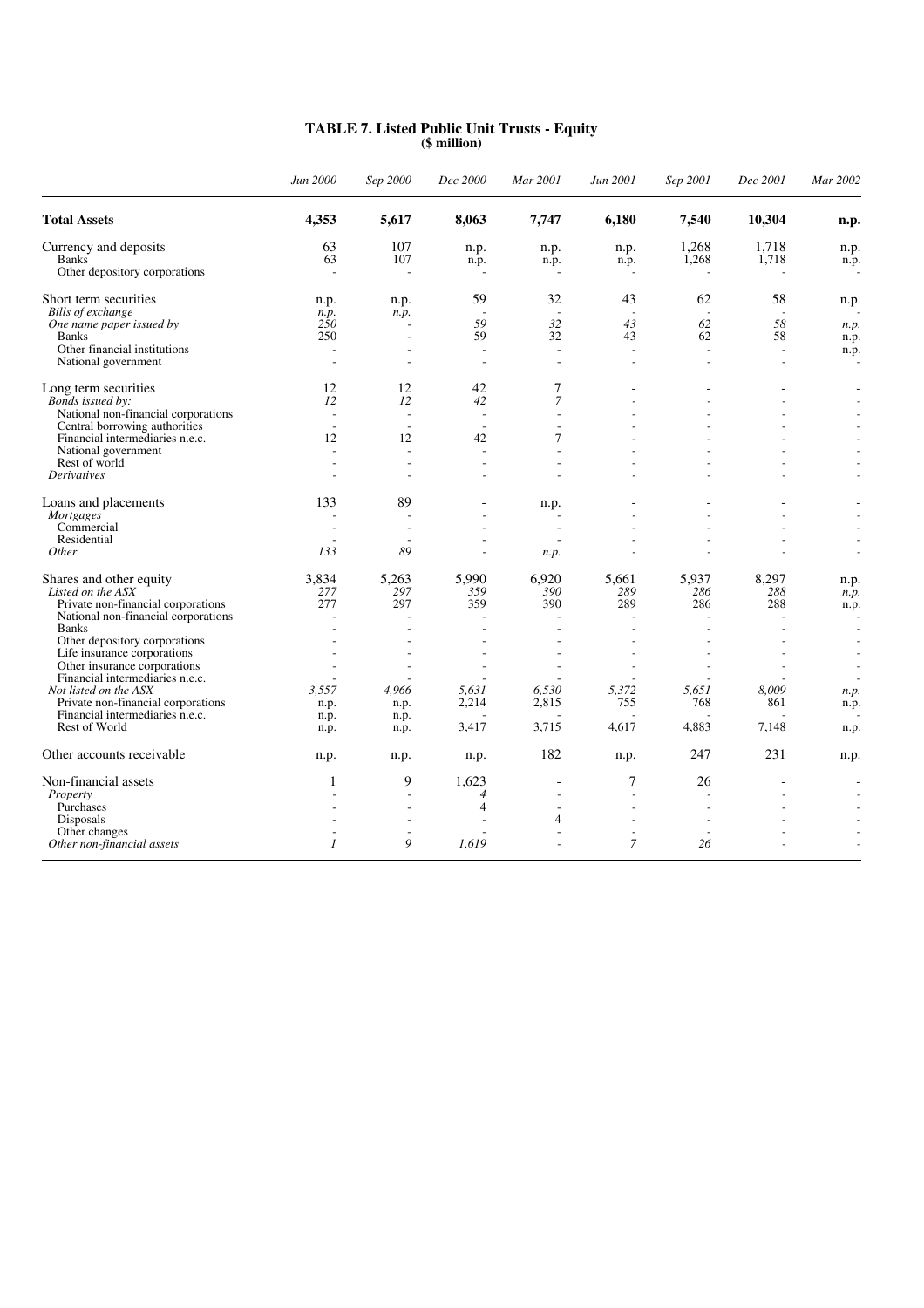|                                                          | Jun 2000                 | Sep 2000                 | Dec 2000 | Mar 2001                 | Jun 2001       | Sep 2001 | Dec 2001                 | Mar 2002       |
|----------------------------------------------------------|--------------------------|--------------------------|----------|--------------------------|----------------|----------|--------------------------|----------------|
| <b>Total Assets</b>                                      | 376                      |                          |          |                          |                |          |                          |                |
| Currency and deposits                                    | 5                        |                          |          |                          |                |          |                          |                |
| <b>Banks</b>                                             | 5                        | L,                       |          | $\overline{a}$           |                |          |                          |                |
| Other depository corporations                            | $\overline{a}$           | L.                       |          |                          |                |          |                          |                |
| Short term securities                                    | 8                        |                          |          |                          |                |          |                          |                |
| Bills of exchange                                        | 8                        | $\overline{a}$           |          | $\overline{a}$           |                |          | $\overline{a}$           |                |
| One name paper issued by                                 |                          | $\overline{\phantom{a}}$ |          |                          |                |          | L.                       |                |
| <b>Banks</b>                                             |                          |                          |          |                          |                |          |                          |                |
| Other financial institutions                             |                          | L.                       |          | $\overline{a}$           |                |          |                          |                |
| National government                                      |                          | J.                       |          |                          |                |          | ÷                        | $\overline{a}$ |
| Long term securities                                     | 7                        | $\overline{\phantom{a}}$ |          | $\overline{\phantom{a}}$ |                |          | $\overline{\phantom{a}}$ |                |
| Bonds issued by:                                         | 7                        | $\overline{a}$           |          | $\overline{a}$           |                |          |                          |                |
| National non-financial corporations                      |                          |                          |          |                          |                |          |                          |                |
| Central borrowing authorities                            |                          | L.                       |          |                          |                |          |                          |                |
| Financial intermediaries n.e.c.                          | 7                        | ÷                        |          |                          |                |          |                          |                |
| National government<br>Rest of world                     |                          | ٠                        |          |                          |                |          |                          |                |
| <b>Derivatives</b>                                       |                          | $\overline{\phantom{a}}$ |          | $\overline{\phantom{a}}$ |                |          | L.                       |                |
|                                                          |                          |                          |          |                          |                |          |                          |                |
| Loans and placements                                     | 123                      | $\overline{a}$           |          | $\overline{\phantom{a}}$ |                |          |                          |                |
| <b>Mortgages</b>                                         | 123                      | ÷                        |          | ÷.                       |                |          | J.                       |                |
| Commercial                                               | 123                      | L,                       |          | $\overline{a}$           |                |          |                          |                |
| Residential                                              |                          | L.                       | ÷        | $\overline{a}$           | ÷              |          | ÷.                       | ÷              |
| Other                                                    |                          | ÷                        |          | J.                       |                |          | J.                       | $\overline{a}$ |
| Shares and other equity                                  | 119                      |                          |          |                          |                |          |                          |                |
| Listed on the ASX                                        | 95                       | $\sim$                   |          | $\overline{a}$           | $\overline{a}$ | ÷.       | L.                       |                |
| Private non-financial corporations                       | 95                       |                          |          |                          |                |          |                          |                |
| National non-financial corporations                      | $\overline{a}$           |                          |          |                          |                |          |                          |                |
| <b>Banks</b>                                             | $\overline{a}$           | L.                       |          | $\overline{a}$           |                |          |                          |                |
| Other depository corporations                            |                          |                          |          |                          |                |          |                          |                |
| Life insurance corporations                              |                          | ٠                        |          |                          |                |          |                          |                |
| Other insurance corporations                             | $\overline{a}$           | L.                       |          | $\overline{a}$           |                |          |                          |                |
| Financial intermediaries n.e.c.<br>Not listed on the ASX | 24                       |                          |          |                          |                |          |                          |                |
| Private non-financial corporations                       | 24                       | L.                       | L.       | $\overline{a}$           | ÷              |          |                          |                |
| Financial intermediaries n.e.c.                          | ÷                        | J.                       |          | ÷.                       | ÷              |          | J.                       |                |
| Rest of World                                            |                          |                          |          |                          |                |          |                          |                |
| Other accounts receivable                                | 3                        |                          |          |                          |                |          |                          |                |
| Non-financial assets                                     | 111                      | $\overline{a}$           |          | $\overline{a}$           |                |          | $\overline{a}$           |                |
| Property                                                 | 111                      | $\overline{a}$           |          | $\overline{a}$           |                |          |                          |                |
| Purchases                                                | $\overline{\phantom{a}}$ | ÷                        |          | $\overline{a}$           |                |          |                          |                |
| Disposals                                                |                          |                          |          |                          |                |          |                          |                |
| Other changes                                            | $-5$                     |                          |          | ÷,                       |                |          |                          |                |
| Other non-financial assets                               |                          |                          |          |                          |                |          | $\overline{\phantom{a}}$ |                |

#### **TABLE 8. Listed Public Unit Trusts - Mortgage (a) (\$ million)**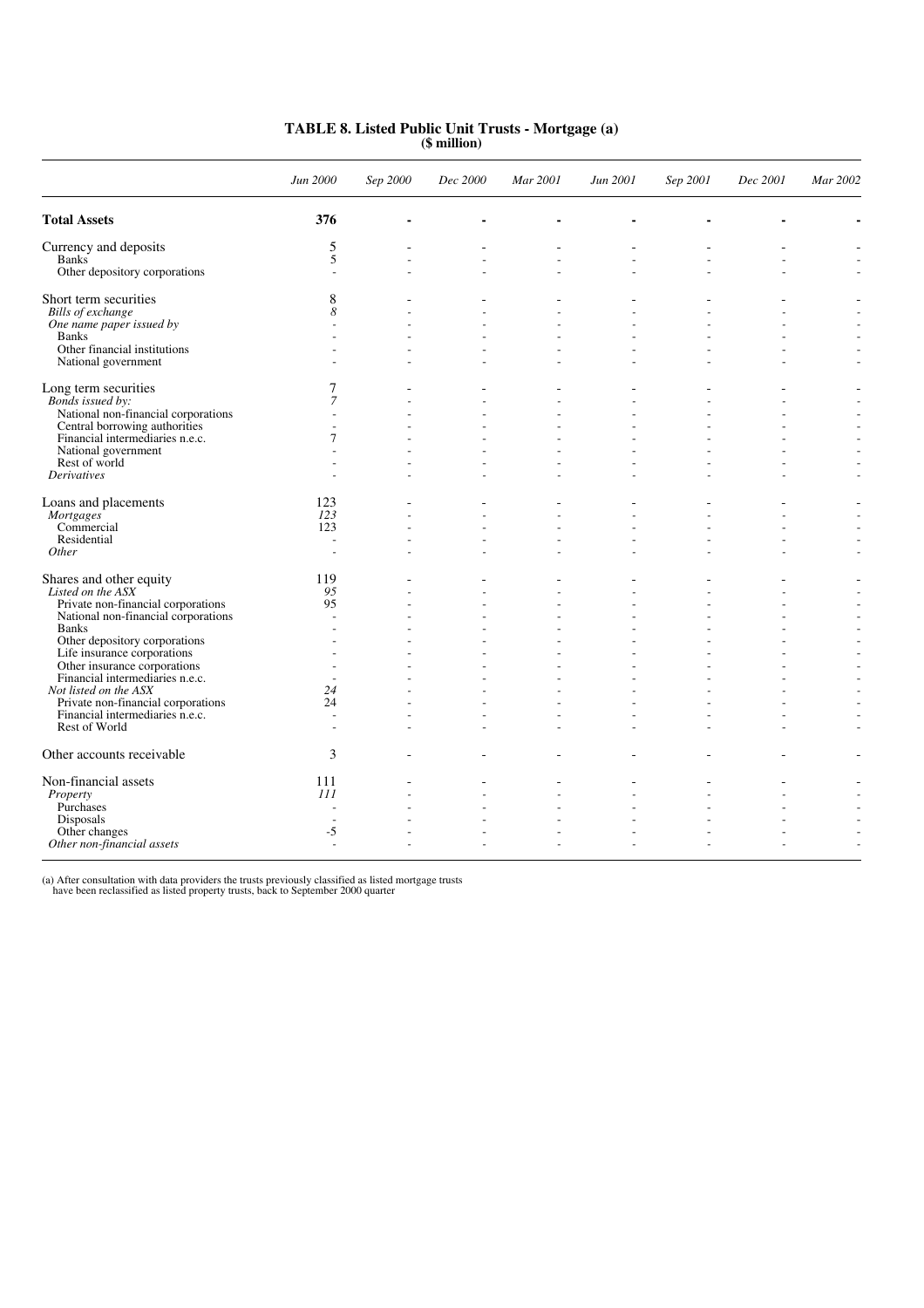|                                                                                                           | Jun 2000                                    | Sep 2000                            | Dec 2000                                | Mar 2001                              | Jun 2001                                   | Sep 2001                                  | Dec 2001                                  | Mar 2002                                            |
|-----------------------------------------------------------------------------------------------------------|---------------------------------------------|-------------------------------------|-----------------------------------------|---------------------------------------|--------------------------------------------|-------------------------------------------|-------------------------------------------|-----------------------------------------------------|
| <b>Total Assets</b>                                                                                       | 78,047                                      | 82,810                              | 85,052                                  | 87,079                                | 92,328                                     | 86,777                                    | 97,883                                    | 100,328                                             |
| Currency and deposits                                                                                     | 4,837                                       | 4,282                               | 4,636                                   | 4,780                                 | 5,701                                      | 5,616                                     | 6,247                                     | 6,355                                               |
| <b>Banks</b>                                                                                              | 2,575                                       | 1.996                               | 2,196                                   | n.p.                                  | n.p.                                       | n.p.                                      | 2,535                                     | 2,415                                               |
| Other depository corporations                                                                             | 2,262                                       | 2,286                               | 2,440                                   | n.p.                                  | n.p.                                       | n.p.                                      | 3,712                                     | 3,940                                               |
| Short term securities                                                                                     | 1,576                                       | 2,312                               | 2,594                                   | 2,277                                 | 1,750                                      | 1,464                                     | 1,881                                     | 1,713                                               |
| Bills of exchange                                                                                         | 1,062                                       | 1,689                               | 1,721                                   | 1,238                                 | 1,227                                      | 881                                       | 714                                       | 603                                                 |
| One name paper issued by                                                                                  | 514                                         | 623                                 | 873                                     | 1,039                                 | 523                                        | 583                                       | 1.167                                     | 1,110                                               |
| <b>Banks</b>                                                                                              | 265                                         | 252                                 | 238                                     | 232                                   | 183                                        | 191                                       | 263                                       | 252                                                 |
| Other financial institutions                                                                              | 189                                         | 285                                 | 619                                     | 796                                   | 340                                        | 381                                       | 890                                       | 853                                                 |
| National government                                                                                       | 60                                          | 86                                  | 16                                      | 11                                    | $\overline{a}$                             | 11                                        | 14                                        | 5                                                   |
| Long term securities                                                                                      | 6,212                                       | 6,023                               | 6,512                                   | 6,083                                 | 5,927                                      | 5,268                                     | 4,906                                     | 5,286                                               |
| Bonds issued by:                                                                                          | 6,179                                       | 6,001                               | 6,459                                   | 6,038                                 | 5,887                                      | 5,230                                     | 4,864                                     | 5,236                                               |
| National non-financial corporations                                                                       | 270                                         | 287                                 | 285                                     | 283                                   | 265                                        | 229                                       | 232                                       | 224                                                 |
| Central borrowing authorities                                                                             | 1,137                                       | 1,128                               | 1,202                                   | 1,094                                 | 1,073                                      | 1,048                                     | 990                                       | 1,013                                               |
| Financial intermediaries n.e.c.                                                                           | 1,971                                       | 1,917                               | 1,932                                   | 1,780                                 | 1,701                                      | 1,720                                     | 1,255                                     | 1,743                                               |
| National government                                                                                       | 1,734                                       | 1,529                               | 1,723                                   | 1,687                                 | 1,505                                      | 1,322                                     | 1,416                                     | 1,279                                               |
| Rest of world                                                                                             | 1,067                                       | 1,140                               | 1,317                                   | 1,194                                 | 1,343                                      | 911                                       | 971                                       | 977                                                 |
| <b>Derivatives</b>                                                                                        | 33                                          | 22                                  | 53                                      | 45                                    | 40                                         | 38                                        | 42                                        | 50                                                  |
| Loans and placements                                                                                      | 4,165                                       | 4,031                               | 3,545                                   | n.p.                                  | n.p.                                       | 3,943                                     | 3,993                                     | 3,944                                               |
| <i>Mortgages</i>                                                                                          | 4,048                                       | 3,865                               | 3,357                                   | 3,319                                 | 3,390                                      | 3,324                                     | 3,456                                     | 3,412                                               |
| Commercial                                                                                                | 3,841                                       | 3,666                               | 3,155                                   | 3,130                                 | 3,252                                      | 3,166                                     | 3,230                                     | 3,205                                               |
| Residential                                                                                               | 207                                         | 199                                 | 202                                     | 189                                   | 138                                        | 158                                       | 226                                       | 207                                                 |
| <i>Other</i>                                                                                              | 117                                         | 166                                 | 188                                     | n.p.                                  | n.p.                                       | 619                                       | 537                                       | 532                                                 |
| Shares and other equity                                                                                   | 58,597                                      | 63,741                              | 65,829                                  | 67,765                                | 72,640                                     | 68,140                                    | 78,665                                    | 80,742                                              |
| Listed on the ASX                                                                                         | 28,820                                      | 30,160                              | 30,031                                  | 30,518                                | 34,436                                     | 31,275                                    | 37,232                                    | 37,403                                              |
| Private non-financial corporations                                                                        | 22,900                                      | 24,525                              | 23,527                                  | 23,506                                | 25,396                                     | 23,576                                    | 27,787                                    | 27,385                                              |
| National non-financial corporations                                                                       | 211                                         | 190                                 | 264                                     | 416                                   | 445                                        | 514                                       | 590                                       | 680                                                 |
| <b>Banks</b>                                                                                              | 4.491                                       | 4,245                               | 4,910                                   | 5,077                                 | 6,730                                      | 5,862                                     | 7,213                                     | 7,612                                               |
| Other depository corporations                                                                             | 21                                          | 29                                  | 34                                      | -1                                    | -1                                         | -1                                        | 121                                       | 117                                                 |
| Life insurance corporations                                                                               | 70                                          | 23                                  | 35                                      | 43                                    | 41                                         | 37                                        | 53                                        | 68                                                  |
| Other insurance corporations                                                                              | 524                                         | 476                                 | 674                                     | 852                                   | 1,047                                      | 776                                       | 880                                       | 891                                                 |
| Financial intermediaries n.e.c.                                                                           | 603                                         | 672                                 | 587                                     | 623                                   | 776                                        | 509                                       | 588                                       | 650                                                 |
| Not listed on the ASX                                                                                     | 29,777                                      | 33,581                              | 35,798                                  | 37,247                                | 38,204                                     | 36,865                                    | 41,433                                    | 43,339                                              |
| Private non-financial corporations                                                                        | 3,050                                       | 4,850                               | 6,095                                   | 6,070                                 | 5,507                                      | 5,585                                     | 7.212                                     | 7,230                                               |
| Financial intermediaries n.e.c.                                                                           | 13,407                                      | 14,300                              | 16,013                                  | 17,083                                | 18,556                                     | 18,498                                    | 19,553                                    | 21,250                                              |
| Rest of World                                                                                             | 13,320                                      | 14,431                              | 13,690                                  | 14,092                                | 14,139                                     | 12,782                                    | 14,668                                    | 14,859                                              |
| Other accounts receivable                                                                                 | 1,183                                       | 980                                 | 767                                     | 1,114                                 | 1,215                                      | 700                                       | 551                                       | 680                                                 |
| Non-financial assets<br>Property<br>Purchases<br>Disposals<br>Other changes<br>Other non-financial assets | 1,477<br>1.462<br>456<br>32<br>$-326$<br>15 | 1,441<br>1,434<br>2<br>31<br>1<br>7 | 1,169<br>1,160<br>110<br>420<br>36<br>9 | n.p.<br>1,430<br>314<br>$-44$<br>n.p. | n.p.<br>1,432<br>n.p.<br>7<br>n.p.<br>n.p. | 1,646<br>1,620<br>204<br>5<br>$-11$<br>26 | 1,640<br>1,630<br>53<br>14<br>$-29$<br>10 | 1,608<br>1,604<br>9<br>31<br>$-4$<br>$\overline{4}$ |

#### **TABLE 9. Unlisted Public Unit Trusts - Total (\$ million)**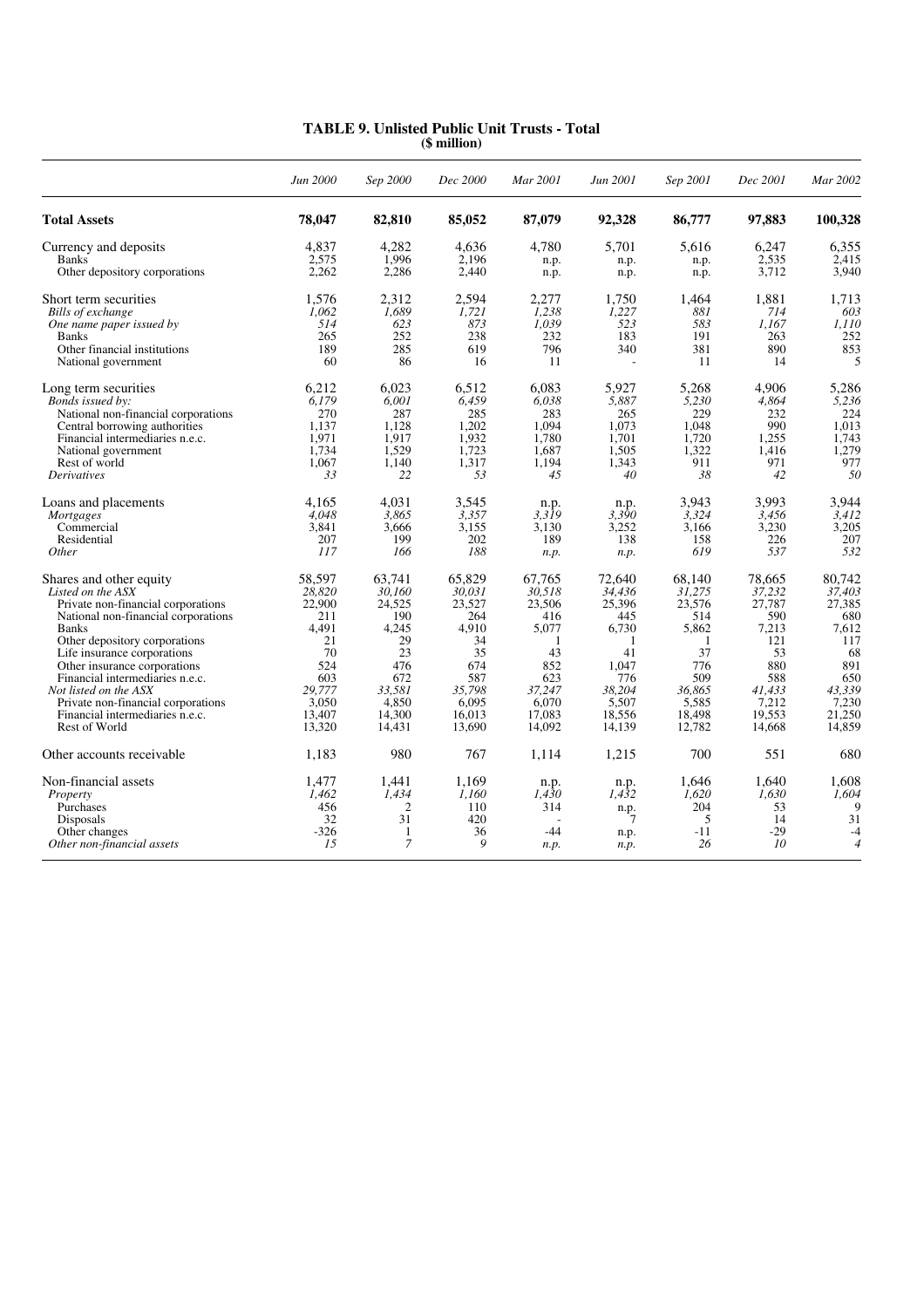|                                                              | Jun 2000                 | Sep 2000                 | Dec 2000                 | Mar 2001                      | Jun 2001                       | Sep 2001                    | Dec 2001                 | Mar 2002                 |
|--------------------------------------------------------------|--------------------------|--------------------------|--------------------------|-------------------------------|--------------------------------|-----------------------------|--------------------------|--------------------------|
| <b>Total Assets</b>                                          | 1,805                    | 1,763                    | 1,478                    | 1,773                         | 1,811                          | 2,046                       | 1,974                    | 1,956                    |
| Currency and deposits                                        | 34                       | 40                       | 39                       | 25                            | 41                             | 67                          | 58                       | 72                       |
| <b>Banks</b>                                                 | 34                       | 14                       | 10                       | n.p.                          | 21                             | 43                          | 41                       | 32                       |
| Other depository corporations                                | $\sim$                   | 26                       | 29                       | n.p.                          | 20                             | 24                          | 17                       | 40                       |
| Short term securities                                        | 12                       | $\mathfrak{2}$           | 8                        | 10                            | 8                              | 7                           | 8                        |                          |
| Bills of exchange                                            | 12                       | $\overline{c}$           | 8                        | 10                            | 8                              | $\overline{7}$              | 8                        |                          |
| One name paper issued by                                     |                          | $\overline{a}$           | J.                       | $\overline{\phantom{a}}$      | $\overline{a}$                 | $\overline{\phantom{a}}$    | $\overline{a}$           |                          |
| <b>Banks</b>                                                 |                          |                          |                          |                               | ÷,                             |                             |                          |                          |
| Other financial institutions                                 |                          | ÷                        | $\overline{a}$           | $\overline{a}$                | ÷                              |                             | ÷.                       |                          |
| National government                                          |                          |                          |                          | L,                            |                                |                             |                          |                          |
| Long term securities                                         | 1                        | 1                        |                          | 1                             |                                | 1                           | $\overline{\phantom{a}}$ |                          |
| Bonds issued by:                                             | $\overline{I}$           | 1                        | $\mathcal{I}$            | 1                             | $\mathcal{I}$                  | $\overline{I}$              |                          |                          |
| National non-financial corporations                          |                          |                          |                          |                               |                                |                             |                          |                          |
| Central borrowing authorities                                |                          |                          |                          |                               |                                |                             |                          |                          |
| Financial intermediaries n.e.c.                              |                          |                          |                          |                               | $\overline{a}$                 |                             |                          |                          |
| National government<br>Rest of world                         | 1                        | 1                        | 1                        | 1<br>$\overline{\phantom{a}}$ | $\mathbf{1}$<br>$\overline{a}$ | 1                           |                          |                          |
| <b>Derivatives</b>                                           |                          |                          |                          |                               |                                |                             |                          |                          |
|                                                              |                          |                          |                          |                               |                                |                             |                          |                          |
| Loans and placements                                         | 8                        | 11                       | 13                       | n.p.                          | n.p.                           | 1                           |                          |                          |
| <b>Mortgages</b>                                             | ÷                        | ÷.                       | ÷                        | J.                            |                                |                             |                          |                          |
| Commercial                                                   |                          | $\overline{a}$           | $\sim$                   | $\overline{\phantom{a}}$      |                                |                             |                          |                          |
| Residential                                                  | $\overline{a}$<br>8      | $\overline{a}$           | $\overline{\phantom{a}}$ | $\overline{\phantom{a}}$      | $\overline{a}$                 |                             | ÷.                       |                          |
| Other                                                        |                          | II                       | 13                       | n.p.                          | n.p.                           | $\mathcal{I}_{\mathcal{I}}$ |                          | $\overline{a}$           |
| Shares and other equity                                      | 351                      | 332                      | 332                      | 316                           | 335                            | 364                         | 292                      | 271                      |
| Listed on the ASX                                            | 205                      | 179                      | 180                      | 162                           | 169                            | 176                         | 214                      | 201                      |
| Private non-financial corporations                           | 204                      | 178                      | 180                      | 162                           | 169                            | 176                         | 214                      | 201                      |
| National non-financial corporations                          |                          | $\overline{a}$           |                          | $\overline{a}$                | $\overline{a}$                 |                             | ÷.                       | $\overline{\phantom{a}}$ |
| <b>Banks</b>                                                 |                          | $\overline{a}$           |                          | $\overline{a}$                | ÷,                             |                             | $\overline{a}$           |                          |
| Other depository corporations<br>Life insurance corporations |                          |                          |                          |                               |                                |                             |                          |                          |
| Other insurance corporations                                 | $\overline{a}$           | $\overline{\phantom{a}}$ |                          | $\overline{\phantom{a}}$      | $\overline{a}$                 |                             | $\overline{a}$           | $\overline{\phantom{a}}$ |
| Financial intermediaries n.e.c.                              | -1                       | $\mathbf{1}$             |                          | $\overline{\phantom{a}}$      |                                |                             | $\overline{a}$           |                          |
| Not listed on the ASX                                        | 146                      | 153                      | 152                      | 154                           | 166                            | 188                         | 78                       | 70                       |
| Private non-financial corporations                           | 16                       | 21                       | 26                       | 27                            | 31                             | 37                          | 40                       | 52                       |
| Financial intermediaries n.e.c.                              | 130                      | 132                      | 126                      | 127                           | 132                            | 151                         | 38                       | 18                       |
| Rest of World                                                | $\overline{\phantom{a}}$ | $\overline{a}$           | $\overline{\phantom{a}}$ | $\overline{\phantom{a}}$      | 3                              |                             | $\overline{a}$           |                          |
| Other accounts receivable                                    | 24                       | 23                       | 9                        | 16                            | 16                             | 15                          | 15                       | 10                       |
| Non-financial assets                                         | 1,375                    | 1,354                    | 1,076                    | n.p.                          | n.p.                           | 1,591                       | 1,601                    | 1,603                    |
| Property                                                     | 1,371                    | 1,350                    | 1,076                    | 1,390                         | 1,392                          | 1,591                       | 1,601                    | 1,603                    |
| Purchases                                                    | 456                      | 2                        | 109                      | 314                           | n.p.                           | 205                         | 10                       | 9                        |
| Disposals                                                    | 31                       | 24                       | 420                      | $\overline{\phantom{a}}$      | 7                              | 5                           |                          | $\overline{2}$           |
| Other changes                                                | $-330$                   | -1                       | 37                       | $\overline{\phantom{a}}$      | n.p.                           | $-1$                        |                          | -5                       |
| Other non-financial assets                                   | $\overline{4}$           | $\overline{4}$           | $\overline{\phantom{a}}$ | n.p.                          | n.p.                           | $\overline{a}$              | $\overline{a}$           |                          |

#### **TABLE 10. Unlisted Public Unit Trusts - Property (\$ million)**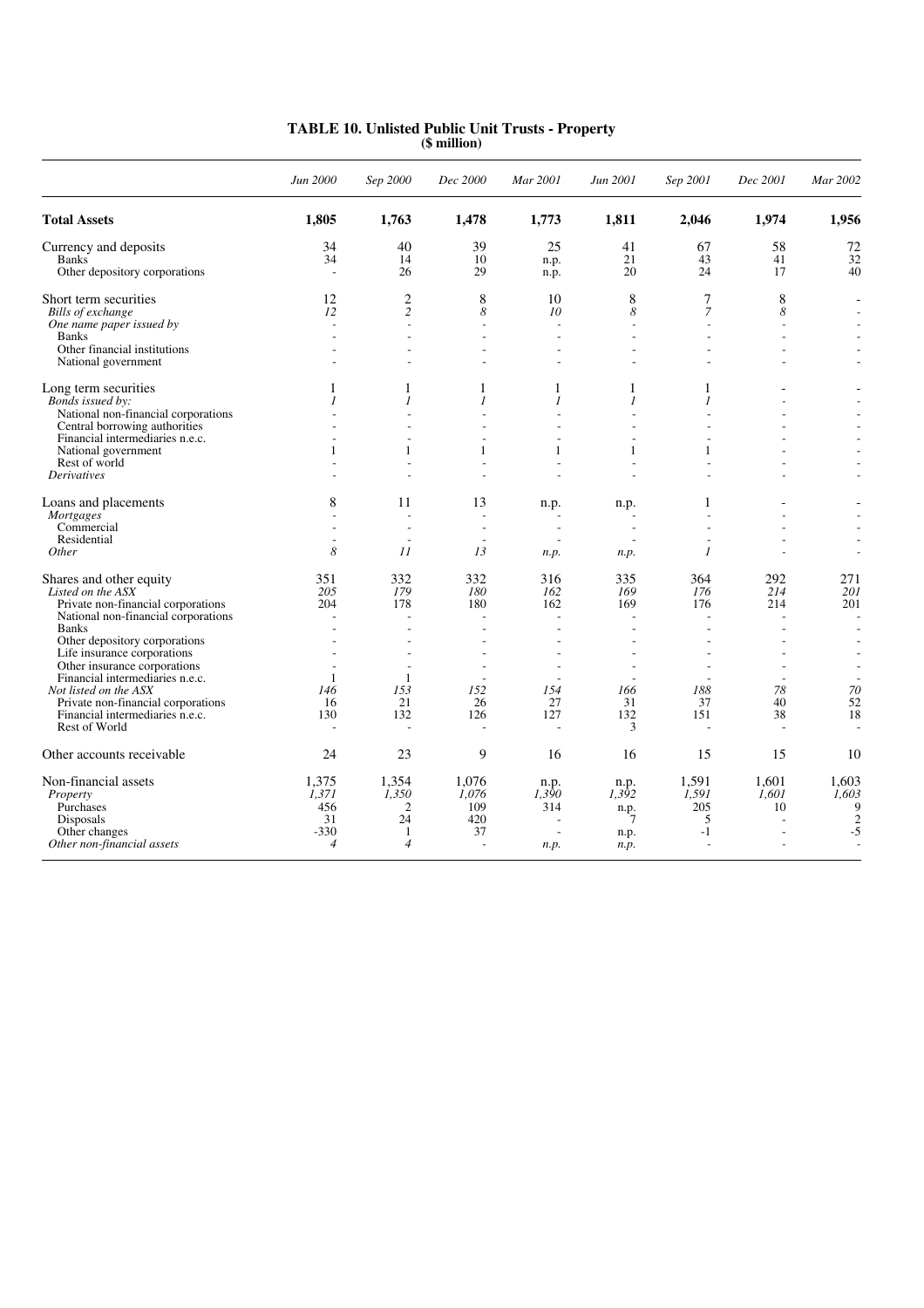|                                                                                                                                                                                                                                                                                                                                                                                                 | Jun 2000                                                                                                 | Sep 2000                                                                                                   | Dec 2000                                                                                                   | Mar 2001                                                                                                  | Jun 2001                                                                                                   | Sep 2001                                                                                                             | Dec 2001                                                                                                     | Mar 2002                                                                                                     |
|-------------------------------------------------------------------------------------------------------------------------------------------------------------------------------------------------------------------------------------------------------------------------------------------------------------------------------------------------------------------------------------------------|----------------------------------------------------------------------------------------------------------|------------------------------------------------------------------------------------------------------------|------------------------------------------------------------------------------------------------------------|-----------------------------------------------------------------------------------------------------------|------------------------------------------------------------------------------------------------------------|----------------------------------------------------------------------------------------------------------------------|--------------------------------------------------------------------------------------------------------------|--------------------------------------------------------------------------------------------------------------|
| <b>Total Assets</b>                                                                                                                                                                                                                                                                                                                                                                             | 47,506                                                                                                   | 51,946                                                                                                     | 53,849                                                                                                     | 55,038                                                                                                    | 59,172                                                                                                     | 55,211                                                                                                               | 67,767                                                                                                       | 71,200                                                                                                       |
| Currency and deposits<br><b>Banks</b><br>Other depository corporations                                                                                                                                                                                                                                                                                                                          | 2.648<br>1,321<br>1,327                                                                                  | 2.500<br>1,236<br>1,264                                                                                    | 2.705<br>1,350<br>1,355                                                                                    | 2.730<br>1,355<br>1,375                                                                                   | 3.623<br>1,472<br>2,151                                                                                    | 3.608<br>1,426<br>2,182                                                                                              | 4.010<br>1,754<br>2,256                                                                                      | 4.165<br>1,781<br>2,384                                                                                      |
| Short term securities<br>Bills of exchange<br>One name paper issued by<br><b>Banks</b><br>Other financial institutions<br>National government                                                                                                                                                                                                                                                   | 284<br>240<br>44<br>3<br>41                                                                              | 499<br>485<br>14<br>1<br>13<br>$\overline{\phantom{a}}$                                                    | 803<br>789<br>14<br>2<br>12<br>$\overline{\phantom{a}}$                                                    | 484<br>477<br>7<br>3<br>$\overline{4}$<br>L,                                                              | 135<br>130<br>5<br>$\mathbf{1}$<br>$\overline{4}$<br>$\overline{a}$                                        | 134<br>130<br>$\overline{4}$<br>$\mathbf{1}$<br>3<br>$\sim$                                                          | 374<br>319<br>55<br>-1<br>54<br>$\overline{\phantom{a}}$                                                     | 488<br>443<br>45<br>$\overline{2}$<br>43                                                                     |
| Long term securities<br>Bonds issued by:<br>National non-financial corporations<br>Central borrowing authorities<br>Financial intermediaries n.e.c.<br>National government<br>Rest of world<br><b>Derivatives</b>                                                                                                                                                                               | 793<br>787<br>60<br>159<br>73<br>218<br>277<br>6                                                         | 769<br>786<br>71<br>162<br>64<br>201<br>288<br>$-17$                                                       | 922<br>924<br>64<br>142<br>112<br>248<br>358<br>$-2$                                                       | 997<br>997<br>59<br>146<br>131<br>263<br>398<br>$\overline{a}$                                            | 1.007<br>1.006<br>53<br>144<br>146<br>209<br>454<br>$\mathcal{I}$                                          | 908<br>907<br>45<br>118<br>170<br>127<br>447<br>1                                                                    | 1.322<br>1.319<br>92<br>104<br>245<br>341<br>537<br>$\mathfrak{Z}$                                           | 1.971<br>1.963<br>85<br>142<br>603<br>511<br>622<br>8                                                        |
| Loans and placements<br><i>Mortgages</i><br>Commercial<br>Residential<br><i>Other</i>                                                                                                                                                                                                                                                                                                           | 19<br>$\overline{\phantom{a}}$<br>19                                                                     | 7<br>$\overline{\phantom{a}}$<br>$\overline{a}$<br>7                                                       | $\overline{4}$<br>$\overline{\phantom{a}}$<br>$\overline{4}$                                               | 10<br>Ĭ.<br>L,<br>$\overline{\phantom{a}}$<br>10                                                          | 5<br>L,<br>$\overline{a}$<br>5                                                                             | 10<br>$\overline{c}$<br>$\overline{c}$<br>$\sim$<br>8                                                                | 12<br>$\overline{2}$<br>$\mathfrak{2}$<br>÷.<br>10                                                           | $\tau$<br>$\overline{7}$                                                                                     |
| Shares and other equity<br>Listed on the ASX<br>Private non-financial corporations<br>National non-financial corporations<br><b>Banks</b><br>Other depository corporations<br>Life insurance corporations<br>Other insurance corporations<br>Financial intermediaries n.e.c.<br>Not listed on the ASX<br>Private non-financial corporations<br>Financial intermediaries n.e.c.<br>Rest of World | 43,059<br>25,241<br>19,771<br>205<br>4.148<br>21<br>70<br>472<br>554<br>17.818<br>934<br>4,534<br>12,350 | 47,461<br>26,304<br>21,090<br>184<br>3.937<br>29<br>23<br>425<br>616<br>21.157<br>2.803<br>4.956<br>13,398 | 48,928<br>26.102<br>20,160<br>255<br>4,525<br>34<br>35<br>602<br>491<br>22,826<br>4.075<br>6,273<br>12,478 | 49.961<br>26.459<br>20,033<br>407<br>4.682<br>1<br>43<br>779<br>514<br>23,502<br>3,975<br>6,964<br>12,561 | 53,725<br>30.163<br>21,804<br>438<br>6,265<br>-1<br>41<br>958<br>656<br>23,562<br>3.980<br>7,455<br>12,125 | 50.028<br>27.145<br>20,148<br>509<br>5,338<br>$\mathbf{1}$<br>37<br>704<br>408<br>22,883<br>4.139<br>7,728<br>11,016 | 61,725<br>32.792<br>24,102<br>584<br>6.629<br>121<br>53<br>801<br>502<br>28.933<br>5.979<br>10,092<br>12,862 | 64,009<br>33,221<br>23,926<br>675<br>7.063<br>117<br>68<br>804<br>568<br>30,788<br>6.125<br>11,182<br>13,481 |
| Other accounts receivable                                                                                                                                                                                                                                                                                                                                                                       | 700                                                                                                      | 708                                                                                                        | 478                                                                                                        | 844                                                                                                       | 669                                                                                                        | 511                                                                                                                  | 316                                                                                                          | 556                                                                                                          |
| Non-financial assets<br>Property<br>Purchases<br>Disposals<br>Other changes<br>Other non-financial assets                                                                                                                                                                                                                                                                                       | 3<br>$\mathfrak{Z}$                                                                                      | $\overline{2}$<br>$\overline{a}$<br>$\overline{a}$<br>$\overline{c}$                                       | 9<br>9                                                                                                     | 12<br>L,<br>$\overline{\phantom{a}}$<br>12                                                                | 8<br>$\overline{a}$<br>$\overline{a}$<br>L,<br>8                                                           | 12<br>12                                                                                                             | 8<br>$\overline{a}$<br>$\overline{a}$<br>8                                                                   | $\overline{4}$<br>$\overline{4}$                                                                             |

#### **TABLE 11. Unlisted Public Unit Trusts - Equity (\$ million)**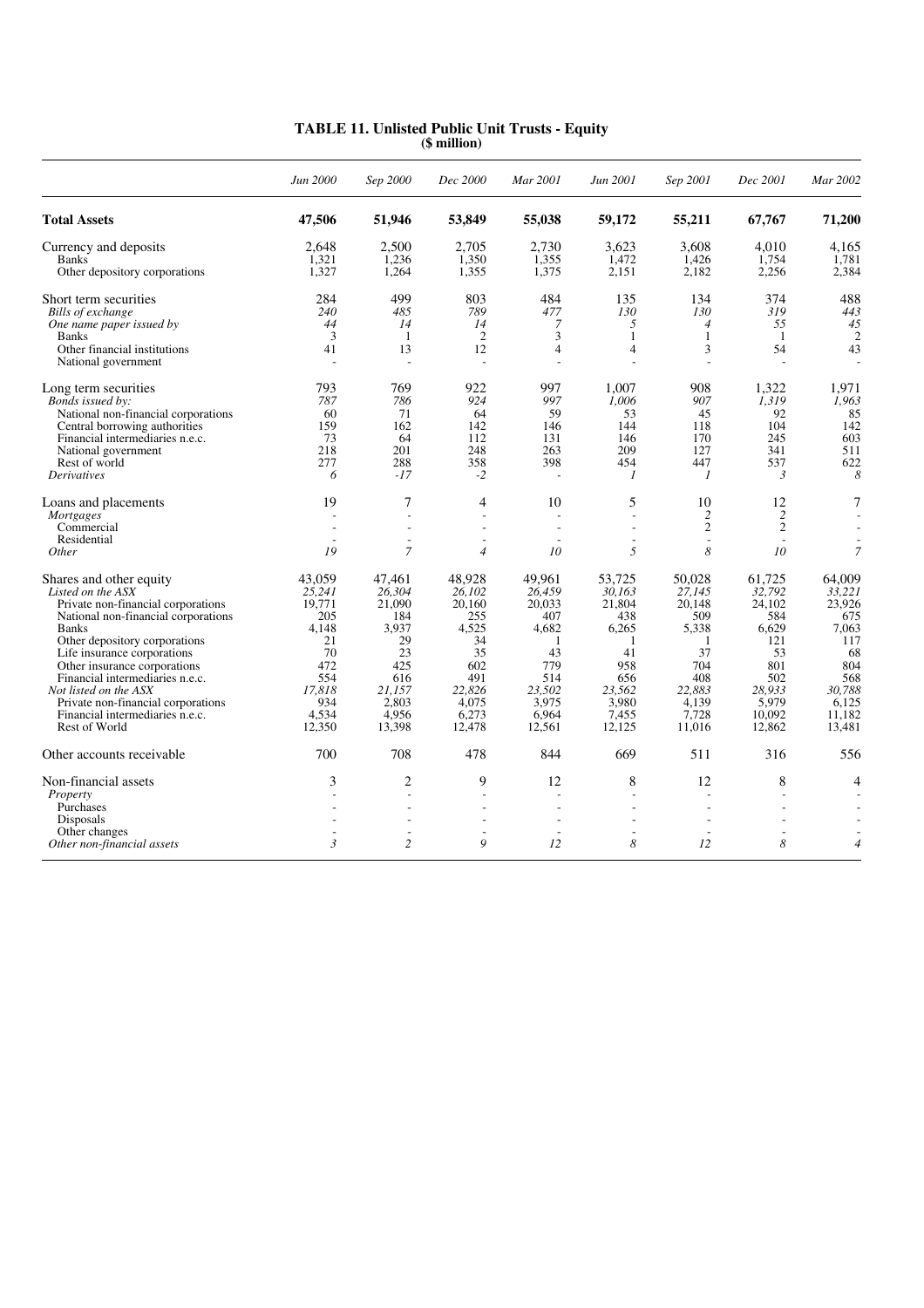|                                                                  | Jun 2000                        | Sep 2000                        | Dec 2000                       | Mar 2001                 | Jun 2001                       | Sep 2001                       | Dec 2001                       | Mar 2002       |
|------------------------------------------------------------------|---------------------------------|---------------------------------|--------------------------------|--------------------------|--------------------------------|--------------------------------|--------------------------------|----------------|
| <b>Total Assets</b>                                              | 5,628                           | 5,406                           | 5,368                          | 5,028                    | 5,275                          | 4,956                          | 5,062                          | 5,013          |
| Currency and deposits                                            | 382                             | 388                             | 432                            | 475                      | 597                            | 690                            | 700                            | 747            |
| <b>Banks</b>                                                     | 79                              | 48                              | 40                             | n.p.                     | n.p.                           | n.p.                           | 31                             | 5              |
| Other depository corporations                                    | 303                             | 340                             | 392                            | n.p.                     | n.p.                           | n.p.                           | 669                            | 742            |
| Short term securities                                            | 460                             | 432                             | 532                            | 446                      | 527                            | 219                            | 231                            | 152            |
| Bills of exchange                                                | 242                             | 238                             | 356                            | 270                      | 384                            | 128                            | 89                             | 8              |
| One name paper issued by                                         | 218                             | 194                             | 176                            | 176                      | 143                            | 91                             | 142                            | 144            |
| <b>Banks</b>                                                     | 141                             | 83                              | 67                             | 67                       | 48                             | 52                             | 56                             | 67             |
| Other financial institutions                                     | 77                              | 111                             | 109                            | 109                      | 95                             | 39                             | 86                             | 77             |
| National government                                              | ÷,                              | $\overline{a}$                  |                                | ÷,                       |                                | L.                             | $\overline{\phantom{a}}$       |                |
| Long term securities                                             | 182                             | 133                             | 93                             | 68                       | 68                             | 49                             | 85                             | 112            |
| Bonds issued by:                                                 | 182                             | 133                             | 93                             | 68                       | 68                             | 49                             | 85                             | 112            |
| National non-financial corporations                              | $\overline{\phantom{a}}$        | $\sim$                          | $\overline{a}$                 | $\overline{a}$           | $\overline{\phantom{a}}$       |                                | $\sim$                         |                |
| Central borrowing authorities<br>Financial intermediaries n.e.c. | $\overline{\phantom{a}}$<br>182 | $\overline{\phantom{a}}$<br>133 | $\overline{\phantom{a}}$<br>93 | $\sim$<br>68             | $\overline{\phantom{a}}$<br>68 | $\overline{\phantom{a}}$<br>49 | $\overline{\phantom{a}}$<br>40 | 102            |
| National government                                              |                                 |                                 |                                | $\overline{\phantom{a}}$ |                                |                                | 45                             | 10             |
| Rest of world                                                    | $\overline{\phantom{a}}$        | $\overline{a}$                  | $\overline{\phantom{a}}$       | $\overline{\phantom{a}}$ | $\overline{a}$                 | $\overline{\phantom{a}}$       | L.                             | $\sim$         |
| Derivatives                                                      | $\overline{a}$                  | $\overline{a}$                  |                                | $\overline{\phantom{a}}$ | $\overline{a}$                 | $\overline{a}$                 | $\overline{a}$                 | $\overline{a}$ |
| Loans and placements                                             | 4.126                           | 4.002                           | 3,519                          | 3,582                    | 3,613                          | 3,925                          | 3,965                          | 3,924          |
| Mortgages                                                        | 4.042                           | 3,859                           | 3,351                          | 3,314                    | 3,384                          | 3,317                          | 3.444                          | 3,404          |
| Commercial                                                       | 3.835                           | 3.663                           | 3,149                          | 3.125                    | 3,246                          | 3,159                          | 3,223                          | 3,200          |
| Residential                                                      | 207                             | 196                             | 202                            | 189                      | 138                            | 158                            | 221                            | 204            |
| <i>Other</i>                                                     | 84                              | 143                             | 168                            | 268                      | 229                            | 608                            | 521                            | 520            |
| Shares and other equity                                          | 422                             | 403                             | 743                            | 405                      | 424                            | 33                             | 38                             | 39             |
| Listed on the ASX                                                |                                 |                                 |                                |                          |                                |                                |                                |                |
| Private non-financial corporations                               |                                 |                                 |                                | $\overline{a}$           |                                | $\overline{a}$                 | ÷                              |                |
| National non-financial corporations                              |                                 |                                 |                                |                          |                                |                                |                                |                |
| <b>Banks</b>                                                     |                                 | ٠                               |                                |                          |                                |                                | $\overline{\phantom{a}}$       |                |
| Other depository corporations<br>Life insurance corporations     |                                 |                                 |                                |                          |                                |                                |                                |                |
| Other insurance corporations                                     |                                 | ÷,                              |                                |                          |                                |                                |                                |                |
| Financial intermediaries n.e.c.                                  |                                 |                                 |                                |                          |                                | $\overline{\phantom{a}}$       | $\overline{\phantom{a}}$       |                |
| Not listed on the ASX                                            | 422                             | 403                             | 743                            | 405                      | 424                            | 33                             | 38                             | 39             |
| Private non-financial corporations                               |                                 |                                 |                                |                          |                                | $\overline{\phantom{a}}$       | $\overline{\phantom{a}}$       |                |
| Financial intermediaries n.e.c.                                  | 422                             | 403                             | 743                            | 405                      | 424                            | 33                             | 38                             | 39             |
| Rest of World                                                    | $\overline{\phantom{a}}$        | $\overline{a}$                  |                                | $\overline{\phantom{a}}$ |                                | $\sim$                         | $\overline{\phantom{a}}$       |                |
| Other accounts receivable                                        | 55                              | 47                              | 49                             | 52                       | 46                             | 40                             | 43                             | 39             |
| Non-financial assets                                             | 1                               | 1                               |                                | $\blacksquare$           |                                |                                | $\overline{a}$                 |                |
| Property                                                         |                                 | $\overline{a}$                  |                                |                          |                                |                                |                                |                |
| Purchases                                                        |                                 | L,                              |                                | $\overline{a}$           |                                |                                |                                |                |
| Disposals                                                        |                                 |                                 |                                |                          |                                |                                |                                |                |
| Other changes                                                    | $\mathcal{I}$                   | $\mathcal{I}$                   |                                |                          |                                |                                | $\overline{a}$                 |                |
| Other non-financial assets                                       |                                 |                                 |                                |                          |                                |                                |                                |                |

#### **TABLE 12. Unlisted Public Unit Trusts - Mortgage (\$ million)**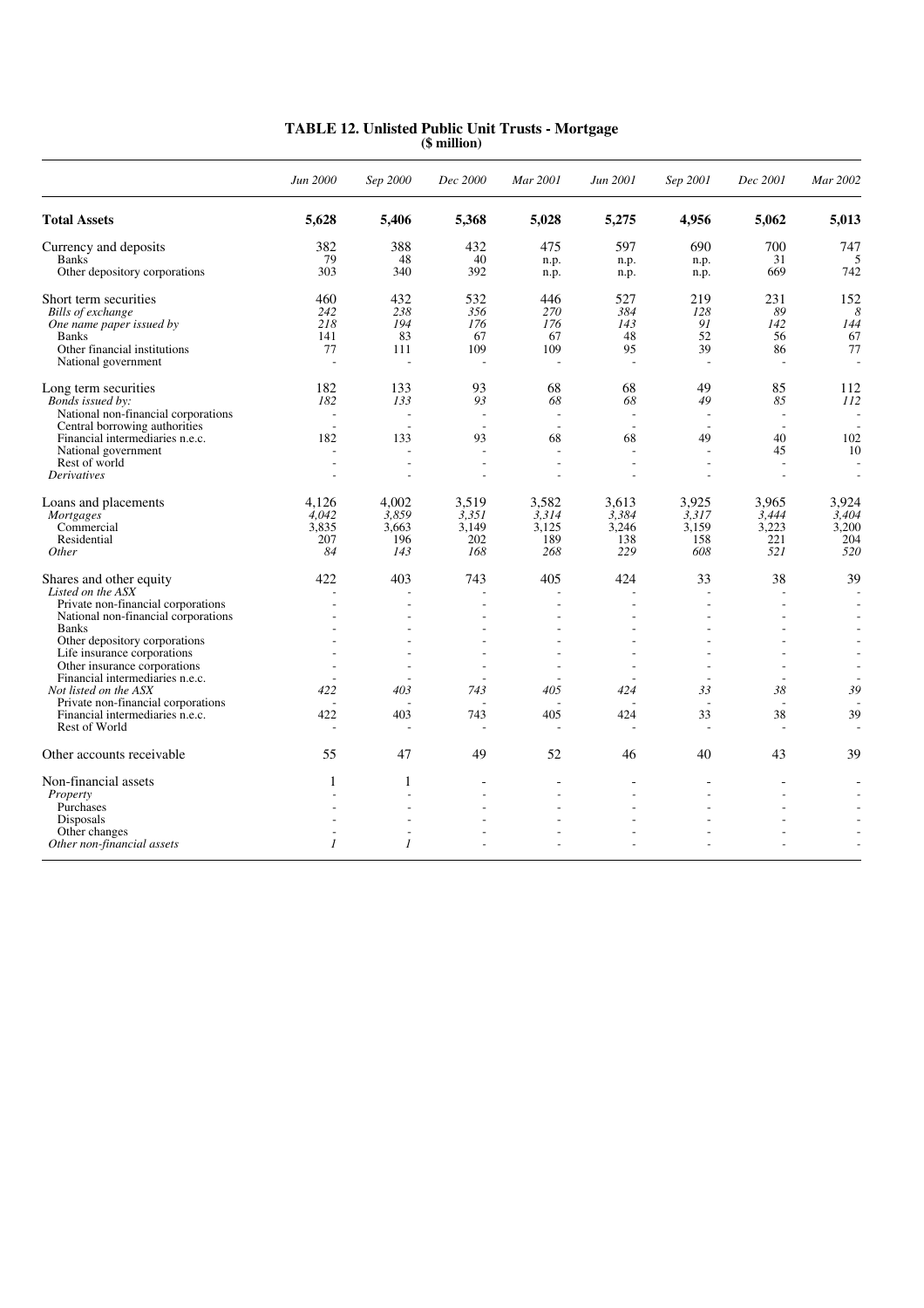|                                                                                                                                                                                                                                                                                                                                                                                                 | Jun 2000                                                                            | Sep 2000                                                                                                          | Dec 2000                                                                                                          | Mar 2001                                                                                                                     | Jun 2001                                                                                                               | Sep 2001                                                                                | Dec 2001                                                                              | Mar 2002                                                                               |
|-------------------------------------------------------------------------------------------------------------------------------------------------------------------------------------------------------------------------------------------------------------------------------------------------------------------------------------------------------------------------------------------------|-------------------------------------------------------------------------------------|-------------------------------------------------------------------------------------------------------------------|-------------------------------------------------------------------------------------------------------------------|------------------------------------------------------------------------------------------------------------------------------|------------------------------------------------------------------------------------------------------------------------|-----------------------------------------------------------------------------------------|---------------------------------------------------------------------------------------|----------------------------------------------------------------------------------------|
| <b>Total Assets</b>                                                                                                                                                                                                                                                                                                                                                                             | 23,108                                                                              | 23,695                                                                                                            | 24,357                                                                                                            | 25,240                                                                                                                       | 26,070                                                                                                                 | 24,564                                                                                  | 23,080                                                                                | 22,159                                                                                 |
| Currency and deposits<br><b>Banks</b><br>Other depository corporations                                                                                                                                                                                                                                                                                                                          | 1.773<br>1.141<br>632                                                               | 1,354<br>698<br>656                                                                                               | 1,460<br>796<br>664                                                                                               | 1,550<br>892<br>658                                                                                                          | 1.440<br>736<br>704                                                                                                    | 1,251<br>637<br>614                                                                     | 1.479<br>709<br>770                                                                   | 1,371<br>597<br>774                                                                    |
| Short term securities<br>Bills of exchange<br>One name paper issued by<br><b>Banks</b><br>Other financial institutions<br>National government                                                                                                                                                                                                                                                   | 820<br>568<br>252<br>121<br>71<br>60                                                | 1.379<br>964<br>415<br>168<br>161<br>86                                                                           | 1,251<br>568<br>683<br>169<br>498<br>16                                                                           | 1,337<br>481<br>856<br>162<br>683<br>11                                                                                      | 1.080<br>705<br>375<br>134<br>241<br>$\overline{\phantom{a}}$                                                          | 1.104<br>616<br>488<br>138<br>339<br>11                                                 | 1.268<br>298<br>970<br>206<br>750<br>14                                               | 1.073<br>152<br>921<br>183<br>733<br>5                                                 |
| Long term securities<br>Bonds issued by:<br>National non-financial corporations<br>Central borrowing authorities<br>Financial intermediaries n.e.c.<br>National government<br>Rest of world<br><i>Derivatives</i>                                                                                                                                                                               | 5,236<br>5,209<br>210<br>978<br>1,716<br>1,515<br>790<br>27                         | 5,120<br>5,081<br>216<br>966<br>1,720<br>1,327<br>852<br>39                                                       | 5,496<br>5,441<br>221<br>1.060<br>1,727<br>1.474<br>959<br>55                                                     | 5.017<br>4,972<br>224<br>948<br>1,581<br>1,423<br>796<br>45                                                                  | 4,851<br>4,812<br>212<br>929<br>1,487<br>1,295<br>889<br>39                                                            | 4,310<br>4,273<br>184<br>930<br>1,501<br>1,194<br>464<br>37                             | 3,499<br>3,460<br>140<br>886<br>970<br>1.030<br>434<br>39                             | 3,203<br>3,161<br>139<br>871<br>1,038<br>758<br>355<br>42                              |
| Loans and placements<br><b>Mortgages</b><br>Commercial<br>Residential<br>Other                                                                                                                                                                                                                                                                                                                  | 12<br>6<br>6<br>6                                                                   | 11<br>6<br>3<br>3<br>5                                                                                            | 9<br>6<br>6<br>$\mathfrak{Z}$                                                                                     | 8<br>5<br>5<br>$\overline{a}$<br>$\mathfrak{Z}$                                                                              | 15<br>6<br>6<br>÷<br>$\boldsymbol{Q}$                                                                                  | 7<br>5<br>5<br>$\overline{\phantom{a}}$<br>$\overline{c}$                               | 16<br>10<br>5<br>5<br>6                                                               | 13<br>8<br>5<br>3<br>5                                                                 |
| Shares and other equity<br>Listed on the ASX<br>Private non-financial corporations<br>National non-financial corporations<br><b>Banks</b><br>Other depository corporations<br>Life insurance corporations<br>Other insurance corporations<br>Financial intermediaries n.e.c.<br>Not listed on the ASX<br>Private non-financial corporations<br>Financial intermediaries n.e.c.<br>Rest of World | 14.765<br>3.374<br>2.925<br>6<br>343<br>52<br>48<br>11,391<br>2.100<br>8,321<br>970 | 15.545<br>3.677<br>3.257<br>6<br>308<br>$\overline{\phantom{a}}$<br>51<br>55<br>11,868<br>2.026<br>8,809<br>1,033 | 15.826<br>3,749<br>3.187<br>9<br>385<br>$\overline{\phantom{a}}$<br>72<br>96<br>12,077<br>1.994<br>8,871<br>1,212 | 17.083<br>3,897<br>3,311<br>9<br>395<br>$\overline{\phantom{a}}$<br>$\sim$<br>73<br>109<br>13.186<br>2.068<br>9,587<br>1,531 | 18,156<br>4.104<br>3,423<br>$\overline{7}$<br>465<br>$\overline{a}$<br>89<br>120<br>14.052<br>1.496<br>10,545<br>2,011 | 17.715<br>3,954<br>3,252<br>5<br>524<br>72<br>101<br>13.761<br>1.409<br>10,586<br>1,766 | 16.610<br>4.226<br>3.471<br>6<br>584<br>79<br>86<br>12,384<br>1.193<br>9,385<br>1,806 | 16.423<br>3.981<br>3,258<br>5<br>549<br>87<br>82<br>12,442<br>1,053<br>10,011<br>1,378 |
| Other accounts receivable                                                                                                                                                                                                                                                                                                                                                                       | 404                                                                                 | 202                                                                                                               | 231                                                                                                               | 202                                                                                                                          | 484                                                                                                                    | 134                                                                                     | 177                                                                                   | 75                                                                                     |
| Non-financial assets<br>Property<br>Purchases<br>Disposals<br>Other changes<br>Other non-financial assets                                                                                                                                                                                                                                                                                       | 98<br>91<br>1<br>$\overline{4}$<br>7                                                | 84<br>84<br>$\overline{\phantom{a}}$<br>$\tau$<br>$\overline{a}$                                                  | 84<br>84<br>1<br>$\sim$<br>$-1$                                                                                   | 43<br>40<br>$\overline{\phantom{a}}$<br>$\sim$<br>$-44$<br>3                                                                 | 44<br>40<br>$\overline{a}$<br>$\sim$<br>$\overline{\phantom{a}}$<br>$\overline{4}$                                     | 43<br>29<br>$-1$<br>$-10$<br>14                                                         | 31<br>29<br>43<br>14<br>-29<br>2                                                      | 1<br>1<br>29<br>1                                                                      |

#### **TABLE 13. Unlisted Public Unit Trusts - Other (\$ million)**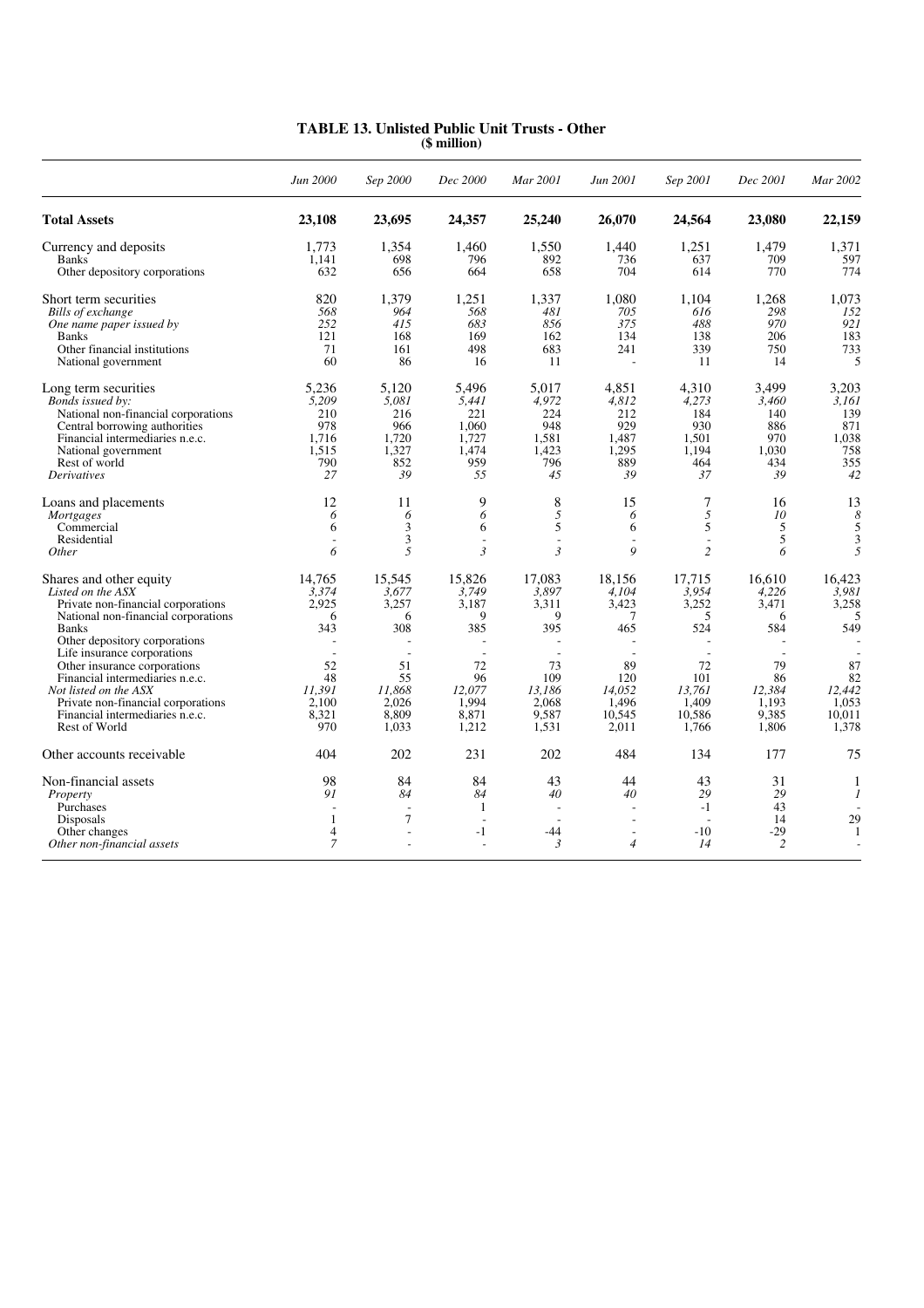|                                                | Jun 2000         | Sep 2000          | Dec 2000         | Mar 2001         | Jun 2001         | Sep 2001         | Dec 2001         | Mar 2002         |
|------------------------------------------------|------------------|-------------------|------------------|------------------|------------------|------------------|------------------|------------------|
|                                                |                  |                   | Total            |                  |                  |                  |                  |                  |
| <b>Total Liabilities and Unitholders Funds</b> | 122,723          | 128,787           | 133,379          | 135,112          | 140,270          | 136,806          | 152,355          | 154,302          |
| Unitholders funds                              | 109,116          | 116,037           | 118,923          | 122,411          | 126,002          | 123,328          | 135,831          | 138,928          |
| Units on issue<br>Asset revaluation reserve    | 98,344<br>10,294 | 104,863<br>10,486 | 108,560<br>9,655 | 112,421<br>9,268 | 116,810<br>7,814 | 119,007<br>4,883 | 127,725<br>6,449 | 131,896<br>6,598 |
| Other reserves                                 | 478              | 688               | 708              | 722              | 1,378            | $-562$           | 1,657            | 434              |
| Liabilities                                    | 13,607           | 12,750            | 14,456           | 12,701           | 14,268           | 13,478           | 16,524           | 15,374           |
| Loans and placements                           | 7,701            | 7,060             | 5,566            | 5,107            | 4,700            | 5,144            | 4,202            | 3,713            |
| Debt securities<br>Other liabilities           | 2,353<br>3,553   | 2,988<br>2,702    | 5,243<br>3,647   | 4,798<br>2,796   | 5,534<br>4,034   | 5,653<br>2,681   | 7,122<br>5,200   | 7,833<br>3,828   |
|                                                |                  |                   | Property         |                  |                  |                  |                  |                  |
| <b>Total Liabilities and Unitholders Funds</b> | 41,752           | 42,123            | 41,742           | 42,059           | 43,573           | 44,535           | 46,142           | n.p.             |
| Unitholders funds                              | 30,289           | 31,008            | 30,269           | 30,939           | 31,849           | 32,464           | 33,139           | n.p.             |
| Units on issue                                 | 27,953           | 28,807            | 27,592           | 28,268           | 28,688           | 29,381           | 29,750           | n.p.             |
| Asset revaluation reserve<br>Other reserves    | n.p.<br>n.p.     | n.p.<br>n.p.      | n.p.<br>n.p.     | n.p.<br>n.p.     | n.p.<br>n.p.     | 3,194<br>$-111$  | 3,412<br>$-23$   | n.p.<br>n.p.     |
| Liabilities                                    | 11.463           | 11,115            | 11,473           | 11,120           | 11,724           | 12,071           | 13,003           |                  |
| Loans and placements                           | n.p.             | n.p.              | n.p.             | 5,043            | n.p.             | 5,138            | 4,179            | n.p.<br>3,707    |
| Debt securities                                | 2,324            | 2,988             | 5,243            | 4,798            | 5,534            | 5,553            | 7,022            | n.p.             |
| Other liabilities                              | n.p.             | n.p.              | n.p.             | 1,279            | n.p.             | 1,380            | 1,802            | n.p.             |
|                                                |                  |                   | Equity           |                  |                  |                  |                  |                  |
| <b>Total Liabilities and Unitholders Funds</b> | 51,859           | 57,563            | 61,912           | 62,785           | 65,352           | 62,751           | 78,071           | n.p.             |
| Unitholders funds                              | 50,290           | 56,166            | 59,432           | 61,593           | 63,624           | 61,537           | 74,743           | n.p.             |
| Units on issue<br>Asset revaluation reserve    | 42,720<br>n.p.   | 48,115<br>n.p.    | 52,319<br>n.p.   | 55,342<br>n.p.   | 57,954<br>n.p.   | 59,935<br>1,651  | 70,209<br>2,676  | n.p.             |
| Other reserves                                 | n.p.             | n.p.              | n.p.             | n.p.             | n.p.             | $-49$            | 1,858            | n.p.<br>n.p.     |
| Liabilities                                    | 1,569            | 1,397             | 2,480            | 1,192            | 1,728            | 1,214            | 3,328            | n.p.             |
| Loans and placements                           | n.p.             | n.p.              | n.p.             | n.p.             | n.p.             |                  | 17               |                  |
| Debt securities<br>Other liabilities           | n.p.             | n.p.              | n.p.             | n.p.             | n.p.             | 100<br>1,114     | 100<br>3,211     | n.p.<br>n.p.     |
|                                                |                  |                   | Mortgage         |                  |                  |                  |                  |                  |
| <b>Total Liabilities and Unitholders Funds</b> |                  |                   |                  |                  |                  |                  |                  |                  |
|                                                | 6,004            | 5,406             | 5,368            | 5,028            | 5,275            | 4,956            | 5,062            | 5,013            |
| Unitholders funds<br>Units on issue            | 5,927<br>5,907   | 5,374             | 5,329            | 4,991<br>4,987   | 5,256            | 4,925            | 5,028<br>5,024   | 4,980<br>4,979   |
| Asset revaluation reserve                      | -1               | 5,365             | 5,326<br>-1      | 4                | 5,256            | 4,923<br>-1      | 1                |                  |
| Other reserves                                 | 19               | 8                 | $\overline{c}$   |                  |                  | -1               | 3                |                  |
| Liabilities                                    | 77               | 32                | 39               | 37               | 19               | 31               | 34               | 33               |
| Loans and placements<br>Debt securities        | 3<br>29          | 4                 | 5                | 5                |                  | 5                | 6                | 6                |
| Other liabilities                              | 45               | 28                | 34               | 32               | 19               | 26               | 28               | 27               |
|                                                |                  |                   | Other            |                  |                  |                  |                  |                  |
| <b>Total Liabilities and Unitholders Funds</b> | 23,108           | 23,695            | 24,357           | 25,240           | 26,070           | 24,564           | 23,080           | 22,159           |
| Unitholders funds                              | 22,610           | 23,489            | 23,893           | 24,888           | 25,273           | 24,402           | 22,921           | 22,043           |
| Units on issue                                 | 21,764           | 22,576            | 23,323           | 23,824           | 24,912           | 24,768           | 22,742           | 22,063           |
| Asset revaluation reserve<br>Other reserves    | 751<br>95        | 783<br>130        | 535<br>35        | 1,158<br>$-94$   | 510<br>$-149$    | 37<br>$-403$     | 360<br>-181      | 324<br>$-344$    |
|                                                |                  |                   |                  |                  |                  |                  |                  |                  |
| Liabilities<br>Loans and placements            | 498              | 206<br>1          | 464              | 352<br>8         | 797              | 162<br>-1        | 159              | 116              |
| Debt securities                                |                  |                   |                  |                  |                  |                  |                  |                  |
| Other liabilities                              | 498              | 205               | 464              | 344              | 797              | 161              | 159              | 116              |

#### **TABLE 14. Liabilities of Public Unit Trusts - Total Listed and Unlisted (a) (\$ million)**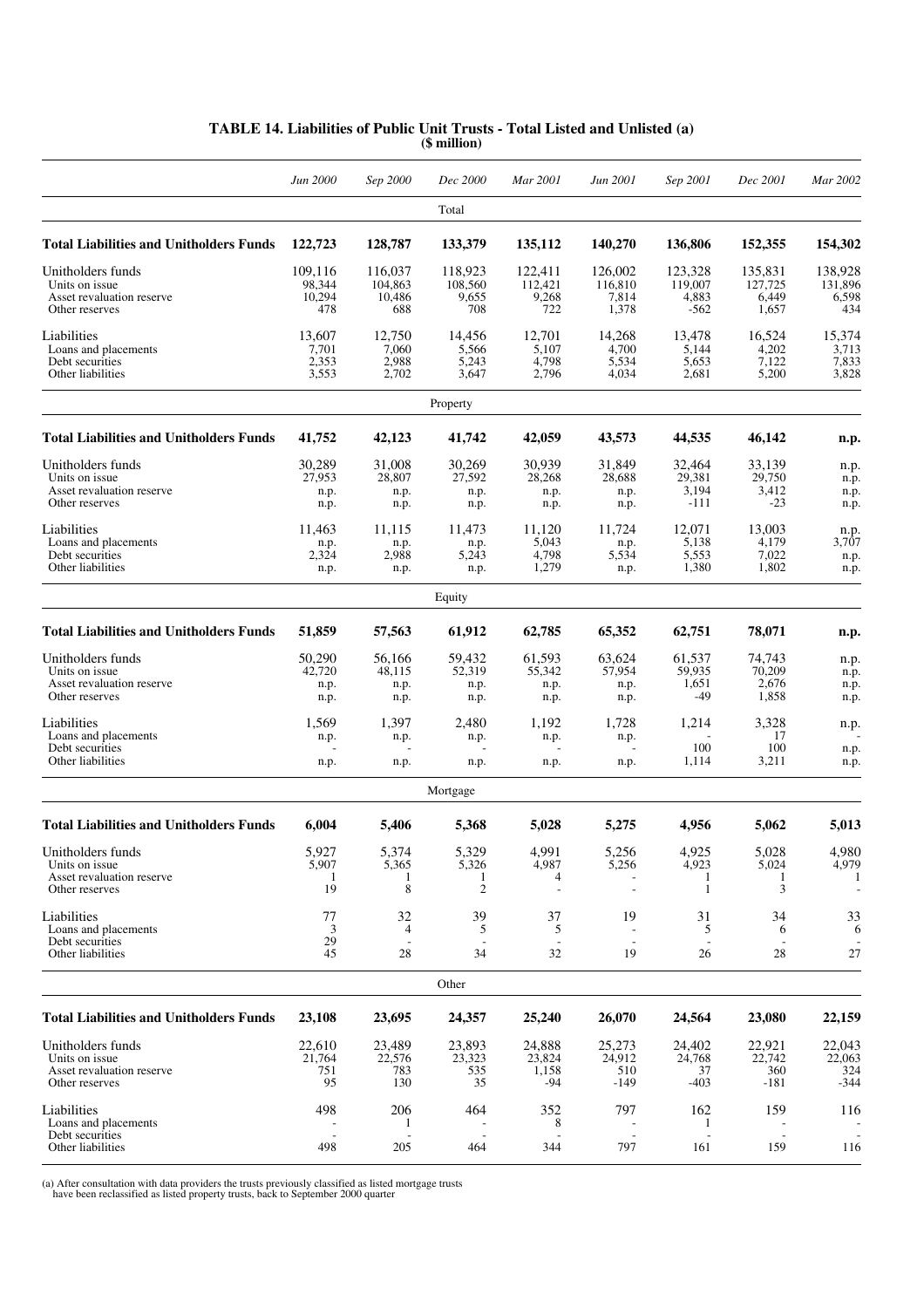|                                                | Jun 2000 | Sep 2000 | Dec 2000 | Mar 2001       | Jun 2001 | Sep 2001 | Dec 2001 | Mar 2002 |
|------------------------------------------------|----------|----------|----------|----------------|----------|----------|----------|----------|
|                                                |          |          | Total    |                |          |          |          |          |
| <b>Total Liabilities and Unitholders Funds</b> | 44,676   | 45,977   | 48,327   | 48,033         | 47,942   | 50.029   | 54,472   | 53,974   |
| Unitholders funds                              | 33,057   | 34,555   | 35,289   | 36,480         | 35,620   | 37,560   | 39,442   | 40.675   |
| Units on issue                                 | 29.080   | 30.344   | 29,445   | 30.684         | 30,609   | 32,527   | 33,656   | 35,241   |
| Asset revaluation reserve                      | 3,901    | 4,114    | 5,567    | 5,052          | 4,100    | 4,085    | 4,615    | 4,505    |
| Other reserves                                 | 76       | 97       | 277      | 744            | 911      | 948      | 1,171    | 929      |
| Liabilities                                    | 11.619   | 11,422   | 13,038   | 11,553         | 12,322   | 12.469   | 15.030   | 13,299   |
| Loans and placements                           | 7,587    | 6,938    | 5,559    | 5,092          | 4,700    | 4,958    | 4,016    | 3,527    |
| Debt securities                                | 2,353    | 2,988    | 5,184    | 4,739          | 5,476    | 5,596    | 7,065    | 7,777    |
| Other liabilities                              | 1,679    | 1,496    | 2,295    | 1,722          | 2,146    | 1,915    | 3,949    | 1,995    |
|                                                |          |          | Property |                |          |          |          |          |
| <b>Total Liabilities and Unitholders Funds</b> | 39,947   | 40,360   | 40,264   | 40,286         | 41,762   | 42,489   | 44,168   | n.p.     |
| Unitholders funds                              | 28,629   | 29,382   | 28,870   | 29,261         | 30,139   | 30,702   | 31,448   | n.p.     |
| Units on issue                                 | 26,291   | 27,175   | 26,225   | 26,626         | 27,036   | 27,688   | 28,118   | n.p.     |
| Asset revaluation reserve                      | n.p.     | n.p.     | n.p.     | n.p.           | n.p.     | 3,129    | 3,356    | n.p.     |
| Other reserves                                 | n.p.     | n.p.     | n.p.     | n.p.           | n.p.     | $-115$   | $-26$    | n.p.     |
| Liabilities                                    | 11,318   | 10,978   | 11,394   | 11,025         | 11,623   | 11,787   | 12,720   | n.p.     |
| Loans and placements                           | n.p.     | n.p.     | n.p.     | n.p.           | n.p.     | 4,958    | 3,999    | 3,527    |
| Debt securities                                | 2,324    | 2,988    | 5,184    | 4,739          | 5,476    | 5,496    | 6,965    | n.p.     |
| Other liabilities                              | n.p.     | n.p.     | n.p.     | n.p.           | n.p.     | 1,333    | 1,756    | n.p.     |
|                                                |          |          | Equity   |                |          |          |          |          |
| <b>Total Liabilities and Unitholders Funds</b> | 4,353    | 5,617    | 8,063    | 7,747          | 6,180    | 7,540    | 10,304   | n.p.     |
| Unitholders funds                              | 4.099    | 5,173    | 6.419    | 7,219          | 5,481    | 6,858    | 7,994    | n.p.     |
| Units on issue                                 | 2,469    | 3,169    | 3,220    | 4,058          | 3,573    | 4,839    | 5,538    | n.p.     |
| Asset revaluation reserve                      | n.p.     | n.p.     | n.p.     | n.p.           | n.p.     | 956      | 1,259    | n.p.     |
| Other reserves                                 | n.p.     | n.p.     | n.p.     | n.p.           | n.p.     | 1,063    | 1,197    | n.p.     |
| Liabilities                                    | 254      | 444      | 1.644    | 528            | 699      | 682      | 2.310    | n.p.     |
| Loans and placements                           | n.p.     | n.p.     | n.p.     | n.p.           | n.p.     |          | 17       |          |
| Debt securities                                |          |          |          |                |          | 100      | 100      | n.p.     |
| Other liabilities                              | n.p.     | n.p.     | n.p.     | n.p.           | n.p.     | 582      | 2,193    | n.p.     |
|                                                |          |          | Mortgage |                |          |          |          |          |
| <b>Total Liabilities and Unitholders Funds</b> | 376      |          |          |                |          |          |          |          |
| Unitholders funds                              | 329      |          |          |                |          |          |          |          |
| Units on issue                                 | 320      |          |          |                |          |          |          |          |
| Asset revaluation reserve                      |          |          |          | $\overline{a}$ | L.       |          |          |          |
| Other reserves                                 | 9        |          |          |                |          |          |          |          |
| Liabilities                                    | 47       |          |          |                |          |          |          |          |
| Loans and placements                           |          |          |          | $\overline{a}$ |          |          |          |          |
| Debt securities                                | 29       |          |          |                |          |          |          |          |
| Other liabilities                              | 18       |          |          |                |          |          |          |          |

#### **TABLE 15. Liabilities of Public Unit Trusts - Listed (a) (\$ million)**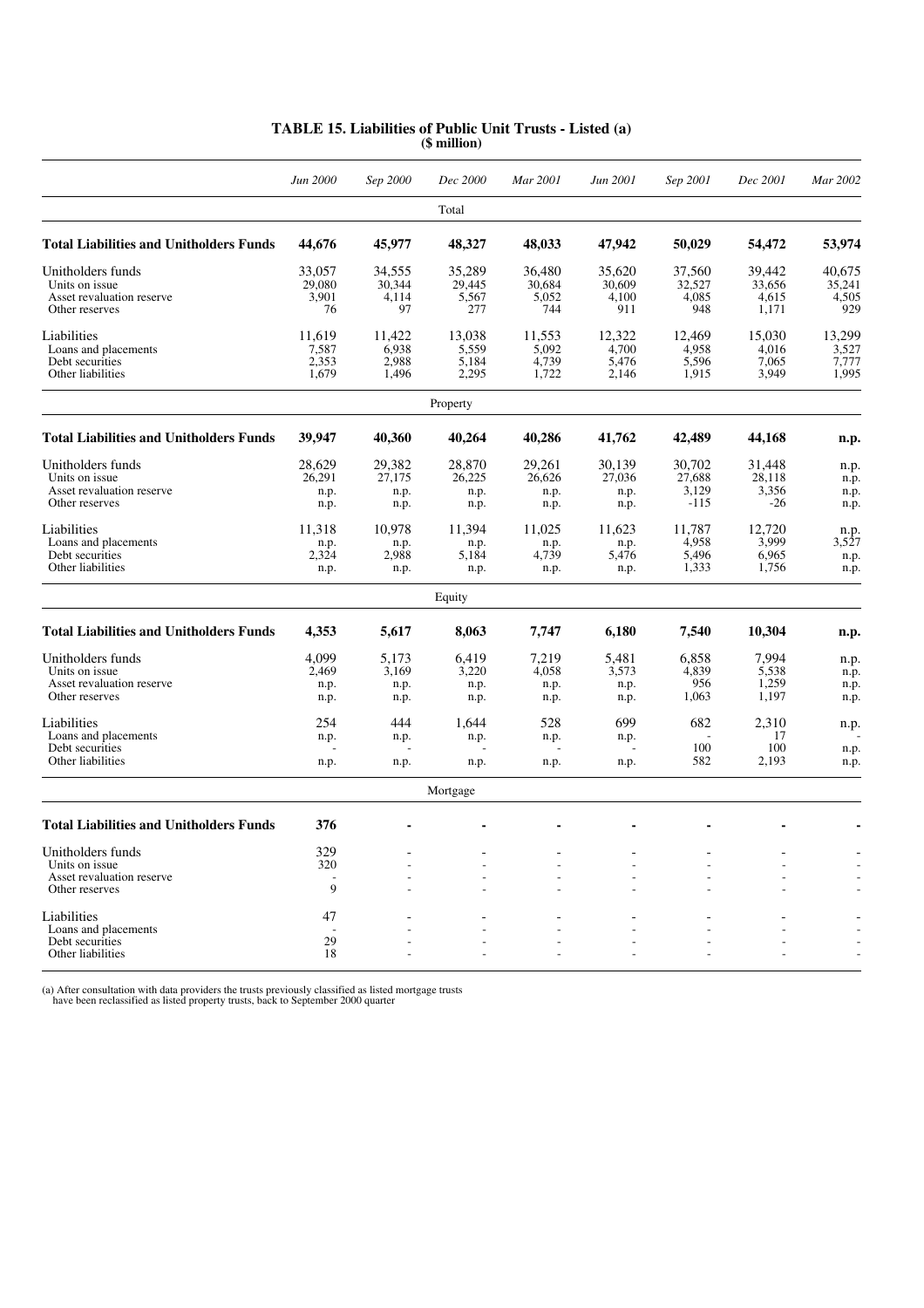|                                                                                    | Jun 2000                         | Sep 2000                         | Dec 2000                            | Mar 2001                           | Jun 2001                         | Sep 2001                               | Dec 2001                         | Mar 2002                            |
|------------------------------------------------------------------------------------|----------------------------------|----------------------------------|-------------------------------------|------------------------------------|----------------------------------|----------------------------------------|----------------------------------|-------------------------------------|
|                                                                                    |                                  |                                  | Total                               |                                    |                                  |                                        |                                  |                                     |
| <b>Total Liabilities and Unitholders Funds</b>                                     | 78,047                           | 82,810                           | 85,052                              | 87,079                             | 92,328                           | 86,777                                 | 97,883                           | 100,328                             |
| Unitholders funds<br>Units on issue<br>Asset revaluation reserve<br>Other reserves | 76,059<br>69,264<br>6,393<br>402 | 81,482<br>74,519<br>6,372<br>591 | 83,634<br>79,115<br>4,088<br>431    | 85,931<br>81,737<br>4,216<br>$-22$ | 90,382<br>86,201<br>3,714<br>467 | 85,768<br>86,480<br>798<br>$-1,510$    | 96,389<br>94,069<br>1,834<br>486 | 98,253<br>96,655<br>2,093<br>$-495$ |
| Liabilities<br>Loans and placements<br>Debt securities<br>Other liabilities        | 1,988<br>114<br>1,874            | 1,328<br>122<br>1,206            | 1,418<br>7<br>59<br>1,352           | 1,148<br>15<br>59<br>1,074         | 1,946<br>58<br>1,888             | 1,009<br>186<br>57<br>766              | 1.494<br>186<br>57<br>1,251      | 2,075<br>186<br>56<br>1,833         |
|                                                                                    |                                  |                                  | Property                            |                                    |                                  |                                        |                                  |                                     |
| <b>Total Liabilities and Unitholders Funds</b>                                     | 1,805                            | 1,763                            | 1,478                               | 1,773                              | 1,811                            | 2,046                                  | 1,974                            | 1,956                               |
| Unitholders funds<br>Units on issue<br>Asset revaluation reserve<br>Other reserves | 1,660<br>1,662<br>8<br>$-10$     | 1,626<br>1,632<br>11<br>$-17$    | 1,399<br>1,367<br>47<br>$-15$       | 1,678<br>1,642<br>54<br>$-18$      | 1,710<br>1,652<br>76<br>$-18$    | 1,762<br>1,693<br>65<br>$\overline{4}$ | 1,691<br>1,632<br>56<br>3        | 1,673<br>1,609<br>67<br>$-3$        |
| Liabilities<br>Loans and placements<br>Debt securities<br>Other liabilities        | 145<br>110<br>35                 | 137<br>111<br>26                 | 79<br>-1<br>59<br>19                | 95<br>59<br>36                     | 101<br>58<br>43                  | 284<br>180<br>57<br>47                 | 283<br>180<br>57<br>46           | 283<br>180<br>56<br>47              |
|                                                                                    |                                  |                                  | Equity                              |                                    |                                  |                                        |                                  |                                     |
| <b>Total Liabilities and Unitholders Funds</b>                                     | 47,506                           | 51,946                           | 53,849                              | 55,038                             | 59,172                           | 55,211                                 | 67,767                           | 71,200                              |
| Unitholders funds<br>Units on issue<br>Asset revaluation reserve<br>Other reserves | 46,191<br>40,251<br>5,633<br>307 | 50,993<br>44,946<br>5,577<br>470 | 53,013<br>49,099<br>3,505<br>409    | 54,374<br>51,284<br>3,000<br>90    | 58,143<br>54,381<br>3,128<br>634 | 54,679<br>55,096<br>695<br>$-1,112$    | 66,749<br>64,671<br>1,417<br>661 | 69,557<br>68,004<br>1,701<br>$-148$ |
| Liabilities<br>Loans and placements<br>Debt securities<br>Other liabilities        | 1,315<br>1<br>1,314              | 953<br>6<br>947                  | 836<br>-1<br>835                    | 664<br>2<br>662                    | 1,029<br>1,029                   | 532<br>532                             | 1,018<br>1,018                   | 1,643<br>1,643                      |
|                                                                                    |                                  |                                  | Mortgage                            |                                    |                                  |                                        |                                  |                                     |
| <b>Total Liabilities and Unitholders Funds</b>                                     | 5,628                            | 5,406                            | 5,368                               | 5,028                              | 5,275                            | 4,956                                  | 5,062                            | 5,013                               |
| Unitholders funds<br>Units on issue<br>Asset revaluation reserve<br>Other reserves | 5,598<br>5,587<br>10             | 5,374<br>5,365<br>1<br>8         | 5,329<br>5,326<br>1<br>$\mathbf{2}$ | 4,991<br>4,987<br>4                | 5,256<br>5,256                   | 4,925<br>4,923<br>-1<br>1              | 5,028<br>5,024<br>-1<br>3        | 4,980<br>4,979<br>-1                |
| Liabilities<br>Loans and placements<br>Debt securities                             | 30<br>3                          | 32<br>4                          | 39<br>5                             | 37<br>5                            | 19                               | 31<br>5                                | 34<br>6                          | 33<br>6                             |
| Other liabilities                                                                  | 27                               | 28                               | 34<br>Other                         | 32                                 | 19                               | 26                                     | 28                               | 27                                  |
| <b>Total Liabilities and Unitholders Funds</b>                                     | 23,108                           | 23,695                           | 24,357                              | 25,240                             | 26,070                           | 24,564                                 | 23,080                           | 22,159                              |
| Unitholders funds<br>Units on issue<br>Asset revaluation reserve<br>Other reserves | 22.610<br>21,764<br>751<br>95    | 23,489<br>22,576<br>783<br>130   | 23,893<br>23,323<br>535<br>35       | 24,888<br>23,824<br>1,158<br>-94   | 25,273<br>24,912<br>510<br>-149  | 24,402<br>24,768<br>37<br>$-403$       | 22,921<br>22,742<br>360<br>-181  | 22,043<br>22,063<br>324<br>$-344$   |
| Liabilities<br>Loans and placements<br>Debt securities<br>Other liabilities        | 498<br>498                       | 206<br>1<br>205                  | 464<br>464                          | 352<br>8<br>344                    | 797<br>797                       | 162<br>1<br>161                        | 159<br>159                       | 116<br>116                          |

#### **TABLE 16. Liabilities of Public Unit Trusts - Unlisted (\$ million)**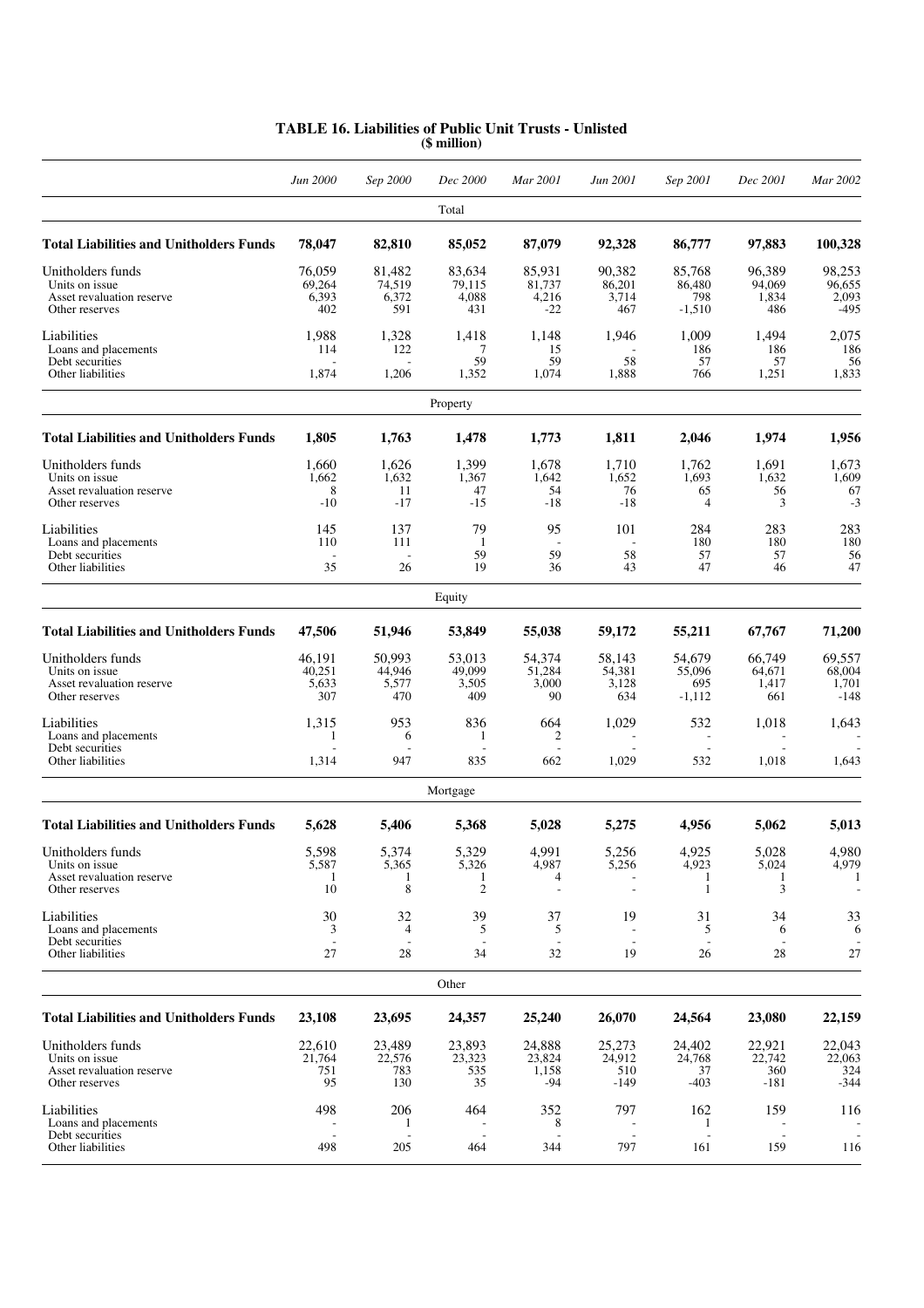| <b>TABLE 17. Financial Operations of Public Unit Trusts - Total</b><br>(\$ million) |
|-------------------------------------------------------------------------------------|
|-------------------------------------------------------------------------------------|

|                                                                                                          | Jun 2000                          | Sep 2000                           | Dec 2000                          | Mar 2001                          | Jun 2001                            | Sep 2001                            | Dec 2001                            | Mar 2002                          |
|----------------------------------------------------------------------------------------------------------|-----------------------------------|------------------------------------|-----------------------------------|-----------------------------------|-------------------------------------|-------------------------------------|-------------------------------------|-----------------------------------|
|                                                                                                          |                                   |                                    | Total                             |                                   |                                     |                                     |                                     |                                   |
| Number of trusts<br>Total assets<br>Units on issue (market value)<br>Total new issues during the quarter | 588<br>122,723<br>105,530<br>n.p. | 592<br>128,787<br>111,758<br>8,906 | 564<br>133,379<br>116,052<br>n.p. | 568<br>135,112<br>120,173<br>n.p. | 575<br>140,270<br>124,662<br>12,011 | 593<br>136,806<br>126,627<br>10,058 | 624<br>152,355<br>141,090<br>16,648 | 628<br>154,302<br>145,064<br>n.p. |
|                                                                                                          |                                   |                                    | Property                          |                                   |                                     |                                     |                                     |                                   |
| Number of trusts<br>Total assets<br>Units on issue (market value)<br>Total new issues during the quarter | 85<br>41.752<br>30,738<br>n.p.    | 81<br>42,123<br>32,464<br>701      | 68<br>41.742<br>31,604<br>110     | 68<br>42,059<br>32,831<br>462     | 63<br>43.573<br>31,939<br>35        | 64<br>44,535<br>34,765<br>75        | 61<br>46,142<br>37,601<br>129       | 57<br>n.p.<br>37,564<br>36        |
|                                                                                                          |                                   |                                    | Equity                            |                                   |                                     |                                     |                                     |                                   |
| Number of trusts<br>Total assets<br>Units on issue (market value)<br>Total new issues during the quarter | 333<br>51.859<br>46,867<br>5,082  | 340<br>57,563<br>50,876<br>5,237   | 327<br>61.912<br>55,568<br>n.p.   | 332<br>62.785<br>58,378<br>n.p.   | 340<br>65,352<br>n.p.<br>8,806      | 354<br>62.751<br>62,624<br>7,400    | 393<br>78.071<br>75,112<br>13,871   | 411<br>n.p.<br>79,866<br>n.p.     |
|                                                                                                          |                                   |                                    | Mortgage                          |                                   |                                     |                                     |                                     |                                   |
| Number of trusts<br>Total assets<br>Units on issue (market value)<br>Total new issues during the quarter | 21<br>6.004<br>5,943<br>285       | 19<br>5,406<br>5,378<br>403        | 18<br>5,368<br>5,340<br>337       | 16<br>5,028<br>4,984<br>371       | 16<br>5,275<br>5,255<br>517         | 13<br>4,956<br>4,923<br>498         | 12<br>5.062<br>5,024<br>1,032       | 12<br>5,013<br>4,981<br>110       |
|                                                                                                          |                                   |                                    | Other                             |                                   |                                     |                                     |                                     |                                   |
| Number of trusts<br>Total assets<br>Units on issue (market value)<br>Total new issues during the quarter | 149<br>23.108<br>21,982<br>1,920  | 152<br>23.695<br>23,040<br>2,565   | 151<br>24,357<br>23,540<br>2,474  | 152<br>25,240<br>23,980<br>2,133  | 156<br>26,070<br>n.p.<br>2,653      | 162<br>24,564<br>24,315<br>2,085    | 158<br>23,080<br>23,353<br>1,616    | 148<br>22.159<br>22,653<br>1,294  |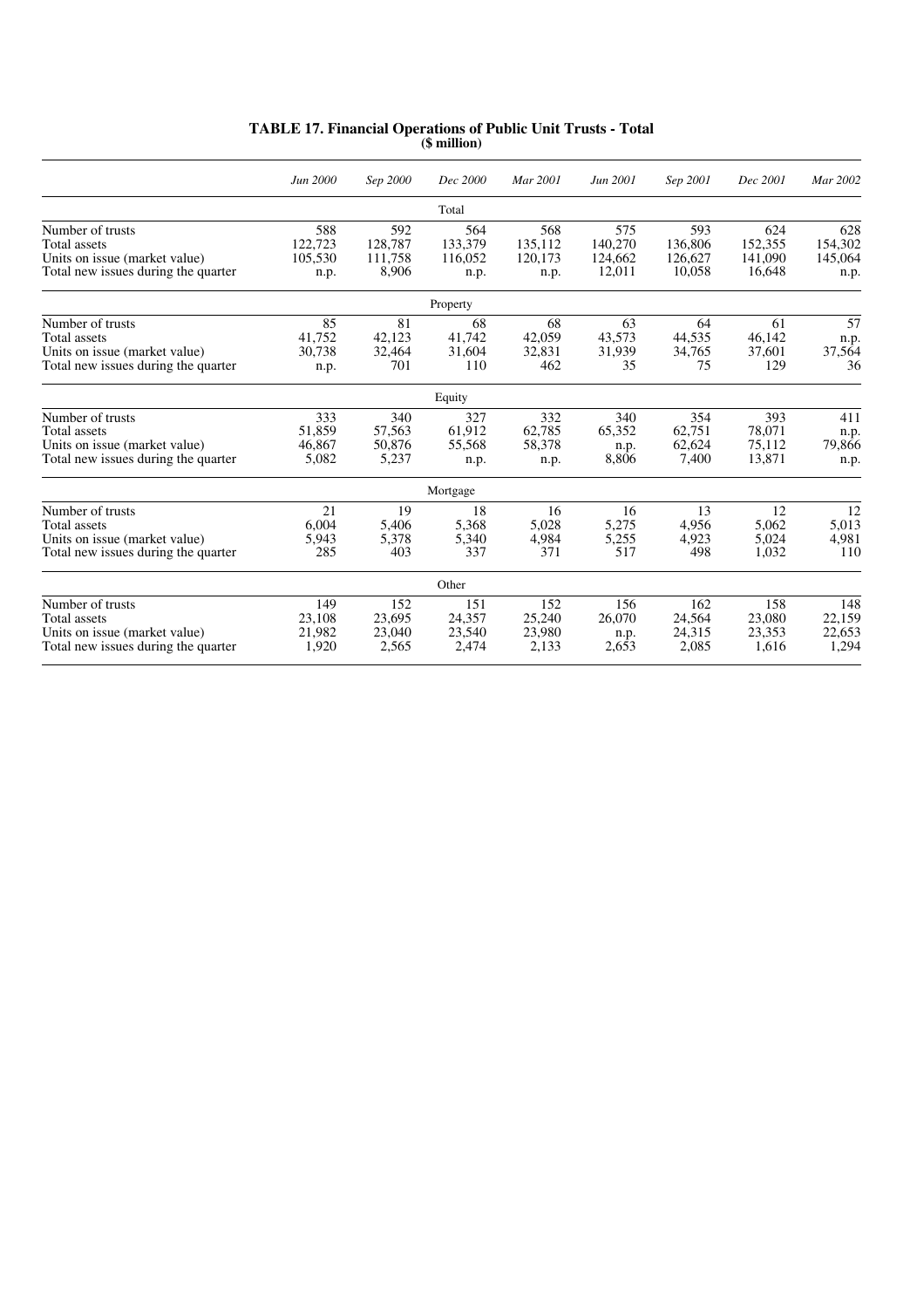|  | TABLE 18. Financial Operations of Public Unit Trusts - Listed (a) |  |  |  |
|--|-------------------------------------------------------------------|--|--|--|
|  | (\$ million)                                                      |  |  |  |

|                                     | Jun 2000 | Sep 2000                 | Dec 2000                 | Mar 2001                 | Jun 2001                 | Sep 2001 | Dec 2001                 | Mar 2002 |
|-------------------------------------|----------|--------------------------|--------------------------|--------------------------|--------------------------|----------|--------------------------|----------|
|                                     |          |                          | Total                    |                          |                          |          |                          |          |
| Number of trusts                    | 71       | 69                       | 54                       | 54                       | 52                       | 51       | 49                       | 47       |
| Total assets                        | 44.676   | 45.977                   | 48,327                   | 48.033                   | 47.942                   | 50.029   | 54.472                   | 53,974   |
| Units on issue (market value)       | 33,595   | 35,849                   | 36,712                   | 38,473                   | 36,801                   | 41,152   | 45,489                   | 47,063   |
| Total new issues during the quarter | n.p.     | 671                      | n.p.                     | n.p.                     |                          | 1,492    | 627                      | n.p.     |
| Bonus issues                        |          |                          |                          |                          |                          |          |                          |          |
| Rights issues                       |          |                          |                          | 67                       |                          | 7        |                          |          |
| Other issues                        | n.p.     | 671                      | n.p.                     | n.p.                     | ٠                        | 1,485    | 627                      | n.p.     |
|                                     |          |                          | Property                 |                          |                          |          |                          |          |
| Number of trusts                    | 66       | 65                       | 50                       | 50                       | 48                       | 48       | 46                       | 44       |
| <b>Total assets</b>                 | 39.947   | 40,360                   | 40,264                   | 40,286                   | 41.762                   | 42.489   | 44,168                   | n.p.     |
| Units on issue (market value)       | 29,074   | 30,829                   | 30,234                   | 31,186                   | 30,293                   | 33,060   | 35,952                   | 35,939   |
| Total new issues during the quarter | n.p.     | 657                      | 25                       | 149                      |                          | 7        | 90                       |          |
| Bonus issues                        |          |                          | $\overline{7}$           | $\sim$                   |                          |          |                          |          |
| Rights issues                       |          | $\overline{\phantom{a}}$ |                          | 67                       |                          | 7        |                          |          |
| Other issues                        | n.p.     | 657                      | 18                       | 82                       |                          |          | 90                       |          |
|                                     |          |                          | Equity                   |                          |                          |          |                          |          |
| Number of trusts                    | 3        | 4                        | $\overline{4}$           | 4                        | 4                        | 3        | 3                        | 3        |
| <b>Total</b> assets                 | 4,353    | 5,617                    | 8,063                    | 7,747                    | 6,180                    | 7,540    | 10,304                   | n.p.     |
| Units on issue (market value)       | 4,180    | 5.020                    | 6,478                    | 7,287                    | n.p.                     | 8,092    | 9,537                    | 11,124   |
| Total new issues during the quarter |          | 14                       | n.p.                     | n.p.                     | $\overline{\phantom{a}}$ | 1,485    | 537                      | n.p.     |
| Bonus issues                        |          |                          |                          |                          |                          |          |                          |          |
| Rights issues                       |          |                          |                          | $\overline{\phantom{a}}$ |                          |          |                          |          |
| Other issues                        |          | 14                       | n.p.                     | n.p.                     | $\overline{a}$           | 1.485    | 537                      | n.p.     |
|                                     |          |                          | Mortgage                 |                          |                          |          |                          |          |
| Number of trusts                    | 2        | $\overline{\phantom{a}}$ | $\overline{\phantom{a}}$ | $\overline{\phantom{a}}$ |                          |          | $\overline{\phantom{a}}$ |          |
| <b>Total assets</b>                 | 376      |                          |                          |                          |                          |          |                          |          |
| Units on issue (market value)       | 341      |                          |                          |                          |                          |          |                          |          |
| Total new issues during the quarter |          |                          |                          |                          |                          |          |                          |          |
| Bonus issues                        |          |                          |                          |                          |                          |          |                          |          |
| Rights issues                       |          |                          |                          |                          |                          |          |                          |          |
| Other issues                        |          |                          |                          |                          |                          |          |                          |          |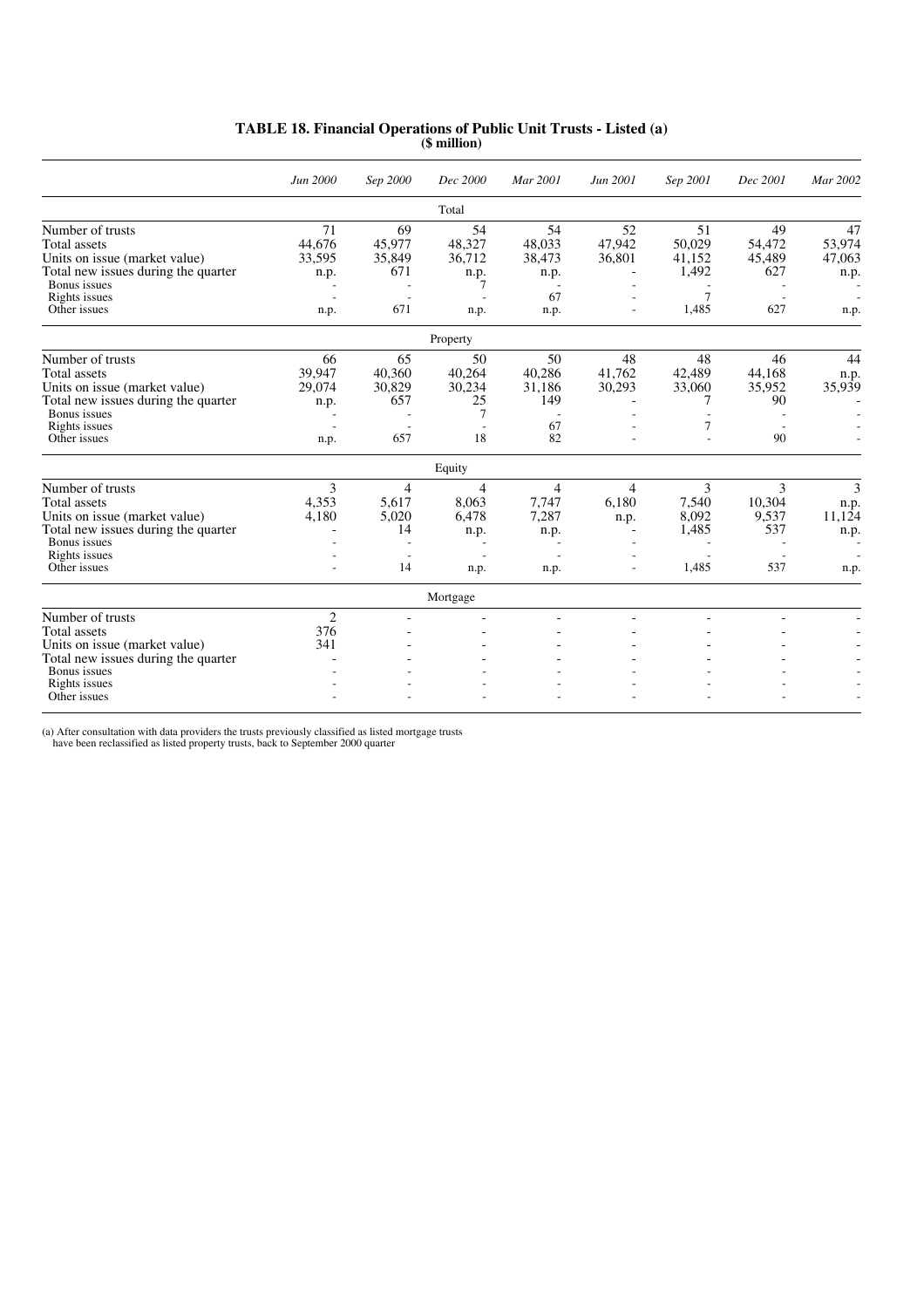| <b>TABLE 19. Financial Operations of Public Unit Trusts - Unlisted</b> |  |
|------------------------------------------------------------------------|--|
| (\$ million)                                                           |  |

|                                                                                                                                                                                                                      | Jun 2000                                                               | Sep 2000                                                             | Dec 2000                                                                | Mar 2001                                                                | Jun 2001                                                               | Sep 2001                                                             | Dec 2001                                                             | Mar 2002                                                                     |
|----------------------------------------------------------------------------------------------------------------------------------------------------------------------------------------------------------------------|------------------------------------------------------------------------|----------------------------------------------------------------------|-------------------------------------------------------------------------|-------------------------------------------------------------------------|------------------------------------------------------------------------|----------------------------------------------------------------------|----------------------------------------------------------------------|------------------------------------------------------------------------------|
|                                                                                                                                                                                                                      |                                                                        |                                                                      | Total                                                                   |                                                                         |                                                                        |                                                                      |                                                                      |                                                                              |
| Number of trusts<br>Number of unitholders' accounts<br>Total assets<br>Units on issue (market value)<br>Total new issues during the quarter<br>New applications<br>Bonus issues                                      | 517<br>1,849,373<br>78,047<br>71,935<br>7,342<br>7,327<br>15           | 523<br>1,924,665<br>82,810<br>75,909<br>8,235<br>8,235               | 510<br>1,982,780<br>85,052<br>79,340<br>8,370<br>8,365<br>5             | 514<br>2,015,083<br>87,079<br>81,700<br>8,160<br>8,160                  | 523<br>2,046,108<br>92,328<br>87,861<br>12,011<br>12,011               | 542<br>2,031,865<br>86,777<br>85,475<br>8,566<br>8,566               | 575<br>2,233,334<br>97,883<br>95,601<br>16,021<br>16,021             | 581<br>2,263,328<br>100.328<br>98,001<br>8,131<br>8,130<br>1                 |
| Other unit changes<br>Redemptions                                                                                                                                                                                    | 784<br>3,790                                                           | 52<br>4,313                                                          | $-679$<br>4,260                                                         | $-1,402$<br>4,398                                                       | $\overline{\phantom{a}}$<br>5,850                                      | $-1,260$<br>9,692                                                    | 1,300<br>7,195                                                       | $-441$<br>5,290                                                              |
|                                                                                                                                                                                                                      |                                                                        |                                                                      | Property                                                                |                                                                         |                                                                        |                                                                      |                                                                      |                                                                              |
| Number of trusts<br>Number of unitholders' accounts<br>Total assets<br>Units on issue (market value)<br>Total new issues during the quarter<br>New applications<br>Bonus issues<br>Other unit changes<br>Redemptions | 19<br>18,847<br>1,805<br>1,664<br>55<br>55<br>253<br>334               | 16<br>18,095<br>1,763<br>1,635<br>44<br>44<br>-26<br>47              | 18<br>20,924<br>1,478<br>1,370<br>85<br>85<br>$\mathbf{1}$<br>351       | 18<br>21,627<br>1,773<br>1,645<br>313<br>313<br>n.p.<br>n.p.            | 15<br>22,154<br>1,811<br>1,646<br>35<br>35<br>n.p.<br>n.p.             | 16<br>21,978<br>2,046<br>1,705<br>68<br>68<br>7<br>16                | 15<br>20,272<br>1,974<br>1,649<br>39<br>39<br>$-1$<br>94             | 13<br>20,203<br>1,956<br>1,625<br>36<br>36<br>$-19$<br>41                    |
|                                                                                                                                                                                                                      |                                                                        |                                                                      | Equity                                                                  |                                                                         |                                                                        |                                                                      |                                                                      |                                                                              |
| Number of trusts<br>Number of unitholders' accounts<br>Total assets<br>Units on issue (market value)<br>Total new issues during the quarter<br>New applications                                                      | 330<br>1,138,741<br>47,506<br>42,687<br>5,082<br>5,067                 | 336<br>1,215,152<br>51,946<br>45,856<br>5,223<br>5,223               | 323<br>1,256,206<br>53,849<br>49.090<br>5,474<br>5,474                  | 328<br>1,280,644<br>55,038<br>51,091<br>5,343<br>5,343                  | 336<br>1,299,031<br>59,172<br>56,116<br>8,806<br>8,806                 | 351<br>1,297,070<br>55,211<br>54,532<br>5,915<br>5,915               | 390<br>1,586,177<br>67,767<br>65,575<br>13,334<br>13,334             | 408<br>1.615.670<br>71,200<br>68,742<br>6,691<br>6,691                       |
| Bonus issues<br>Other unit changes<br>Redemptions                                                                                                                                                                    | 15<br>550<br>1,811                                                     | -49<br>2,005                                                         | $-242$<br>1,998                                                         | $-1,040$<br>2,302                                                       | 26<br>3,807                                                            | $-1,523$<br>5,976                                                    | 1,443<br>3,734                                                       | $-369$<br>3,155                                                              |
|                                                                                                                                                                                                                      |                                                                        |                                                                      | Mortgage                                                                |                                                                         |                                                                        |                                                                      |                                                                      |                                                                              |
| Number of trusts<br>Number of unitholders' accounts<br>Total assets<br>Units on issue (market value)<br>Total new issues during the quarter<br>New applications<br>Bonus issues<br>Other unit changes<br>Redemptions | 19<br>152,903<br>5,628<br>5,602<br>285<br>285<br>6<br>371              | 19<br>140,357<br>5,406<br>5,378<br>403<br>403<br>$-6$<br>621         | 18<br>141,950<br>5,368<br>5,340<br>337<br>332<br>5<br>3<br>378          | 16<br>119,357<br>5,028<br>4,984<br>371<br>371<br>$-8$<br>719            | 16<br>121,904<br>5,275<br>5,255<br>517<br>517<br>$\mathfrak{2}$<br>248 | 13<br>103,770<br>4,956<br>4,923<br>498<br>498<br>26<br>856           | 12<br>111,523<br>5,062<br>5,024<br>1.032<br>1,032<br>$-260$<br>671   | 12<br>110,367<br>5,013<br>4,981<br>110<br>110<br>$\overline{2}$<br>155       |
|                                                                                                                                                                                                                      |                                                                        |                                                                      | Other                                                                   |                                                                         |                                                                        |                                                                      |                                                                      |                                                                              |
| Number of trusts<br>Number of unitholders' accounts<br>Total assets<br>Units on issue (market value)<br>Total new issues during the quarter<br>New applications<br>Bonus issues<br>Other unit changes<br>Redemptions | 149<br>538,882<br>23,108<br>21,982<br>1,920<br>1,920<br>$-25$<br>1,274 | 152<br>551,061<br>23,695<br>23,040<br>2,565<br>2,565<br>133<br>1,640 | 151<br>563,700<br>24,357<br>23,540<br>2,474<br>2,474<br>$-441$<br>1,533 | 152<br>593,455<br>25,240<br>23,980<br>2,133<br>2,133<br>$-347$<br>1,346 | 156<br>603,019<br>26,070<br>n.p.<br>2,653<br>2,653<br>$-30$<br>1,759   | 162<br>609,047<br>24,564<br>24,315<br>2,085<br>2,085<br>230<br>2,844 | 158<br>515,362<br>23,080<br>23,353<br>1,616<br>1,616<br>118<br>2,696 | 148<br>517,088<br>22,159<br>22,653<br>1,294<br>1,293<br>-1<br>$-55$<br>1,939 |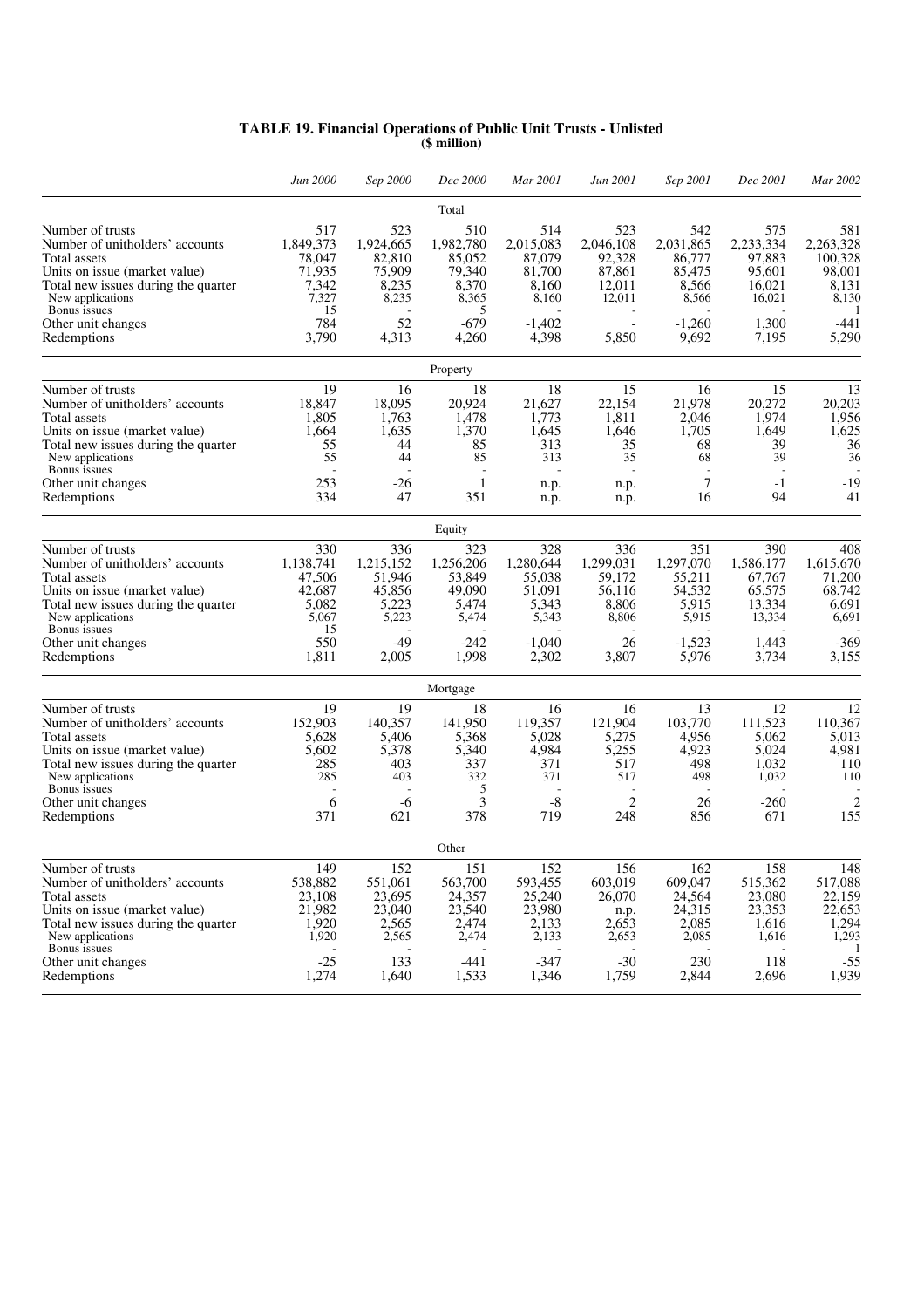### **EXPLANATORY NOTES**

### **Introduction**

1. Unit trusts have been in existence in Australia since 1936, and for the most part these earlier trusts were small scale concerns whose holdings included 20 to 30 stocks which offered income and capital growth returns to investors. The market remained relatively steady until the 1970s when the unit trust sector experienced strong growth due in part to the increase in the sophistication of the Australian markets. The ABS monitored this growth from March 1961 via a quarterly survey, the results of which were released in *Unit Trusts, Land Trusts and Mutual Funds, Australia (5624.0)*. The survey collected limited financial operations and assets data, and was discontinued after March quarter 1981 as a result of decisions taken in respect of the Review of Commonwealth Functions. However due to the significant growth in this sector during the 1980s, a more detailed survey requesting information on assets, liabilities and financial operations by type of trust was introduced in the September quarter 1985, with limited historical series provided back to June 1984. The survey was redesigned again in 1998 to bring it in line with new international standards.

### **Purpose of the survey**

2. The information collected in the public unit trust survey is used in the compilation of the *Australian Financial Accounts (5232.0)* and *Managed Funds, Australia (5655.0).* In addition this special data service seeks to provide up to date, detailed information on the public unit trust market.

### **Definition of a public unit trust**

3. For the purposes of these statistics, a public unit trust is defined as an arrangement (fund) which:

(a) is governed by a trust deed and is administered by a management company, which under the *Managed Investments Act 1997*, is the single responsible entity for both investment strategy and custodial arrangements (previously the latter function had been the responsibility of a trustee);

(b) is (or has been) open to the public within Australia, for the purpose of investing the pooled funds of unit holders (i.e. investors) to yield returns in the form of income and/or capital gains; and

(c) allows unit holders to dispose of their units within a relatively short period of time, by either selling them on the Australian Stock Exchange (ASX) or back to the management company.

### **Coverage of the survey**

4. The statistics in this publication relate to two major categories of public unit trust listed and unlisted.

*Listed unit trusts;* are public unit trusts whose units are listed on ASX, and thereby adhere to listing requirements similar to those for company shares and have a daily price quoted by the market for investment units.

*Unlisted unit trusts;* are public unit trusts whose units are not listed on ASX, but which are required to register a prospectus with the Australian Securities and Investment Commission (ASIC), and have a daily unit price quoted by the management company of the trust.

5. Excluded from the statistics are:

(a) Cash management trusts. Monthly statistics for these are contained in *Cash Management Trusts, Australia (5635.0.40.001)*.

(b) Trusts which are exempted, under *Section 1069(3)* of the *Corporations Act*, from providing redemption facilities (e.g. most film and agriculture trusts);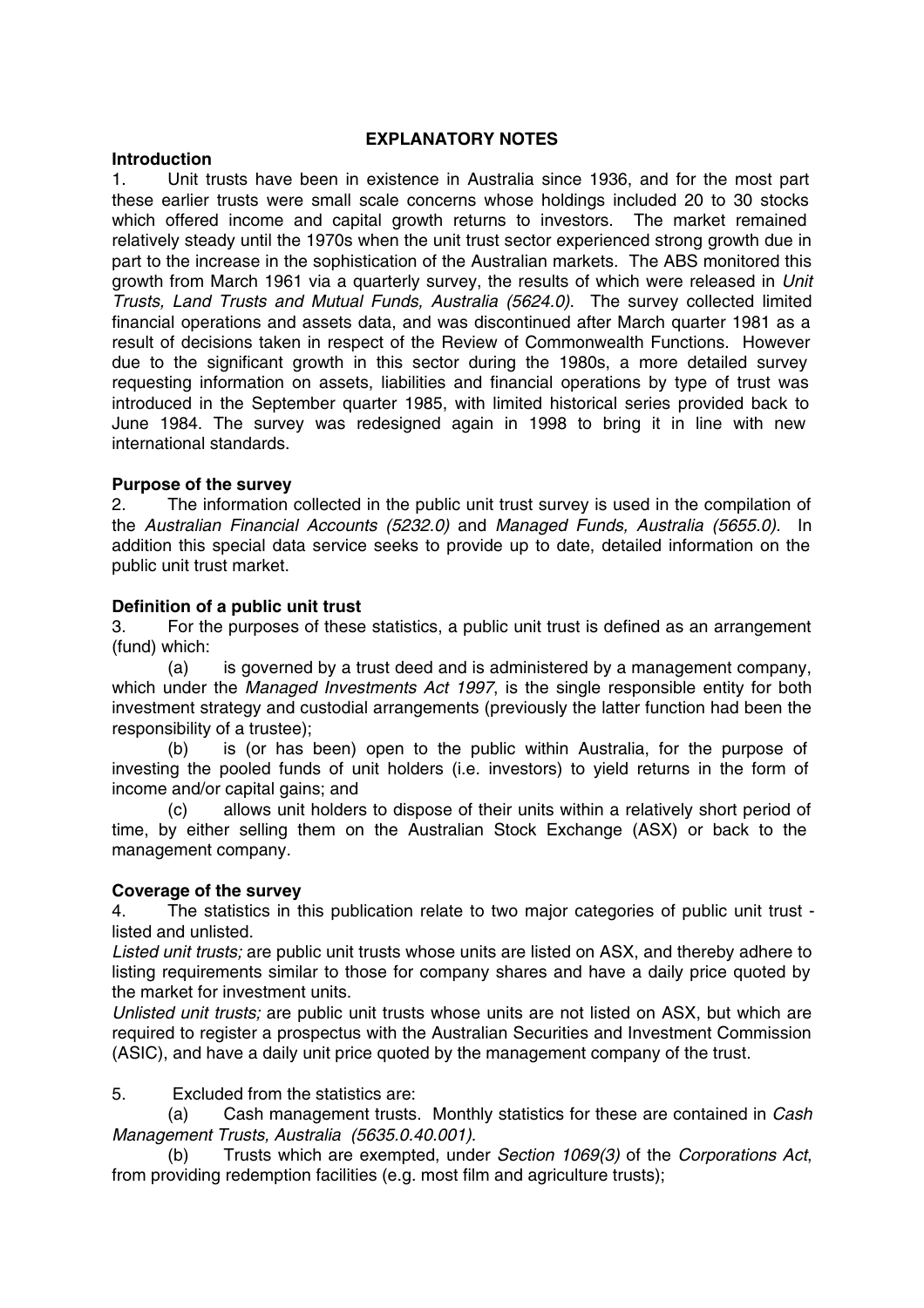(c) Trusts which have not sought, nor intend to seek, funds from the general public within Australia, and therefore do not register a prospectus with ASIC; and

(d) Some small trusts which are insignificant in terms of the statistical aggregates.

### **Classification of trusts**

6. Unlisted and listed public unit trusts have been classified further into four categories which reflect the specialisation of their investment portfolios, as stated in their trust deeds. These categories are:

(a) *Property trusts;* which invest primarily in a portfolio of real property, usually in industrial, retail, commercial, residential and/or recreational properties within Australia. This also includes trading trusts, which have been created for the purpose of financing/acquiring an interest in the operation and/or development of a business or project, rather than for purely investment purposes e.g. hospitals, casinos;

(b) *Equity trusts;* which invest primarily in a portfolio of shares in companies and units in other trusts;

(c) *Mortgage trusts;* which invest primarily in a portfolio of mortgages over industrial, retail, commercial, residential and/or recreational properties within Australia; and

(d) *Other trusts;* which include trusts which either specialise in particular investments, (e.g. public securities, gold) or those which invest equally across all of the above types of investments and are sometimes referred to as balanced trusts.

### **SNA93 classifications**

7 As part of the continuing program of redesigning survey forms based on new international standards as set out in the United Nations System of National Accounts 1993 (SNA 93), a new survey form was introduced to the Public Unit Trust quarterly survey in the June quarter 1998, with a parallel survey run in the March quarter 1998.

8. Under the SNA 1993, financial transactions of a particular institution type are classified according to the instrument used and the corresponding counterparty sector, e.g. bank deposits are classified to the "currency and deposits" instrument and "banks" counterparty sector. The classifications used are as follows:

Instrument classification**:** Monetary gold and SDRs Currency and deposits Short term securities Bills of exchange One name paper (includes promissory notes, certificates of deposit, Treasury notes) Long term securities (includes bonds, floating rate notes and financial derivatives) Insurance technical reserves Loans and placements (includes mortgages) Shares and other equity (includes units in trusts) Listed on ASX Not listed on ASX Other accounts receivable/payable (includes investment income accrued) Non financial assets Property Other (includes gold, silver, artworks, goodwill, etc.)

Sector (counterparty) classification: Non-financial corporations Private non-financial corporations (includes property trusts)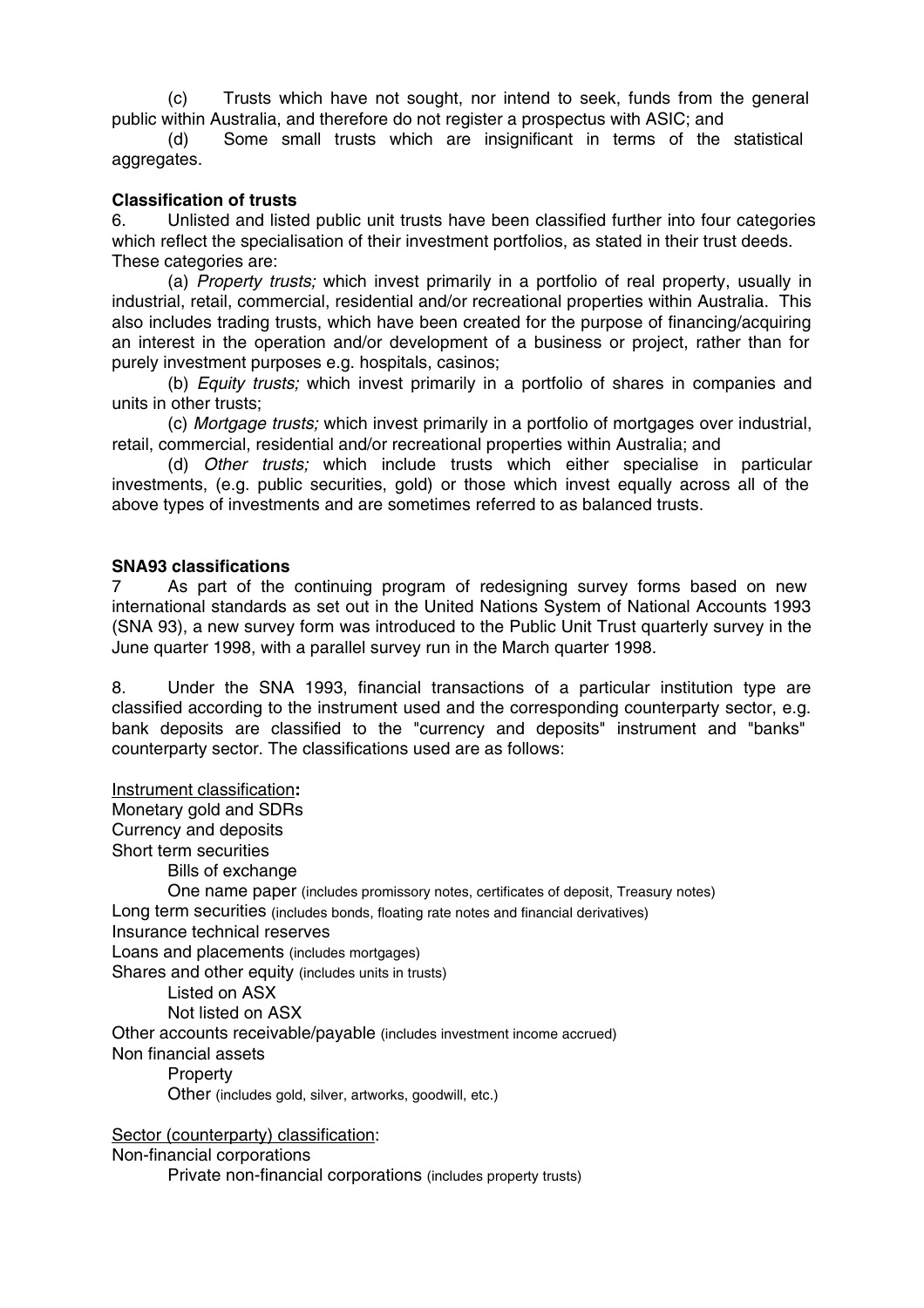Public non-financial corporations

National (e.g. Australia Post, Telstra)

State & local (e.g. port authorities, water boards, housing commissions, gas and fuel authorities)

Financial corporations

Reserve Bank of Australia

Depository corporations

**Banks** 

Other depository institutions (includes FCA corporations categories A-J, and cash management trusts)

Insurance corporations and pension funds

Life insurance corporations (includes friendly societies)

Pension funds (includes superannuation and ADF funds)

Other insurance corporations (includes health, car, house, marine insurance, etc.)

Other financial corporations

Central Borrowing Authorities (e.g. TCorp, TCV, QTC, WATC, SAFA, TasCorp, NTTC) Financial intermediaries n.e.c. (includes mortgage, equity, other trusts, wholesale trusts, common funds and securitisers)

General government

National government State & local government Households and unincorporated businesses Rest of the world

### **Historical series**

9. Data collected prior to March quarter 1998 have been reclassified using SNA93 classifications, but only at a level of detail where data quality are considered satisfactory. Further investigation into some compositional aspects of several asset and liability items could result in revisions to the level of detail released in future releases of this data service.

### **Definitions and descriptions of specific data items**

10. *Number of unitholders' accounts;* represents the aggregate of unit holders accounts reported for each unlisted trust, and does not account for the situation where a unit holder may invest in more than one trust, or hold more than one account with a trust.

11. *Units on issue;* as at the end of the quarter represents the total stock of units held by unit holders, and includes units on issue to the management company and/or related corporations, and new units resulting from reinvestment of income. Units are shown at nominal value in the liabilities tables (Tables 14-16) and at market value in the financial operations tables (Tables 17-19).

12. *Units issued;* during the quarter are those issued to existing and new unit holders as a result of new applications, investments by the management company and/or related companies, and bonus issues. They do not include units purchased as a result of income distributed at the end of the distribution period.

13. *Units redeemed;* refers to any income paid out for the repurchasing of units by the management company and redemption of units by unit holders.

### **Basis of valuation**

14. In keeping with SNA principles, trusts are asked to report using accrual accounting methods, so that financial transactions are reflected in the quarter in which the payments or receipts accrue, rather than when they actually occur. However, where trusts supply details of individual categories of assets on a cost of investment basis, separate details of the accrued investment income which is not yet received are also supplied, to enable a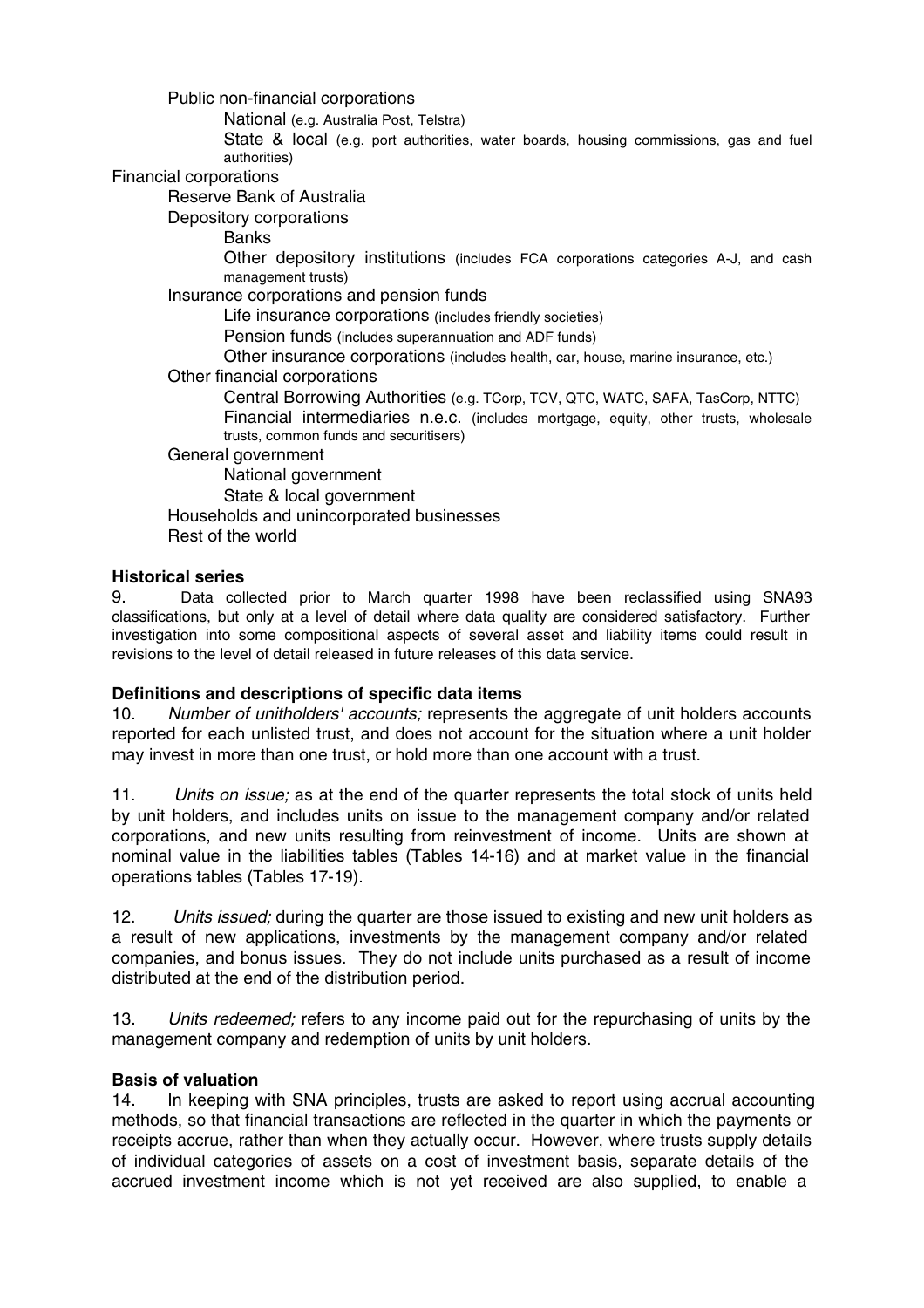consistent basis of valuation.

### **Revisions**

15. Revisions to previously published statistics are included in issues of this publication as they occur.

### **Related publications**

16. Users may also wish to refer to the following publications which are available on request:

*Cash Management Trusts, Australia* (5635.0) -- issued monthly.

*Information Paper: Implementation of Revised International Standards in the Australian National Accounts* (5251.0) -- one off issue.

*Managed Funds: Australia* (5655.0) -- issued quarterly. *Bulletin*, Reserve Bank of Australia (Table C16) -- issued monthly.

17. Current publications produced by the ABS are listed in the *Catalogue of Publications* and *Products, Australia* (1101.0). The ABS also issues, on Tuesdays and Fridays, a *Publications Advice* (1105.0) which lists publications to be released in the next few days. The Catalogue and the Publications Advice are available from any ABS office.

### **Symbols and other usages**

18. -- nil, or rounded to zero

n.p. not available for publication but included in totals where applicable, unless otherwise indicated.

n.a. not available

Where figures have been rounded, discrepancies may occur between sums of the component items and totals.